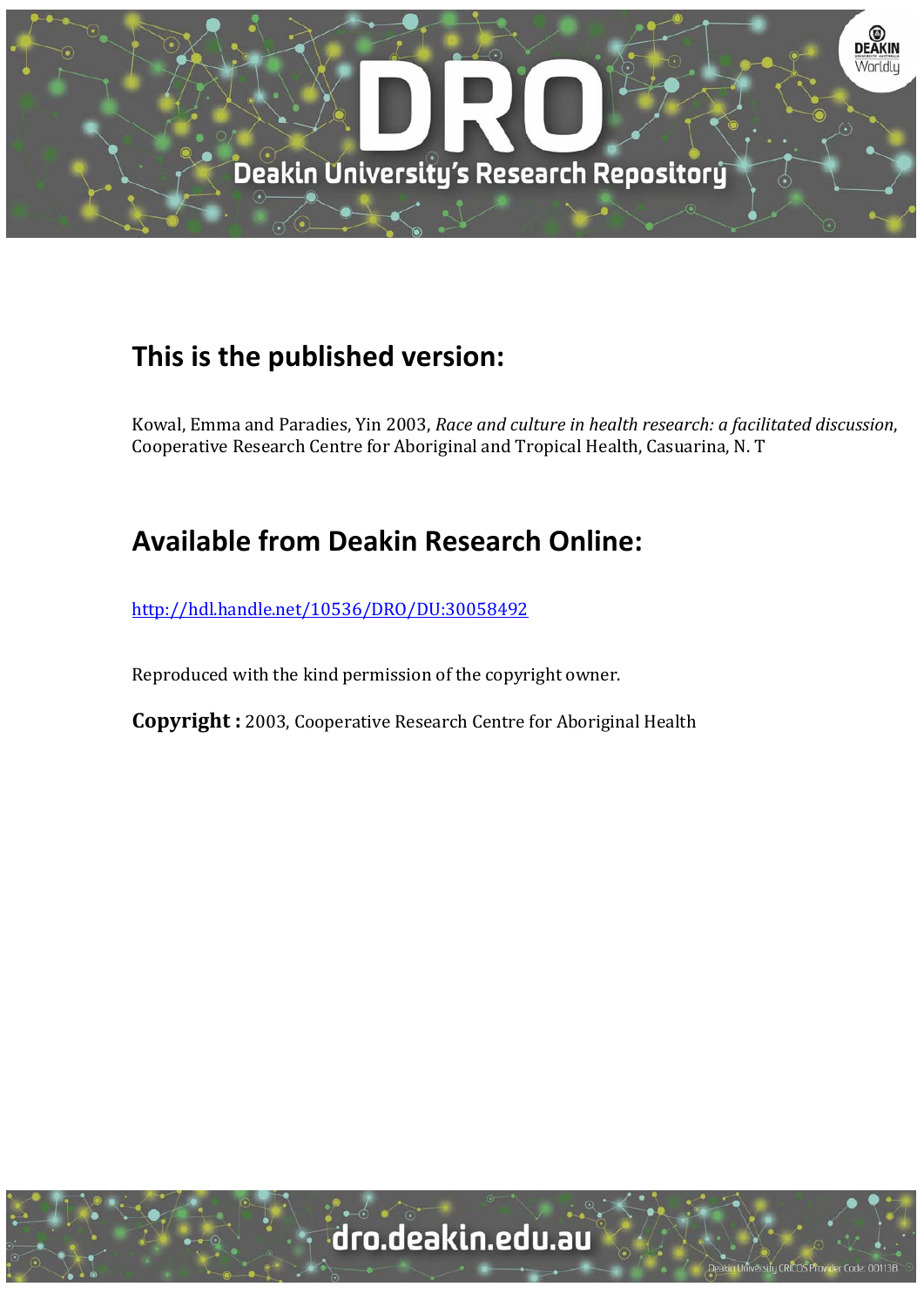

# Race and Culture in Health Research:

# A Facilitated Discussion

# **Emma Kowal & Yin Paradies**

## July 2003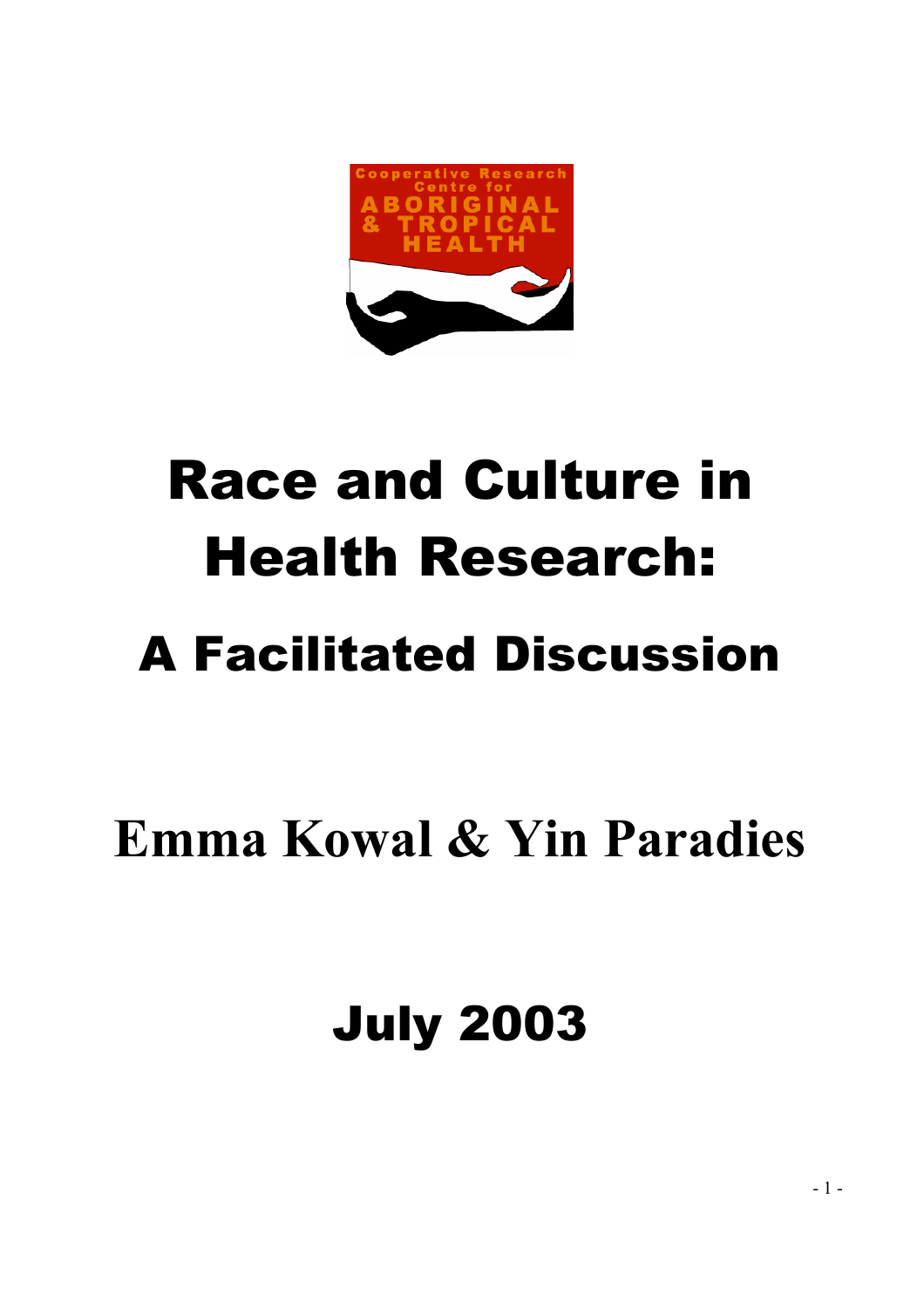

First published in 2003 by the Cooperative Research Centre for Aboriginal and Tropical Health PO Box 41096 Casuarina NT 0811

#### © CRCATH 2003

Kowal, E. and Paradies, Y., 2003, Race and Culture in Health Research: A Facilitated Discussion, Cooperative Centre for Aboriginal and Tropical Health, Darwin.

The ideas and opinions presented in this report do not necessarily reflect the ideas and opinions of the Cooperative Research Centre for Aboriginal and Tropical Health (CRCATH).

ISBN X XXXXXX XX X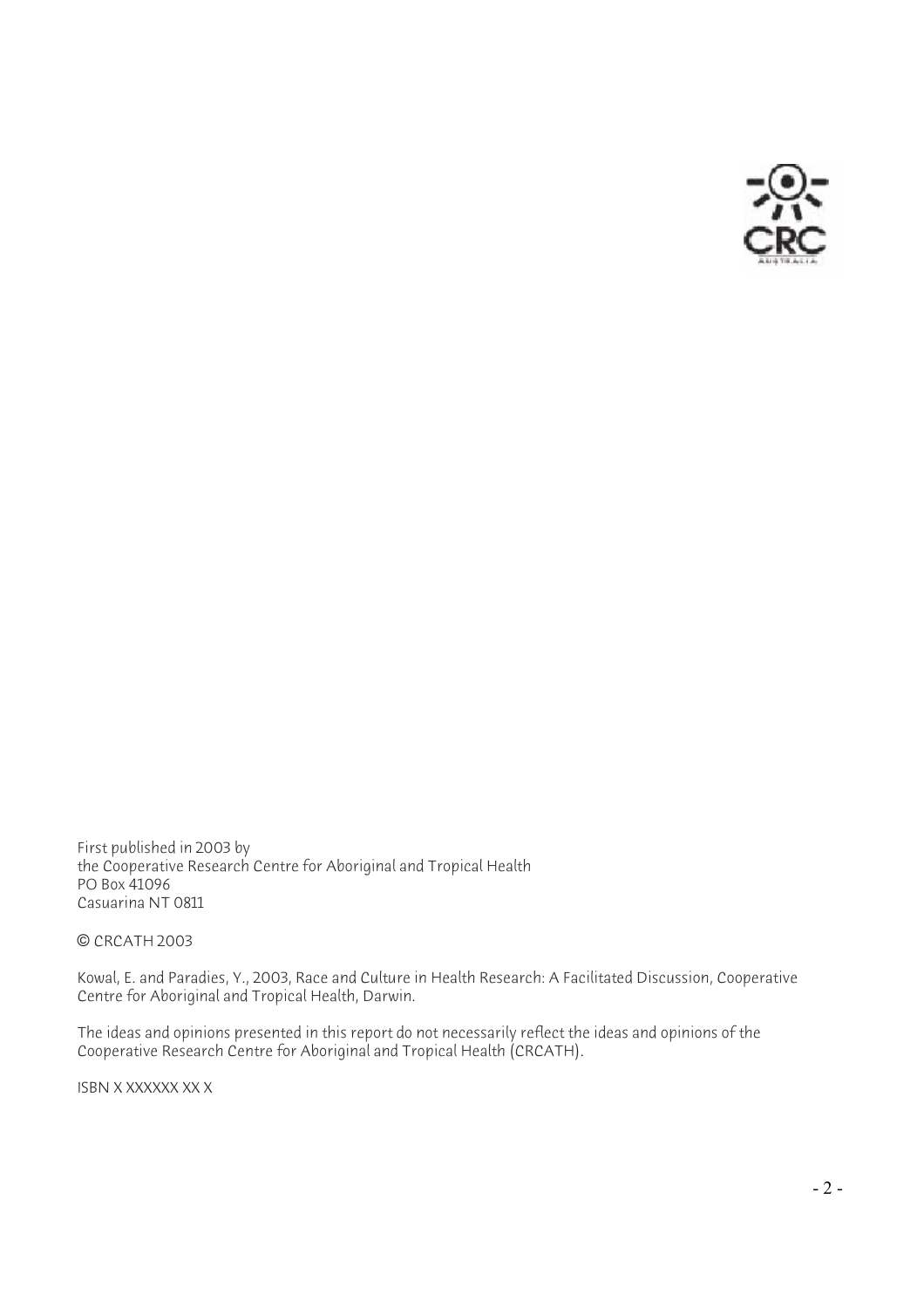#### **Foreword**

The Cooperative Research Centre for Aboriginal and Tropical health has aimed to transform the way that Indigenous health research is conducted. It is fitting, then, that one of the last activities of the CRCATH (before it makes way for the new Cooperative Research Centre for Aboriginal Health) was the *Race and Culture in Health Research* workshop.

This workshop was, to my knowledge, the first of its kind. More than a cross-cultural workshop, and more than an anti-racism workshop, the presenters did not portray themselves as the experts providing the answers, or even suggest that answers are always possible. They succeeded in doing something much more exciting – creating a space for non-Indigenous researchers to honestly examine what they do: their motives, their aspirations, their limitations, and the political and historical structures that shape them.

This kind of learning is often subtle, and may not immediately change the behaviour of researchers. However, any changes that do occur are likely to be more honest, and more lasting, than any level of mere compliance with guidelines can achieve. And the feedback received indicates that self-reported behaviour, at least, is already changing.

Many non-Indigenous researchers working in Indigenous health try hard to conduct their research in a way that benefits Aboriginal and Torres Strait Islander people. Even for those that genuinely try, all sorts of personal and structural barriers get in the way. Workshops such as this give researchers the space and inspiration they need to appreciate the nature of those barriers, and perhaps begin to address them better.

This report is intended as a resource for others working in Indigenous health; a resource for people interested in developing a similar workshop, or a workshop with a similar audience; and a record of the workshop for participants.

The CRCATH is proud to have supported this workshop, and we hope that you find this report is stimulating, challenging and useful.

Terry Dunbar Deputy Director Cooperative Research Centre for Aboriginal and Tropical Health

June 2003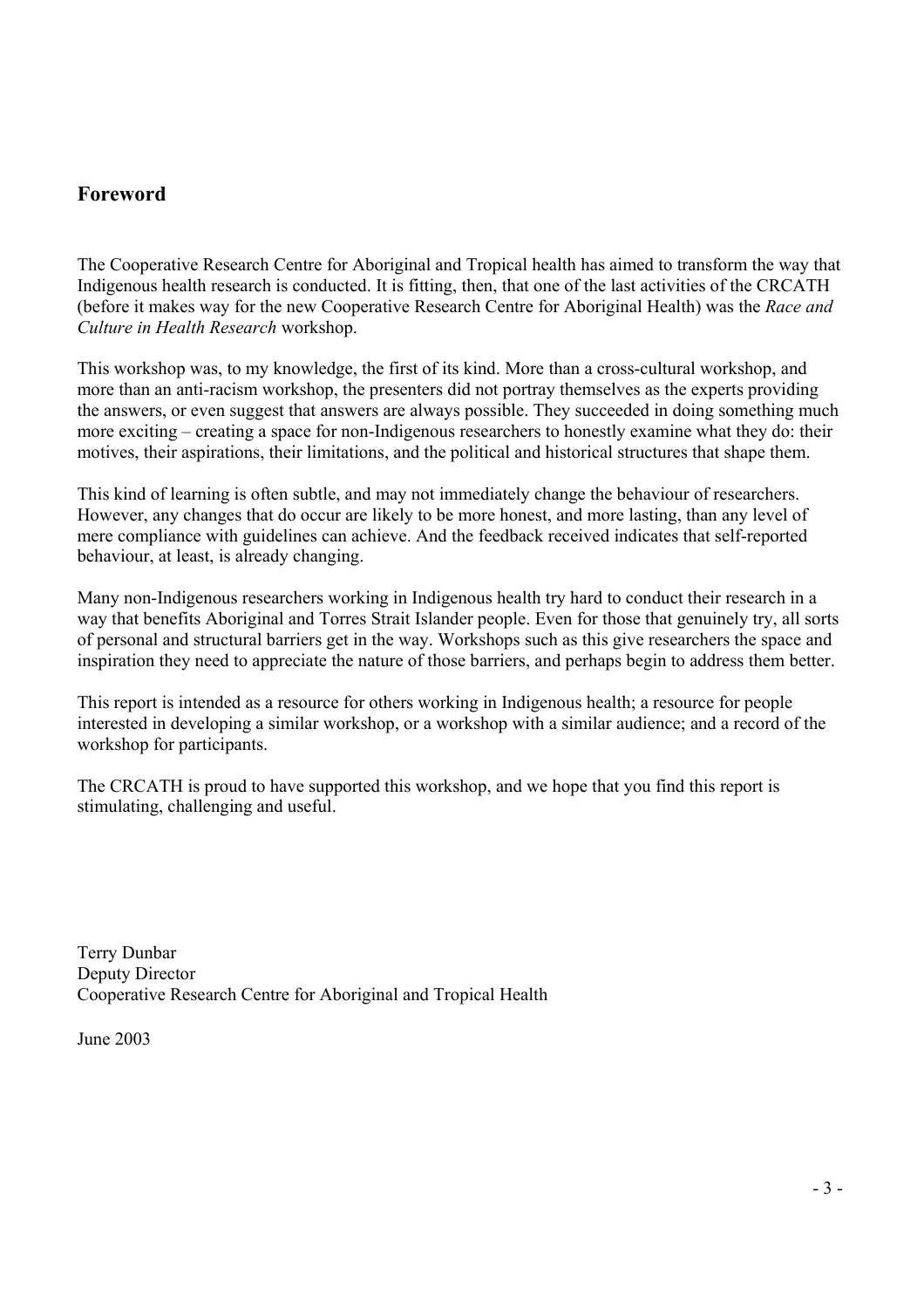#### **About the Authors**

Mr Yin Paradies is based at the Menzies School of Health Research in Darwin and is currently undertaking a PhD in social epidemiology through the Centre for the Study of Health and Society at the University of Melbourne. Yin is an Aboriginal-Anglo-Asian Australian who has lived most of his life in Darwin and has a Bachelor of Science from the Northern Territory University and a Master of Medical Statistics from the University of Newcastle.

Dr Emma Kowal is a medical doctor and anthropologist based at the Menzies School of Health Research in Darwin and is currently undertaking her PhD in public health anthropology through the Centre for the Study of Health and Society at the University of Melbourne. Emma is a Jewish-Polish Australian who has lived most of her life in Melbourne.

The authors can be contacted vial e-mail at yin.paradies@menzies.edu.au and emma.kowal@menzies.edu.au.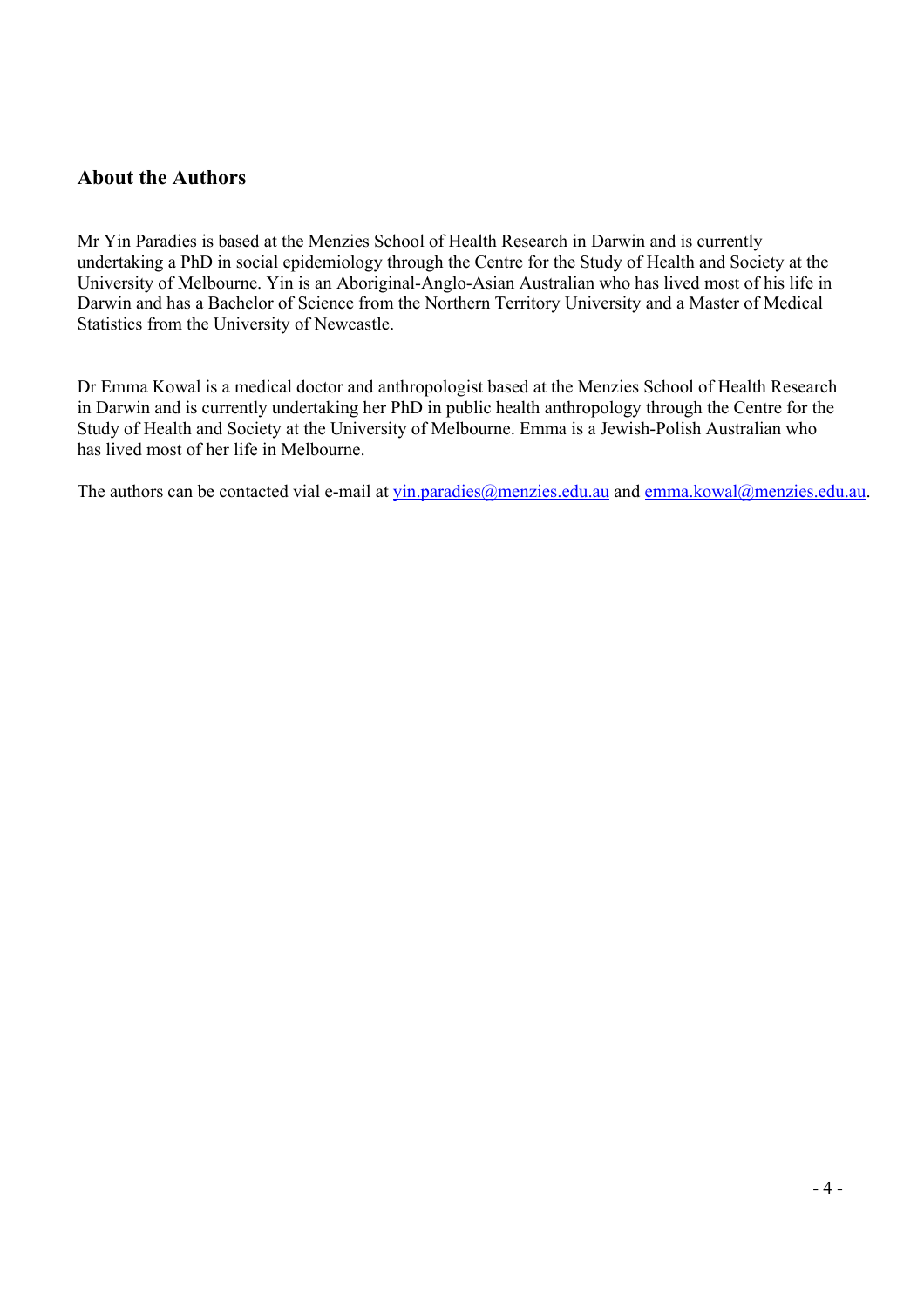### **Contents Page**

| <b>FOREWORD</b>                                            | $-3-$  |
|------------------------------------------------------------|--------|
| <b>ABOUT THE AUTHORS</b>                                   | - 4 -  |
| <b>CONTENTS PAGE</b>                                       | - 5 -  |
| <b>EXECUTIVE SUMMARY</b>                                   | $-6-$  |
| <b>1. BACKGROUND &amp; PROCESS</b>                         | $-7-$  |
| <b>2. WORKSHOP SYNOPSIS</b>                                | $-12-$ |
| 3. THEMES & ISSUES                                         | $-24-$ |
| <b>4. FEEDBACK &amp; EVALUATION</b>                        | $-30-$ |
| <b>5. RECOMMENDATIONS AND FUTURE DIRECTIONS</b>            | $-33-$ |
| <b>ACKNOWLEDGEMENTS</b>                                    | $-34-$ |
| <b>REFERENCES</b>                                          | $-35-$ |
| APPENDIX- MATERIALS INCLUDED IN THE WORKSHOP RESOURCE BOOK | $-39-$ |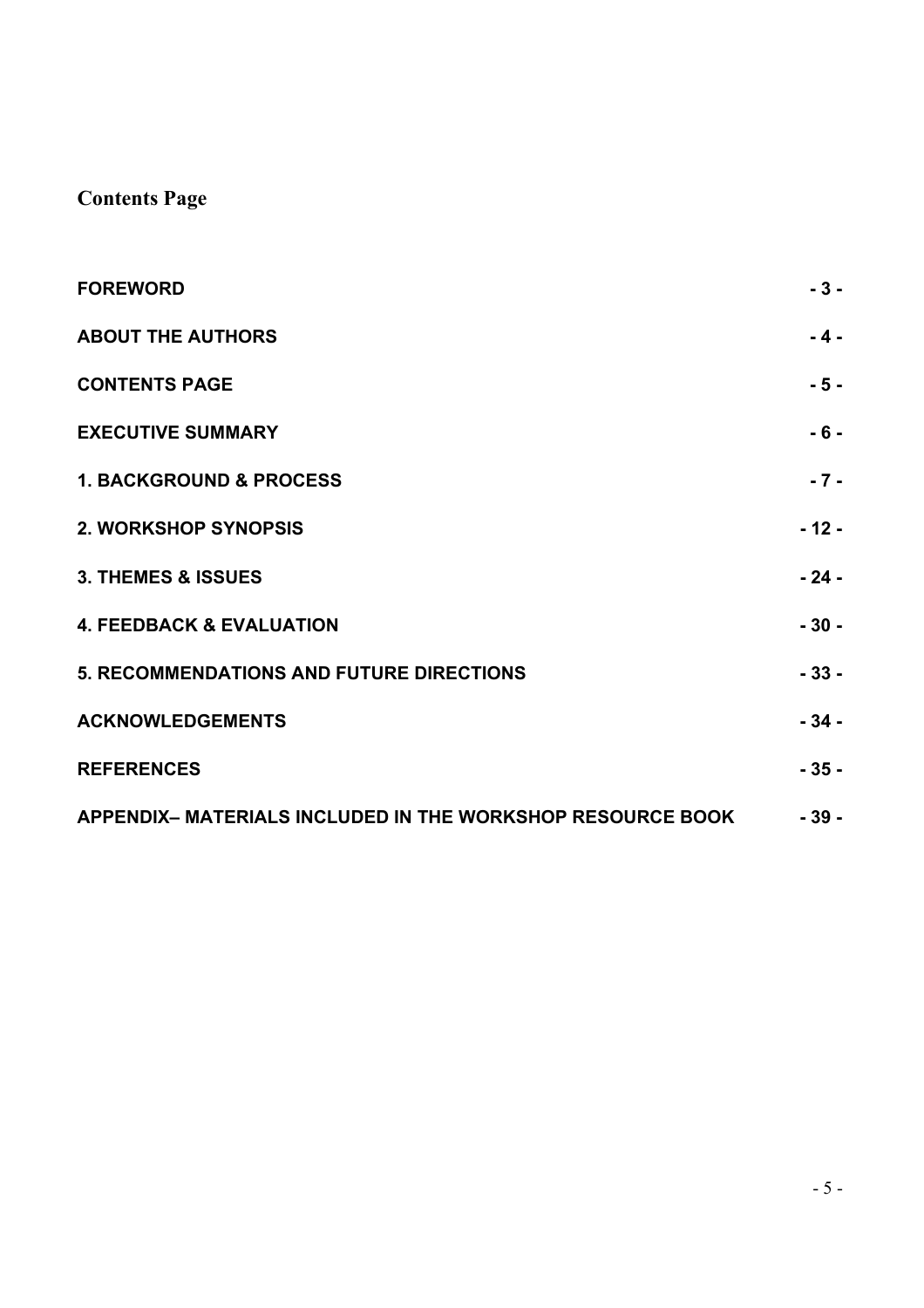#### **Executive Summary**

The *Race and Culture in Health Research: A Facilitated Discussion* is a workshop designed to create a space for people working in Indigenous health to consider the ways that they approach Aboriginal illhealth, and the differing uses of race and culture in these approaches. It was first held at the Menzies School of Health Research, Darwin on May 20-21<sup>st</sup> 2003. There were 21 participants from Menzies, the Northern Territory Department of Health and Community Services, the Northern Territory University and other organisations, and was facilitated and presented by Yin Paradies and Emma Kowal.

The workshop was prepared over the preceding 11 months, drawing from a number of disciplines including the psychology and sociology of race, Whiteness studies, critical Aboriginal studies and anthropology. The design aimed to present challenging material in a non-threatening way using a variety of media and predominantly small group work. Rather than arguing the facts of Indigenous health, the workshop asked participants to analyse the way we construct the very problem of 'Indigenous ill-health'.

The content was presented in six sessions over two days. After the 'Startup' session, where we discussed the aims of the workshop and ground rules for discussion, we presented the 'Groundwork' session, which explored the definitions and meanings of identity, race, Whiteness, racism and culture in an interactive format.

The 'Explaining Health Inequalities' session asked participants to think of all the possible reasons for various health problems, using this exercise to explore the types of explanations that researchers and others are more or less comfortable with. In 'The Cultures of Health Research' section, guest speakers gave presentations on the history of Indigenous health research, and contemporary practices of public health professionals, stimulating reflection on the nature of our work in Indigenous health.

On the second day, the workshop began by looking more closely at how 'culture' is used in various ways in 'The Use of Culture in Health Research' session. In the 'White Identity Theory' session, we asked participants to choose one of a number of statements about White identity. The discussion that resulted, and the explanation of the theory from which the statements were adapted, stimulated reflection on how non-Indigenous people interact with Indigenous people, and how they approach the task of helping to solve the problems faced by Indigenous people. In the final session, recommendations for using 'race' and 'culture' in health research were presented.

There were a number of recurring themes in the workshop discussions, including tension over emphasising either the structures that shape Indigenous people's choices, or the agency of Indigenous people to make choices. Other issues were the tensions over understanding Indigenous people as either the same as, or different to, non-Indigenous people, and the dissonance that sometimes occurs between moral principles and lived experience.

The workshop was generally very well received. Most participants felt that the workshop was well presented, well organised, and successful in presenting challenging material in a safe environment. There were mixed views about whether the workshop would have been better with Indigenous participants. Some participants thought that the workshop should be available to other people, and we have already received interest in presenting the workshop to other audiences.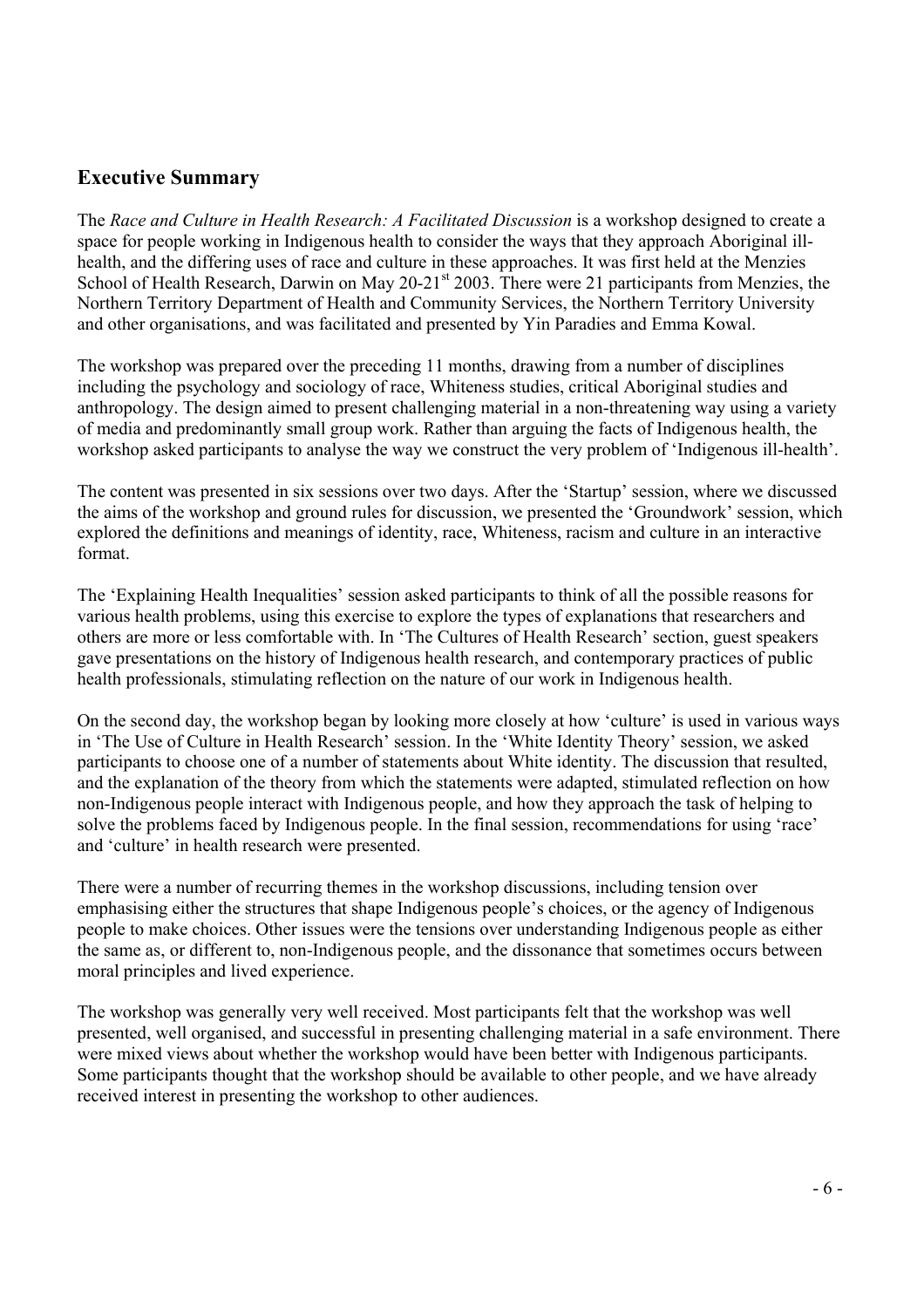#### **1. Background & Process**

*Race and Culture in Health Research: A Facilitated Discussion* was a workshop held at the Menzies School of Health Research in Darwin on May 20-21, 2003. The workshop was sponsored by the Development Division of the Cooperative Research Centre for Aboriginal and Tropical Health (CRCATH) and was designed and conducted by the two authors of this report.

#### **Rationale and aims**

The impetus for this workshop can be traced back to a previous workshop conducted by the CRCATH entitled *Research partnerships: Yarning about research with Indigenous peoples* which was held in Darwin on April 10-11, 2001 (Franks et al. 2002). This workshop brought together both Indigenous and non-Indigenous health researchers to 'yarn' about key factors in improving Indigenous health as well as the major impediments and best practice approach to communicating about research.

In one part of the workshop, participants were split into Indigenous and non-Indigenous groups and asked to consider what research projects had been effective within their own 'cultural group'. Several responses to this exercise were illustrative of the difficulties posed for this group of non-Indigenous researchers. One participant said "I've only ever researched in other cultures, I have to dig deep to look at my own", whilst others commented that "we are not very good at seeing our own culture," and "a lot of non-Indigenous people will say they have no culture" (Franks et al 2002).

These sentiments are not unique, but are echoed in a burgeoning field of 'Whiteness studies' (Frankenberg 1993; McIntosh 1990). This multi-disciplinary area of study seeks to examine how being identified as a 'white person' within a society has "tangible, if complex, effects on systems, institutions and also individual peoples' sense of self, experiences, and life chances" (Frankenberg 1993). One of the elements of Whiteness is that it tends to be "unmarked, unnamed, and invisible" (Frankenberg 1993), as highlighted by the above comments.

Using this as a starting point, a proposal was put to the CRCATH to conduct a workshop for non-Indigenous researchers that would allow further exploration of these notions of Whiteness. This proposal was accepted by the CRCATH Development Division in June 2002.

Soon after the concept proposal was accepted it was realised by the authors that an exclusive focus on Whiteness may be too confronting, and would not seem relevant enough to researchers to justify their attendance. As a result the workshop shifted in its focus from an explicit discussion of Whiteness and instead widened out to encompass notions of race and culture more generally, and planned to use materials and theory of direct relevance to research practice wherever possible.

Several studies from the literature have suggested that workshops and classes on topics of race, racism and culture can be beneficial to participants (Baron 1992; Cohen 1995; Gamble 1999; Jakubowski 2001; Kobayashi 1999; Lawrence & Tatum 1997a; Lawrence & Tatum 1997b; Locke & Kiselica 1999; Wilson 1999). Elements and approaches that have been found to work best have included valuing flexibility and diversity, avoiding an authoritarian style, and addressing emotional issues (Cohen 1995; Kobayashi 1999). It is also important to create a safe space of trust, support, acceptance and respect (Baron 1992;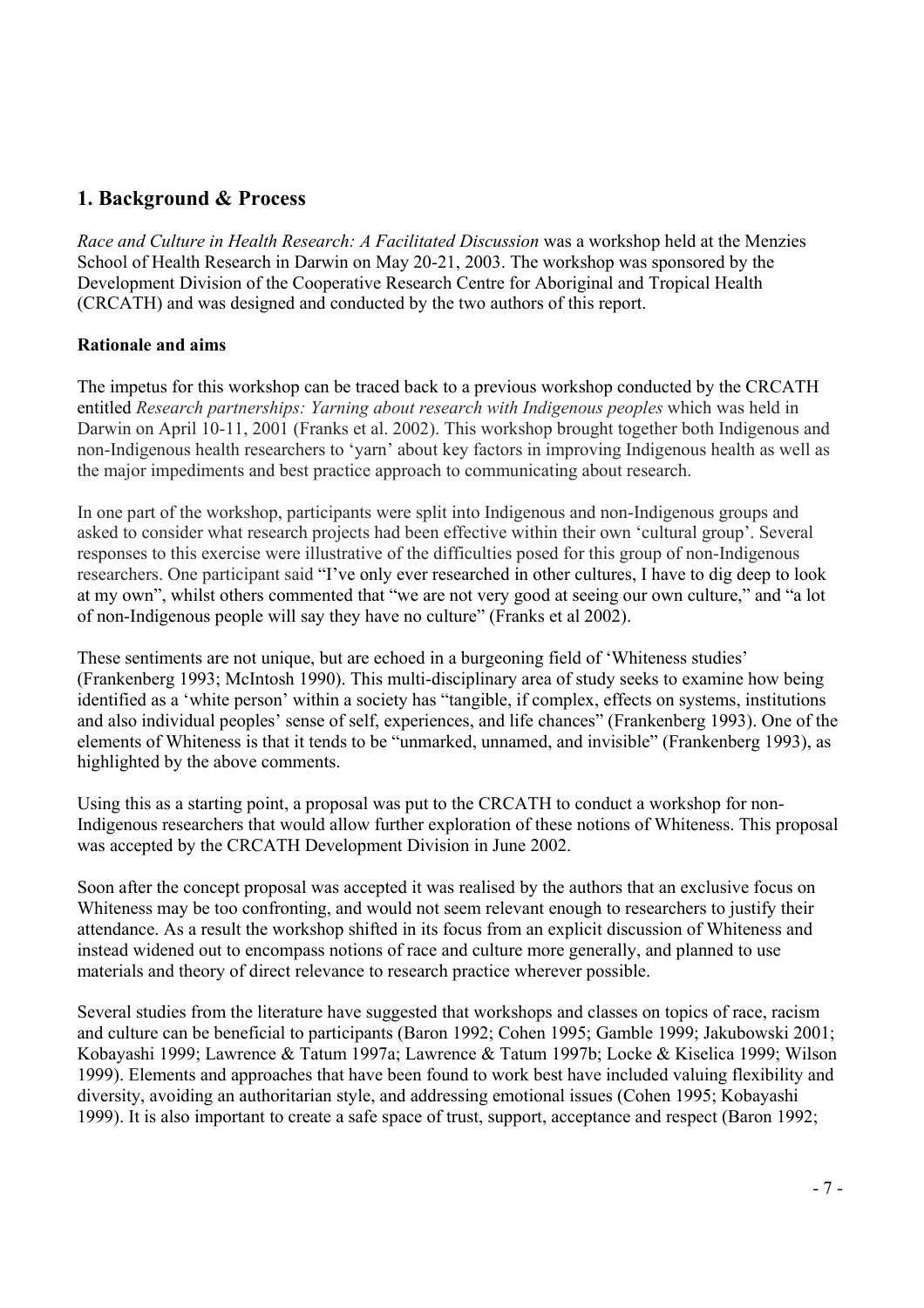Kobayashi 1999; Locke & Kiselica 1999), use multidisciplinary (Gamble 1999), action-oriented (Jakubowski 2001) approaches and multimedia formats (Cohen 1995; Gamble 1999), remain neutral (Gamble 1999), use free discussion (Gamble 1999; Jakubowski 2001), critique, analysis (Jakubowski 2001; Wilson 1999) and self exploration (Locke & Kiselica 1999).

Taking into account this evidence from the literature, we decided that it would be best to use a selfreflective, experiential, and participant-focused approach to learning in the workshop rather than a didactic, presenter-focused, one-way pedagogy. In this way participants could use problem-based and experiential learning techniques to reach their own conclusions through exploring and critiquing appropriate materials, as well as self-reflection.

There was some concern that recruiting people for the workshop would be difficult given the confronting nature of 'Whiteness' as a subject. However, broadening out the scope of the workshop to include issues of race, racism and culture and the construction of Indigenous health as a discourse is thought to have decreased recruitment difficulties which did were not significant in practice. It was also envisaged that workshop participants would have considered issues of 'race' and 'culture' to some extent as part of their work or personal lives and that the workshop could help increase understanding of these complex issues, rather than simply introduce them to people for the first time. As one advisor to the workshop put it, this was unrepentant 'navel-gazing.'

The overall aims of the workshop were two-fold: (i) to encourage researchers to consider the ways that they approach Aboriginal ill-health, and the differing uses of race and culture in these approaches and; (ii) to examine the implications of these different constructions of Aboriginal ill-health for research practice.

#### **Workshop Planning**

A broad-ranging literature review was conducted within the fields of Whiteness studies, anti-racism, education, critical Aboriginal studies, and sociology of race and culture from July 2002 to March 2003. During this time the authors also consulted with a number of social scientists and staff at the CRCATH to obtain their ideas as to the best approach and content for the workshop (see *Acknowledgement*s for a list of people consulted).

From the time the first draft of the workshop plan was written in January 2003, twelve versions were produced before the final plan was used. During this process of expansion and revision, the document went from 4 to 20 pages, and the final document cited 49 references (although the workshop booklet and the materials used drew from many additional sources).

All sessions were devised in the first plan, apart from Session 4, which was added in around March 2003, when we realised that discussion of the cultural explanations for ill-health were too complicated to cover as a part of Session 2. About 6 weeks before the workshop, we planned in detail the timing of the parts of each Session, at the same time as clarifying the content in detail. Due to the particularly sensitive nature of issues around 'race' and 'culture', the order of sessions was designed so that material we considered to be more confronting was covered in the latter part of the workshop.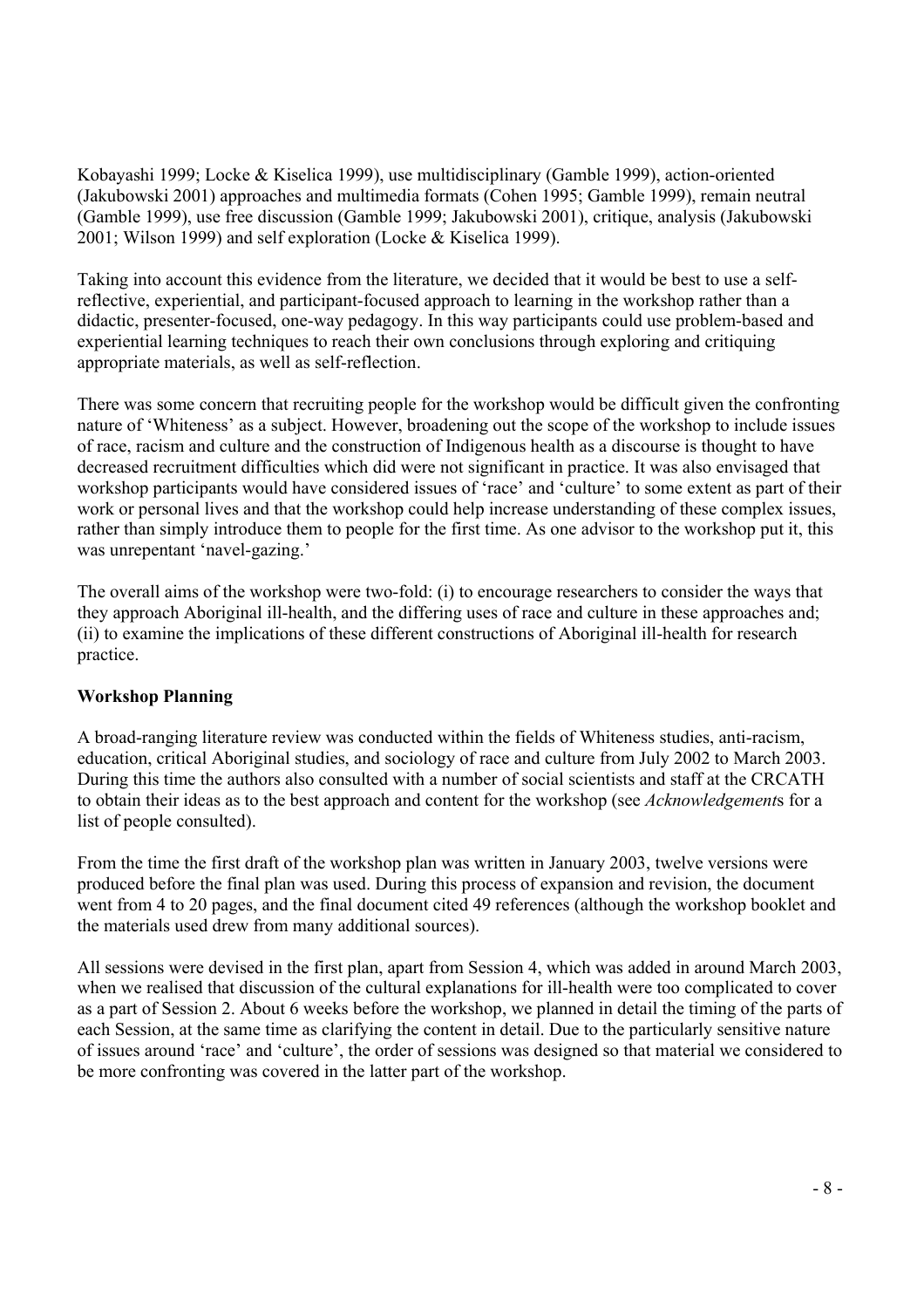#### **Workshop Audience and Recruitment**

During the planning of the workshop it was implicitly assumed that those attending the workshop would be non-Indigenous (and also White), and the workshop content was pitched accordingly. Others have noted that workshops with members exclusively from the 'dominant group' allow participants to focus on issues of their group and accept responsibility for it; explore their own attitudes and behaviours in an atmosphere of openness, trust and support; and not run the risk of embarrassing or offending 'minority' group members, or exploiting them as teachers (Chambers & Pettman 1986 p. 42).

From our reading of the literature and our experience, we knew that a deliberatively 'cross-cultural' mix would result in a very different type of workshop. Although a 'cross-cultural' workshop is very important and useful, it would also increase the risk of non-Indigenous people looking to Indigenous people as the 'experts' on culture and race, and so not say anything they thought might be interpreted as racist or offensive. These elements would have detracted from the purpose of this workshop.

Having noted this evidence from the literature, however, we nevertheless couldn't justify the deliberate exclusion of Indigenous people from the workshop, and we advertised it as open to all CRCATH core partner employees.

In Feb 2003 an advertisement for the workshop was distributed via the CRCATH network seeking expressions of interest from people involved in Indigenous health research to attend the workshop. By the middle of April, 25 people had returned their expressions of interest. All of them were non-Indigenous (although not all of them were White).

Close to the time of the workshop itself, a few Indigenous people did express interest in attending, however by that time it was clear that all the other participants would be non-Indigenous. Those Indigenous people were briefed by the Indigenous facilitator (YP) to inform them of the current make-up of workshop participants and in the end, those people did not attend the workshop.

A two page workshop program outlining the aims of the workshop, and a brief summary of what would be covered in each of the sessions, was sent to potential participants (see the next section for further details of the workshop program). We also offered to brief individuals who had further questions about the workshop, but no participants requested a briefing (although three of the participants had been consulted about the content during the development of the workshop plan).

#### **Resources**

As a result of our literature review, we were able to select a range of different resources to include in the workshop resource book and to utilise during the workshop. A variety of media formats featured in workshop materials including newspaper articles, videos about health promotion and the history of Indigenous health research, interactive computer exercises, play readings, as well as pictures and diagrams (see References and Appendix for some examples).

Each of the two authors were paid for 25 full-time equivalent days in which to design, develop and conduct the workshop, including consultation with key stakeholders and writing of this workshop report. This allocation of time greatly underestimated the actual time taken to complete all these activities,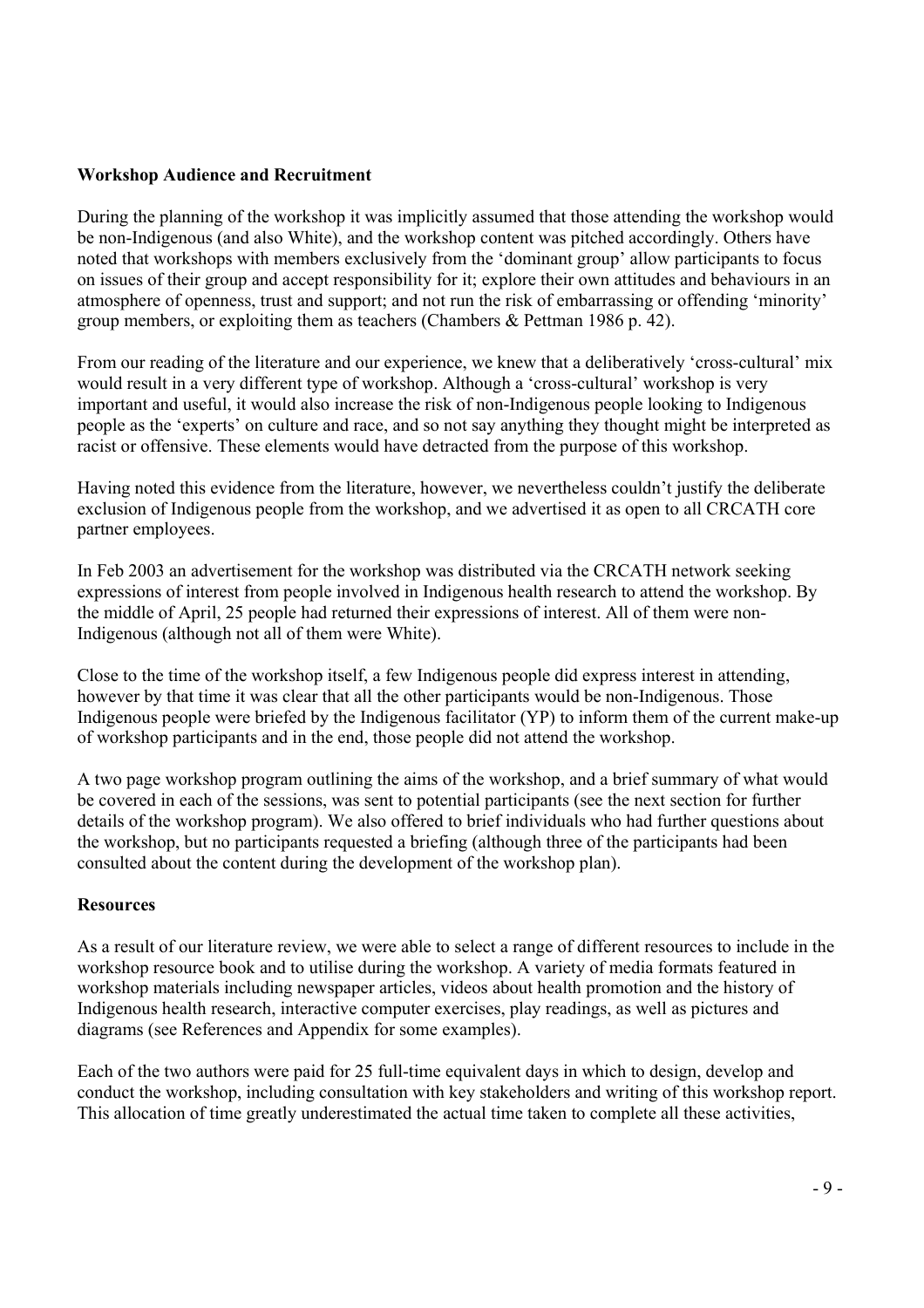which was at least 3 months full-time each.<sup>1</sup> The cost of the workshop including development of materials, catering and staff costs (as budgeted for) was approximately \$8,000.

#### **Facilitation**

A month before the workshop was conducted, it was suggested to the authors that a facilitator and/or rapporteur should be recruited to assist the two authors as the 'presenters' of the workshop. A total of nine senior health social science academics were contacted in a bid to find somebody both able and willing to fulfill this role.

Unfortunately, due to the short notice and high commitment levels of such people this was not possible. The roles of presenter and facilitator were therefore rotated between the two authors such that both spent about equal amounts of time in each role. During the course of the workshop, especially towards the end, these roles became somewhat blurred due to the dynamic and interactive nature of the workshop.

For each session, the role of the presenter was to provide the didactic components of the workshop, including information on topics, explanation of exercises and answers to content questions. The role of the facilitator was to keep time, identify and accept questions from participants, answer process questions, clarify points and arguments, diffuse excessive conflict or distress and uphold the ground rules.

It was conveyed to participants that neither of the authors wished to position themselves as 'experts,' but instead hoped to stimulate and guide discussion of the workshop topics as peers. It was also noted that the workshop was not designed to provide ready-made solutions, but rather intended as a space to explore the complex issues that researchers confront in their work.

The ability of the facilitators to present potentially confronting material in a non-threatening way was seen as crucial to the success of the workshop. Strategies used by the presenters included use of 'we' statements, that is, always including ourselves in discussion of what we do as researchers. We also tried in other ways to reduce our distance from participants, such as starting with one of the presenters as an example for the identity exercise (Session 1), and having one of the presenters perform the role of a 'failed anti-racist' in the skit (Session 5).

Where we made comments, we tried to use language that minimised any judgements (phrases such as 'it' has been said that...,) rather than express a firm opinion, and we tried to present a range of views. This was not particularly difficult, as the main interest of the authors (EK in particular) was to discuss and analyse the range of views that exist, rather than present any particular view.

#### **Conduct of the workshop**

The workshop was free of charge and, at the outset, was attended by 21 non-Indigenous researchers, clinicians, students and bureaucrats from the Menzies School of Health Research, the Department of Health and Community Services, Northern Territory University as well a student researcher from the University of Sydney. The majority of participants were known by the authors prior to the workshop. It

  $<sup>1</sup>$  As most of the literature review and program planning was done out of regular work hours, the actual time taken is difficult</sup> to quantify.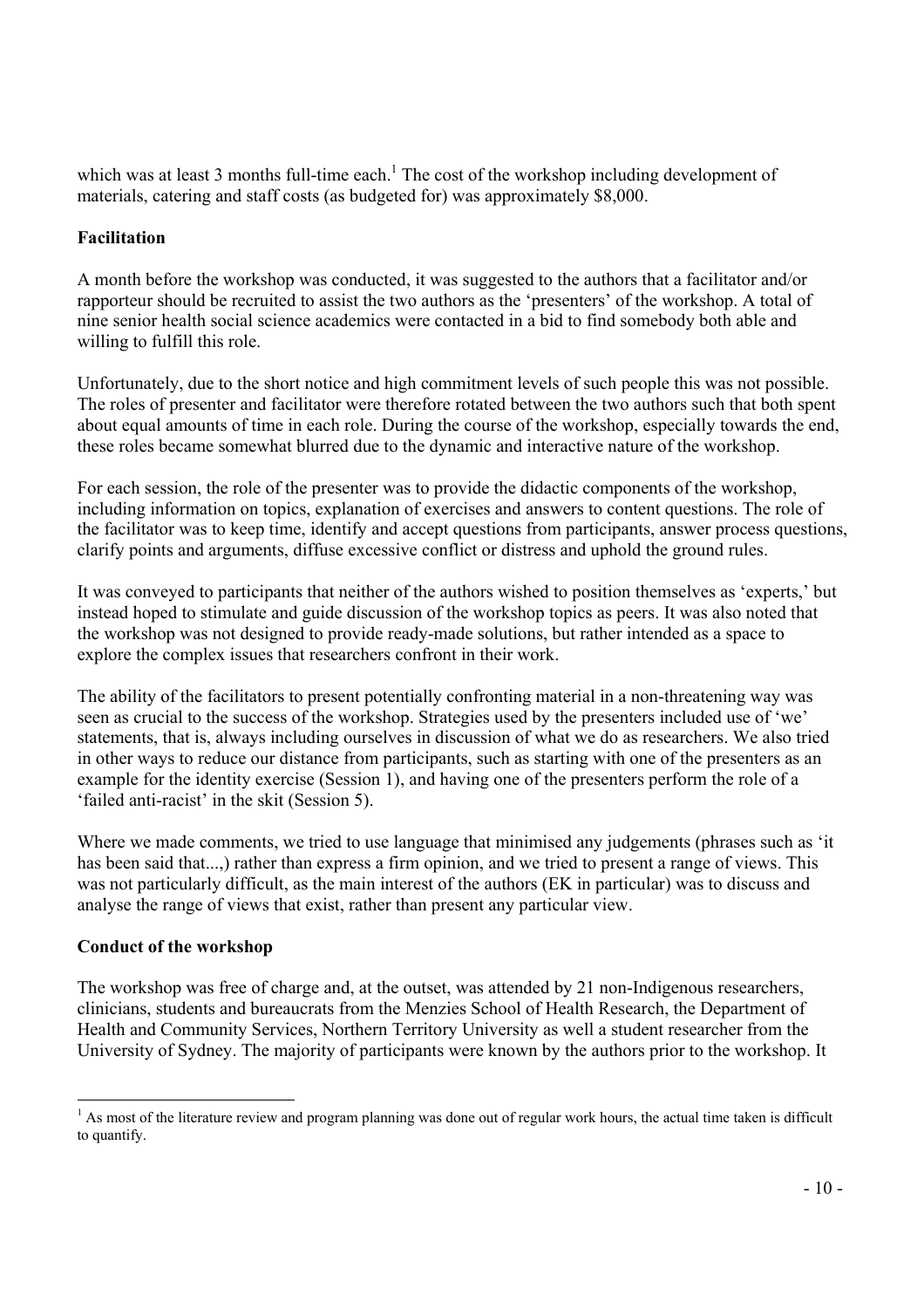should be noted that there was significant attrition during the workshop due to other commitments of participants over the two days, with only nine people being present at the conclusion of the second day.

The workshop itself was split into seven sessions. Morning tea, lunch, and a workshop dinner were provided. At the outset of the workshop, participants chose to sit at one of four tables, each of which was allocated a group number. These tables formed the basis of the 'small group activities' which occurred during the workshop. There was some attempt by the authors to mix up the composition of each table as the workshop progressed so that different groups of individuals could stimulate more varied discussion.

Permission to record the plenary discussions directly onto a laptop computer was obtained from participants (discussion within the four small groups was not recorded), and minutes were taken by Jenny Brands and Amica Adams. Rather than verbatim transcripts, they recorded summarised versions of what was said, with an emphasis on discussion rather than the didactic components of the workshop. Consent was also separately sought for the minutes and other material arising from the workshop activities to be used by the one of the authors (EK) for her PhD research. A set of ground rules was suggested by the authors and accepted by participants without addition or amendment.

During the introduction to the workshop, participants were made aware of 24 quotes that had been placed around the room. These quotes presented a variety of opinions about notions of race, culture, identity, and public health. We asked that participants read them during the scheduled breaks, and be prepared to choose a quote to discuss during the last session of the workshop.

As the workshop progressed, it was found that there was insufficient time to cover all the material as initially intended. In response to this, the second to last of the seven planned sessions was skipped. Details on this session are omitted from the 'synopsis' section of this report but, in brief, consisted of a debate whereby each table was given a particular position that they were asked to argue for. These positions were intended to illustrate various issues, covered up to that point, in the workshop.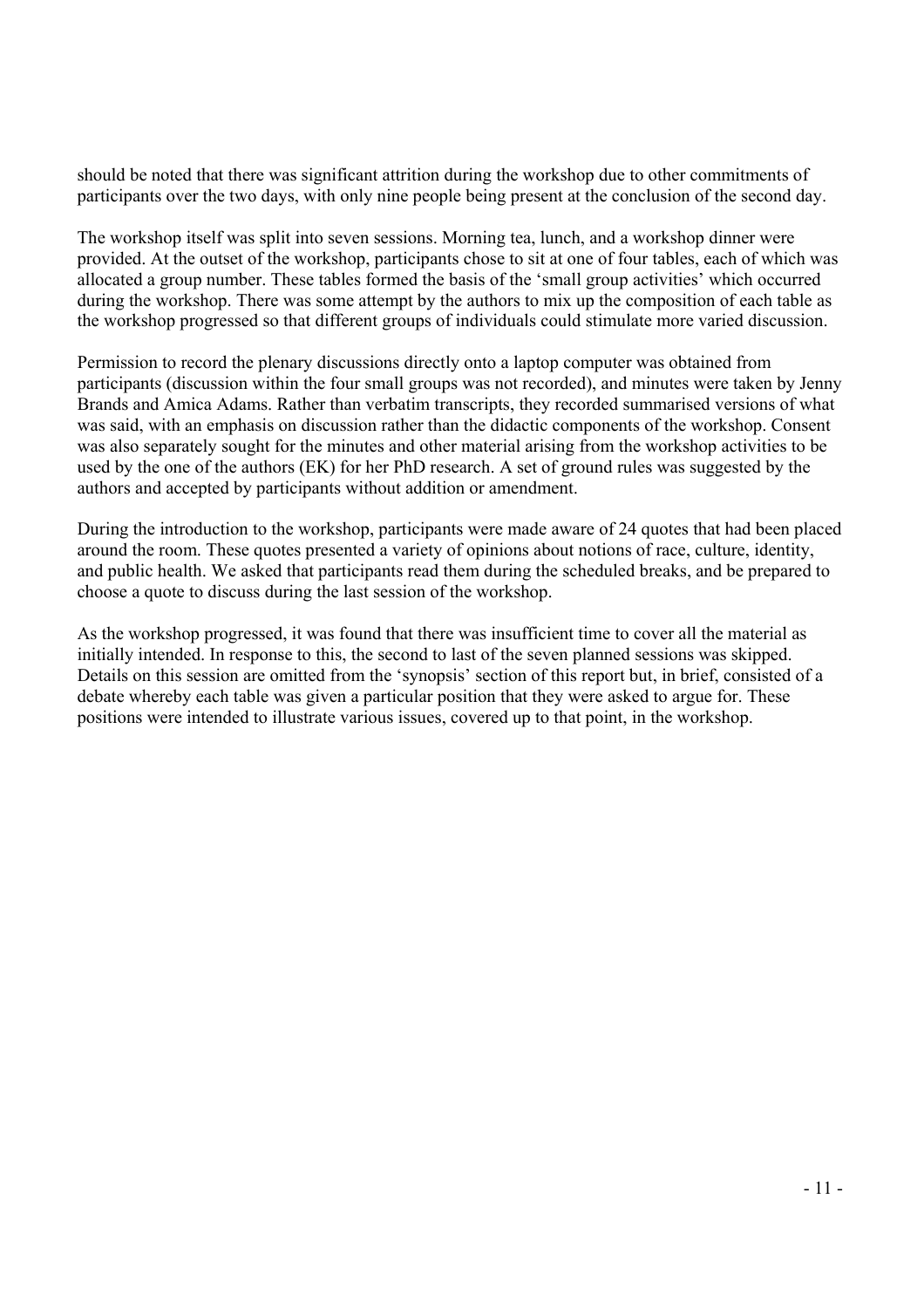#### **2. Workshop Synopsis**

In this section we summarise what was presented in the workshop as well as some of the discussion that followed each exercise. The stated objectives for each session are shown in a box. The issues raised in this section will be discussed further in *Section 3: Themes and Issues*.

#### **Session 1: Groundwork**

- ¾ To create a safe space for honest consideration of complex and difficult issues for health researchers in Aboriginal health.
- ¾ To introduce and problematise key concepts of race, culture, ethnicity, Aboriginality and identity.

In this session a number of concepts, which underpin the issues presented in later sessions, were debated. These included notions of identity, race, racism & culture.

#### *Identity exercise*

People have multiple identities (Robinson 1999), and we bring all of these identities to our work in Indigenous health. We asked people to find a partner, ask them about their different identities, and report back to the group about their partner's identities. As they reported back, the identities were written up on a whiteboard. In reviewing the incredible range of identities, we explored the three levels of identity: self-ascribed (e.g. I am a vegetarian), ascribed within the group (e.g. other vegetarians recognising you as a vegetarian or not), and ascribed externally (e.g. non-vegetarians recognising you as a vegetarian, or having other labels for that identity, such as 'lettuce muncher') (Chambers & Pettman 1986).

#### *Whiteness as an identity*

One type of identity that White people may or may not self-ascribe to is that of a White person. While a non-White person will commonly identify with their non-White identity, Whiteness is often invisible, in that people do not think of themselves as 'white'. However, one's Whiteness clearly has important effects on our position in society, what we do and how others see us. It is important to note that Whiteness and non-Indigeneity are not synonymous, and many people in Australia today are both non-Indigenous and non-white.

We presented the four groups with two resources: an NT News article attacking affirmative action for Indigenous people on the grounds that it disadvantaged White people; and a list of "privileges of Whiteness" from an academic article (McIntosh 1990). In the discussion that followed, people debated whether White people were privileged or whether Indigenous people are disadvantaged, exploring how these two concepts relate to one another.

#### *Definitions of race, racism and culture*

The four groups were provided with the same three definitions of race, or racism and of culture (Table 1). We asked the groups to discuss which definition they liked the best and why. People discussed the difficulties of defining these terms, particularly the biological or physical aspects of race. 'If race is not about biology, what is it about?' was an important question asked by a participant.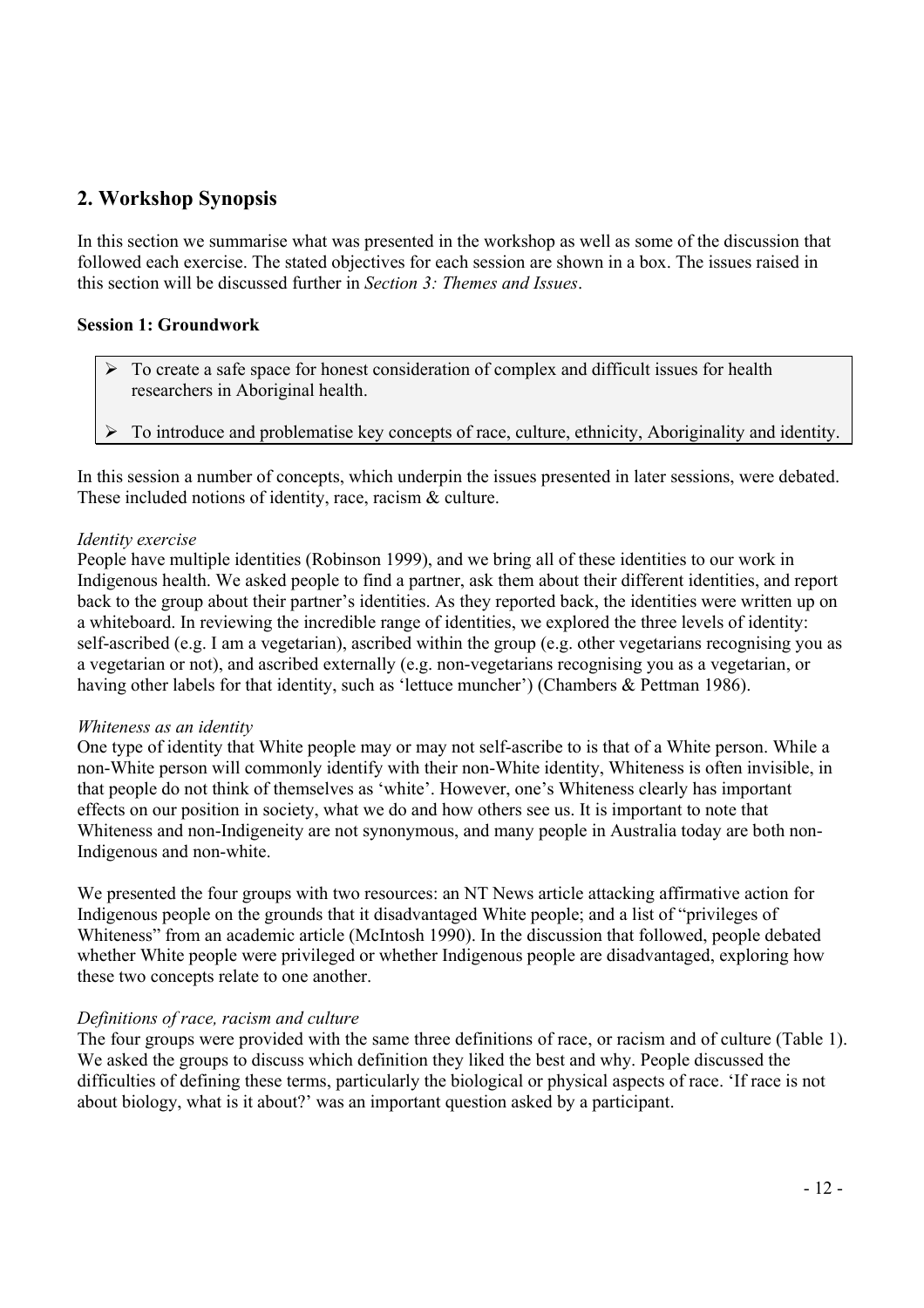#### **Table 1: Definitions of culture used in the workshop**

- 1. A learnt system of behaviours, including language and other systems of meaning, ways of organizing society, preferences for food, dress, leisure, aesthetics, all forms of production, and forms of cultural reproduction – what people think, what people do, and what people make.
- 2. A 'template' of behaviours within a group of people, shaping behavior and consciousness within a human society from generation to generation. Culture is bigger than the people in it. Although people can change their culture, the ways in which they can change it are determined by culture.
- *3.* A constantly changing system of meanings negotiated between the members of a given group.

*Adapted from http://www.wsu.edu:8001/vcwsu/commons/topics/culture/culture-definitions/bodley-text.html* 

#### **Session 2: Explaining health inequalities**

 $\triangleright$  To generate a critique of the various explanations of Aboriginal ill-health which are used in research.

In this session, we asked the four groups to consider one of four health problems that afflict Indigenous communities at higher rates than non-Indigenous communities:

1) Chronic diseases, due to high rates of non-healthful behaviours like smoking, lack of exercise and eating fatty foods;

- 2) Renal disease;
- 3) Poor housing and environmental health; and
- 4) Poor antenatal care, obstetric and infant outcomes.

We asked the small groups to think of all the reasons that Indigenous Australians suffer these problems at higher rates than non-Indigenous Australians. We specifically asked people to include 'politically– incorrect' reasons, and we used examples from newspaper articles to start people off. Reasons were written on large post-it notes by each group.

After generating many different reasons we asked the groups to come together and arrange their reasons into categories (Figure 1). Examples of reasons in each category are given below (Table 2). Nonpolitically-correct examples were identified by the groups that wrote them. In the table below they are marked with an asterisk.

| Category             | Number (non PC) | Examples                                           |
|----------------------|-----------------|----------------------------------------------------|
| Individual behaviour | 19(12)          | Having kids too young <sup>*</sup> , want to share |
|                      |                 | in a non-healthful behaviour identity              |
|                      |                 | (such as "drinking culture")                       |
| Culture              | 9(1)            | Community dysfunction, different                   |
|                      |                 | beliefs about health behaviour.                    |
| <b>Health system</b> | 20(0)           | Culturally-inappropriate interventions,            |

**Table 2: Reasons given for excess Aboriginal ill-health by category**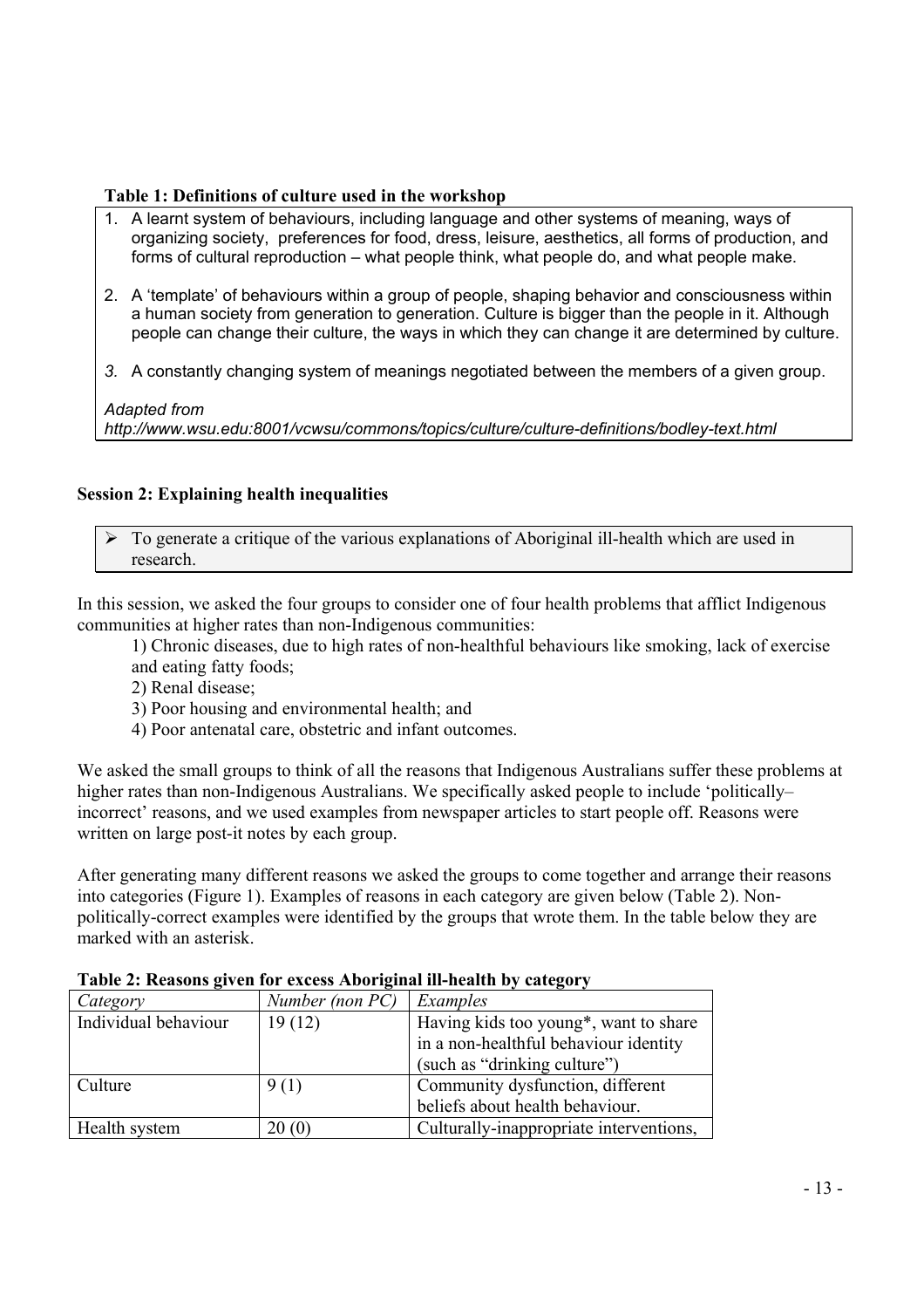|                           |       | poor choice of health services, cycle of<br>disadvantage, lack of interpreters,<br>institutional racism, lack of control |
|---------------------------|-------|--------------------------------------------------------------------------------------------------------------------------|
| <b>Historical Context</b> | 10(0) | Past and present discrimination, forces<br>changes in ways of living                                                     |
| Money/Financial           | 6 (0) | Poverty, welfare dependency                                                                                              |
| Remoteness                | 5(0)  | Expensive to provide care, problems<br>with maintenance of health hardware                                               |

**Figure 1: Diagram of explanations for ill-health from Session 2, non PC reasons excluded** 



The results showed that researchers were more readily able to discuss 'structural' reasons for poor health, and were less comfortable with 'individual behavioural' reasons (indicated by the high numbers of politically-incorrect reasons in this category). That is, they were more likely to blame the system, and were reluctant to nominate people's actions as a cause of their ill-health. We discussed this in terms of the 'structure versus agency' dualism.

We then explained four categories of explanations of ill-health derived from the literature<sup>2</sup>:

 $\triangleright$  Biogenetic

 $\overline{a}$ 

 $2<sup>2</sup>$  Many examples of these explanations appear in the literature on Indigenous and other 'minority' populations. The thrifty gene hypothesis is a contemporary example of a biogenetic explanation (Boullu-Sanchis et al. 1999; Busfield et al. 2002; Hegele et al. 1999). For examples of socio-economic explanations of health see Kaufman, Cooper, & McGee 1997, Lillie-Blanton et al. 1996, and Williams 1999. For examples of socio-cultural approaches see Kelleher & Hillier 1996, James 1993, and Salant & Lauderdale 2003 and for socio-political critiques see Bird & Bogart 2001, Krieger et al. 1993, and Paul 2002. For details of a similar conceptual model see Dressler 1993.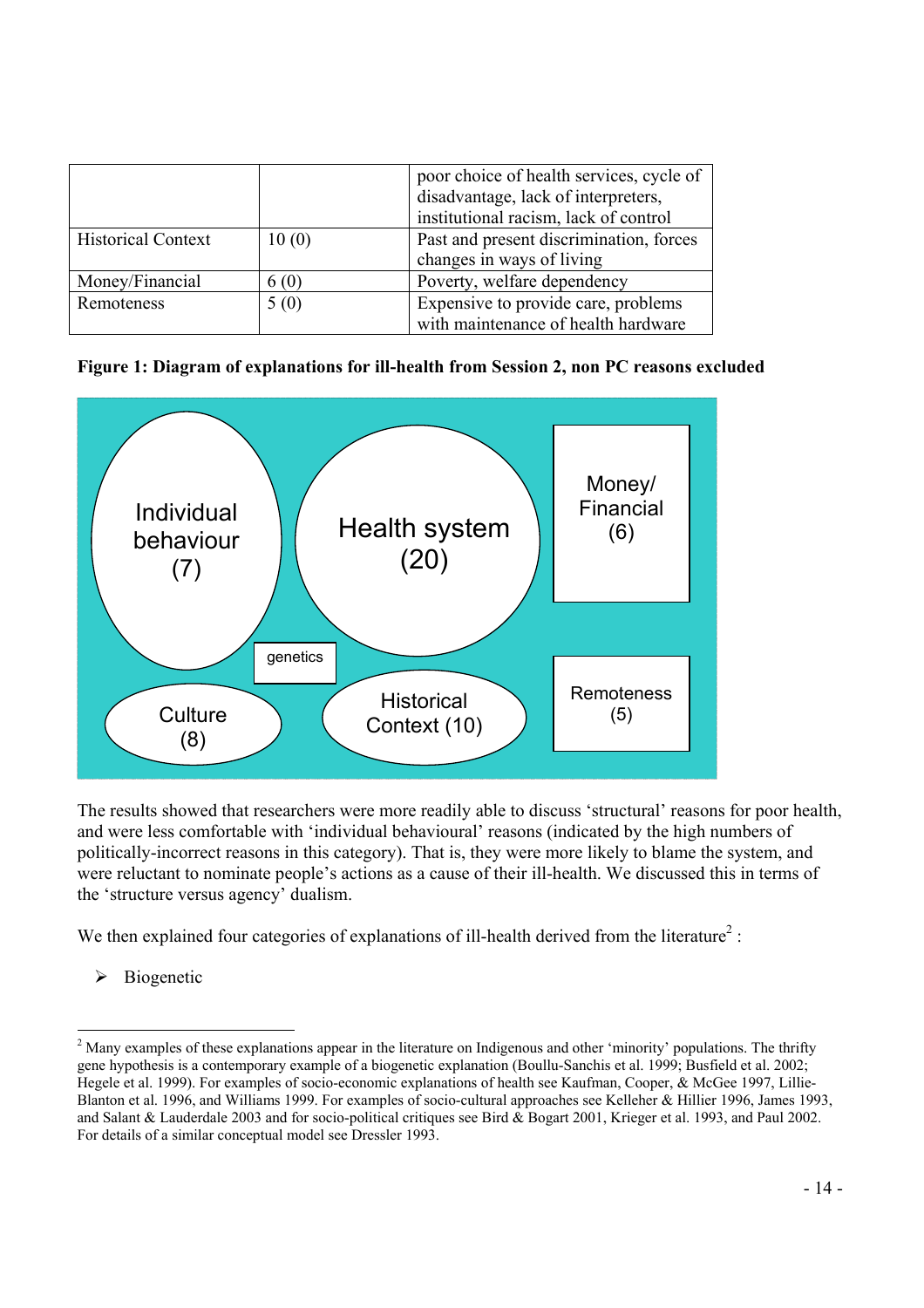- $\triangleright$  Socioeconomic position, including education and 'remoteness,' and essentially all aspects of disadvantage not associated with Indigeneity
- $\triangleright$  Socio-cultural, which includes a number of conflicting conceptions of culture explored further under Session 4
- ¾ Socio-political, including colonisation, racism, and inadequate governmental response to Indigenous ill-health

We also discussed a study that asked the same question of American college students (Muntaner, Nagoshi, & Diala 2001), and found that they were most likely to nominate lifestyle (socio-cultural), followed by bio-genetic, and least often social (socio-political/economic) causes for health inequalities. This contrasted with the results from the exercise in this workshop, where researchers were most comfortable with socio-political and socio-economic causes, least comfortable with socio-cultural causes, and barely mentioned bio-genetic causes.

In the light of our discussion, we looked at different causes proposed in various diagrams and flowcharts about Aboriginal health.

#### **Session 3: The cultures of health research**

 $\triangleright$  To introduce the history of Indigenous health research as a tool for self-reflection on current practice, and to generate a critique of the current practices of health researchers.

We started the session with a screening of the short video, "Spencer and the King: A Tale in Two Laws" (2000), used with the kind permission of the Melbourne Museum, which presented a reconstructed conversation between Baldwin Spencer, prominent anthropologist of the early twentieth century, and 'King Charlie', an Arrentre elder.

David Thomas then presented a talk entitled "More than Just the Fish: An overview of the history of how Australian health researchers wrote about Indigenous people before 1970." He started his talk with a description of the surgeon Tobias Lempriere (from the novel *Gould's Book of Fish,* Flanagan 2002) whose character is the archetypal racist scientist of old. He then discussed the way present-day researchers tend to distance themselves from past researchers and think that they have little to learn from the past. He suggested that the past should be important to current researchers, even if only because of the importance of this history of research to Aboriginal people.

He described how interest in health research in Aboriginal populations was minimal until the 1950s. Before that time, dominant thinking was that Aborigines were 'a doomed race', and actions of kindness toward them were done in the name of 'palliation'. Biological notions of race and the inferiority of Aboriginal people underpinned these ideas. Early research concentrated on blood groups in an attempt to find a biochemical marker of racial difference. There was a sense of urgency to collect data before the race died out, and an assumption that analysis could wait.

He went on to talk about the discrediting of notions of race in the aftermath of World War II, and the subsequent tendency for researchers to use terms like 'ethnic constitutional factor' to avoid talking about race. Science was used to support assimilationist notions of 'biological absorption,' reflecting the emerging view that research should be 'useful' for policy. It was not until the 1960s that researchers like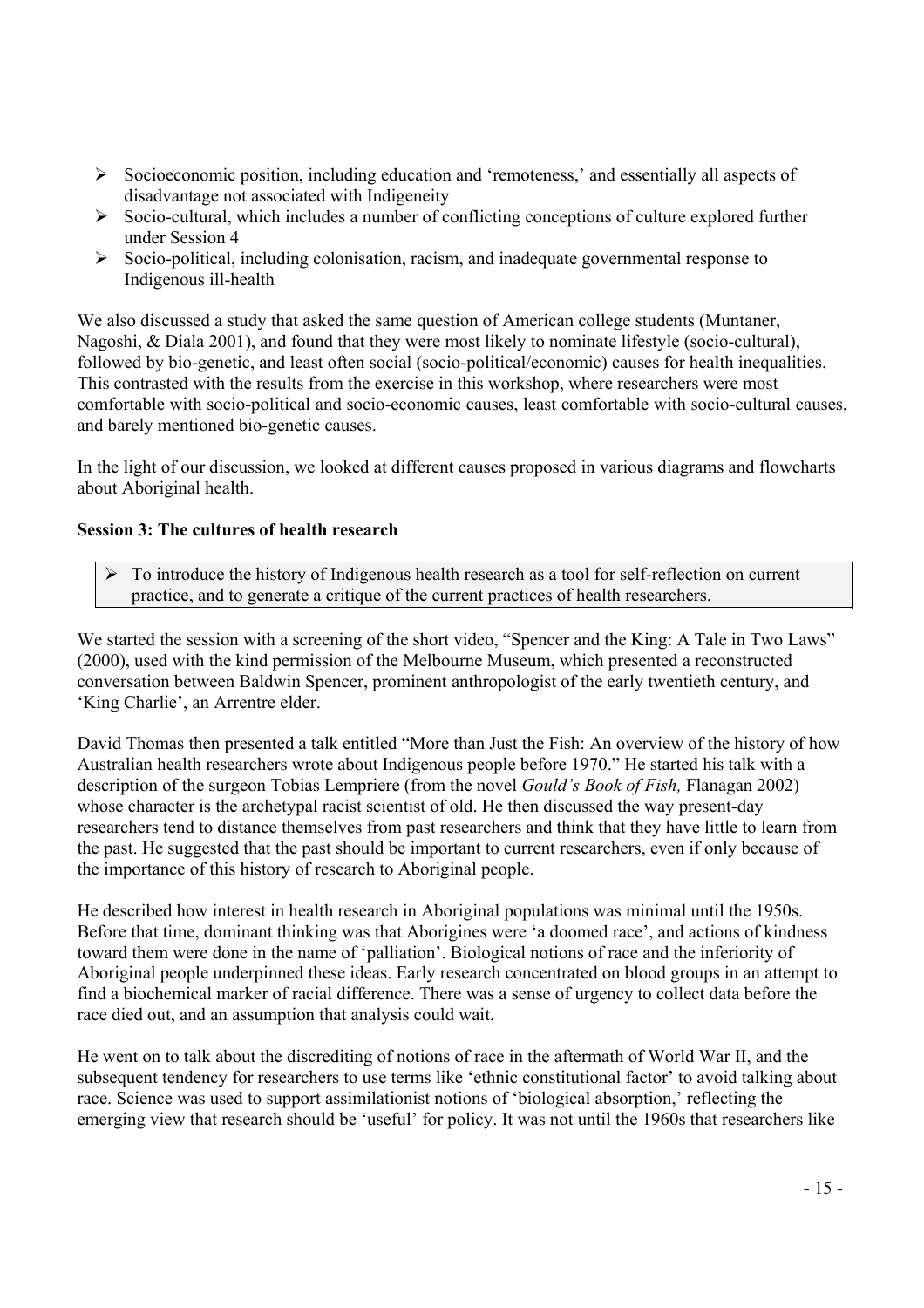John Cawte proposed that Aboriginal people should be involved in, and benefit from, research involving them. However, there was strong resistance from the academy where the prevailing view was that science should be 'above' politics. Although science is implicitly saturated with politics, there persists a distaste for explicit discussion of politics, or acknowledgement of its role in the conduct of research.

In the discussion that followed David's talk, the question was raised of whether we could learn from the past sufficiently to avoid being judged negatively by researchers of the future. David commented that he was consistently asked this question every time he presented this work from his PhD research (Thomas 2001). He commented that we should approach the study of history in the same way as we approach cross-cultural research, that is, by appreciating the differences in context and world view of the past researchers.

We then asked the group to list aspects of the relationship between the researcher and the researched in nineteenth and early twentieth century health research, and also list aspects of the contemporary relationship between the researcher and the researched (Figure 2). Discussion centred around the notion of a 'doomed race,' and that consequently the main aim of research was to further scientific knowledge, collecting as much data as possible before the Aboriginal race died out altogether. However, others discussed the good intentions of researchers in the past, the respect they had for Aboriginal people and their reliance on them, at times, for subsistence.

Participants stressed that we are not so different from our predecessors, in that we also have good intentions, and that researchers are still largely in control of the research agenda. It was also noted that the 'urgent need' of the doomed race was now the 'urgent need' of the national disgrace of the life expectancy gap between Indigenous and non-Indigenous Australians. The group agreed that the main difference is that today's research has the intention to improve the health of Indigenous people, and Indigenous participation is now sought and valued.

Tess Lea, who completed her ethnography of public health professionals in (the then) Territory Health Services in 2001, gave a short talk about her work (Lea 2002). She noted that the people who choose a career in Indigenous public health are the 'young Turks', the radicals, of any organisation. They problematise issues, are keenly aware of the structural causes of ill-health, and are endlessly selfreflexive. Why then, Tess asked herself, is the work of these progressives so repetitive and conventional? She found that auto-policing and mutual regulation were important devices whereby we constantly position ourselves as progressives (paradoxically) in a conformist way. She suggested that, as a result, work in Aboriginal public health is so difficult that people do interventions in the safest way they know.

She drew a parallel between contemporary practices and the history David discussed of researchers' relentless search for a biochemical notion of race, even when the 'evidence' continuously failed to support it. Today, the continued failure of interventions into Aboriginal communities, that is, the failure of people to 'respond' to the statistics and give away their cigarettes and fatty food, is directed into arguments for why more and better interventions are needed, rather than a questioning of the whole notion of interventions themselves.

Public health professionals she studied turn themselves into knots in an attempt to 'vortex out of the mire', to escape the difficulty of trying to help people while the ever-present sinking feeling remains that you are only further colonising them. Tess suggested that people stop trying to get out of the mire, and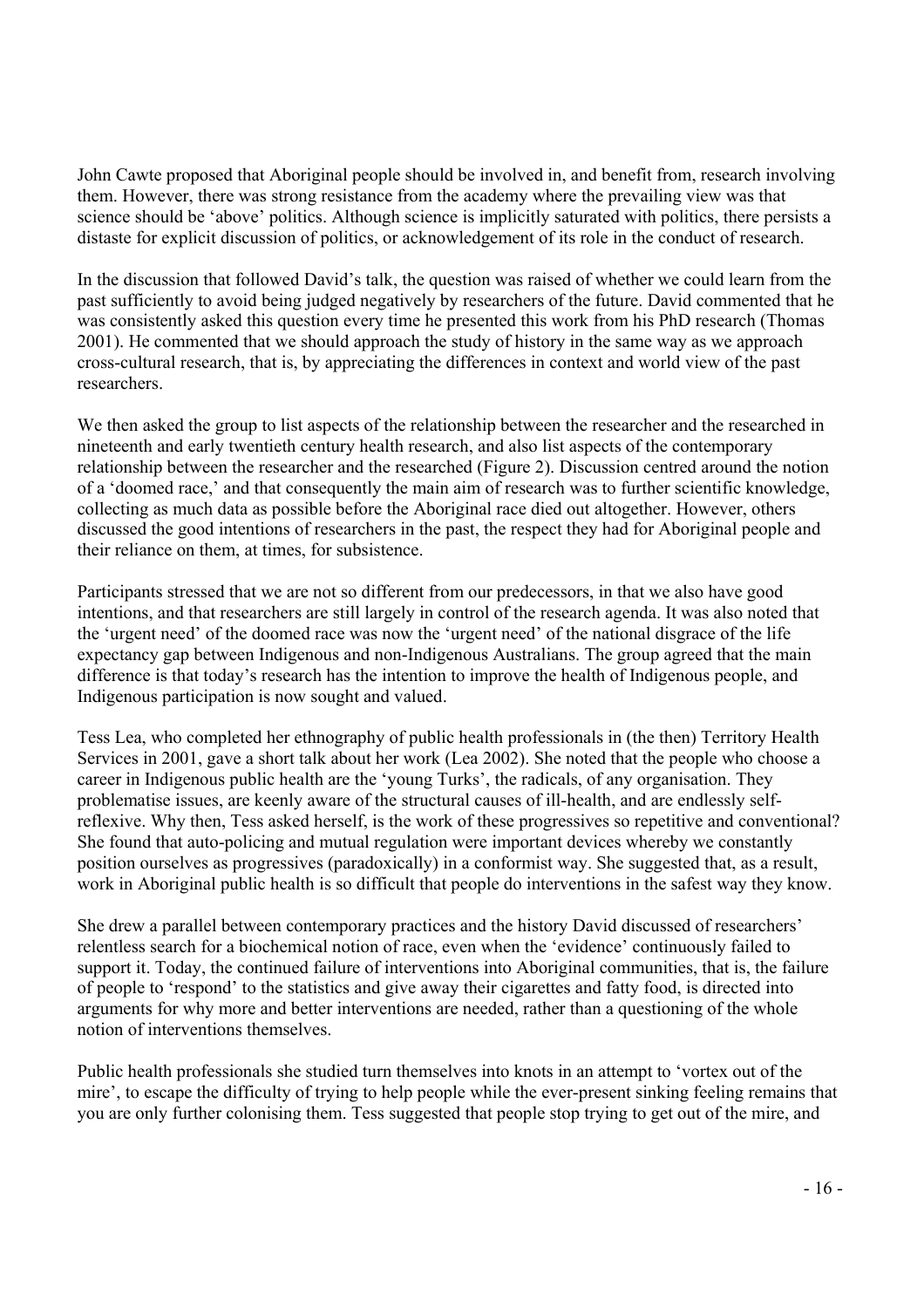admit that they are white and privileged, and try their best to 'tweak around the edges' in order to bring about some good in the world. These are very personal processes, and institutional processes like ethical review can work against this process by 'putting more eggshells around,' that we have to avoid crushing, hence increasing auto-policing.

The discussion that followed centred around the power of institutions and the ability of individuals to change them. Also important was the tension between analysing what we do and continuing to do it. Tess described her 'anthropologist hat' that did the ethnography, and the 'bureaucrat hat' that says 'okay, what will we do about this.'

In the discussion of the 'self-perpetuating' nature of interventions, the question was raised as to whether an intervention from within a community was still an intervention. It was argued by some that an 'intervention' was by definition something generated from outside the 'community' (a term that was also critiqued by participants).

#### **Session 4: The use of culture in health research**

 $\triangleright$  To explore and critique different notions of culture which are used in health research and service delivery.

The concept of culture is clearly very important in understanding constructions of Aboriginal ill-health, and the role of these constructions in Aboriginal health research. In Session 2, the explanations of Aboriginal ill-health under the heading 'sociocultural explanations' were varied and complicated. In this session, each group was given a text, and asked to analyse the concepts of culture that were employed in the text.

As an example, we showed an excerpt from a video of a White remote area nurse talking about how a child's death from petrol sniffing did not lead to a sustained reduction in the rate of sniffing on the community because the Aboriginal people attributed the death to sorcery rather than to petrol. She describes how other Whites on the community believed that the death would show the community the illeffects of sniffing and lead to a reduction. We suggested that this extract emphasised cultural difference. In this model, culture acts a barrier to the community experiencing a 'normal' response to the child's death.

The discussion that followed centred on the ways that we might have misinterpreted the speakers' intentions, and on trying to understand the different responses to the death that White and Aboriginal people had. It was suggested that while White people were talking about petrol sniffing, Aboriginal people were talking about death. Similarly, it was suggested that White people talk about the general notion of petrol sniffing, while Aboriginal people are interested in the particular boy involved and how he came to be there. Another person suggested that the initial reduction of petrol sniffing in the week following the death may not have been a 'normal' response to the death (community elders stopping children sniffing), but instead could have been due to the petrol sniffers being distracted by funeral business. Another participant questioned whether a similar death in a White community would have led to a reduction in petrol sniffing.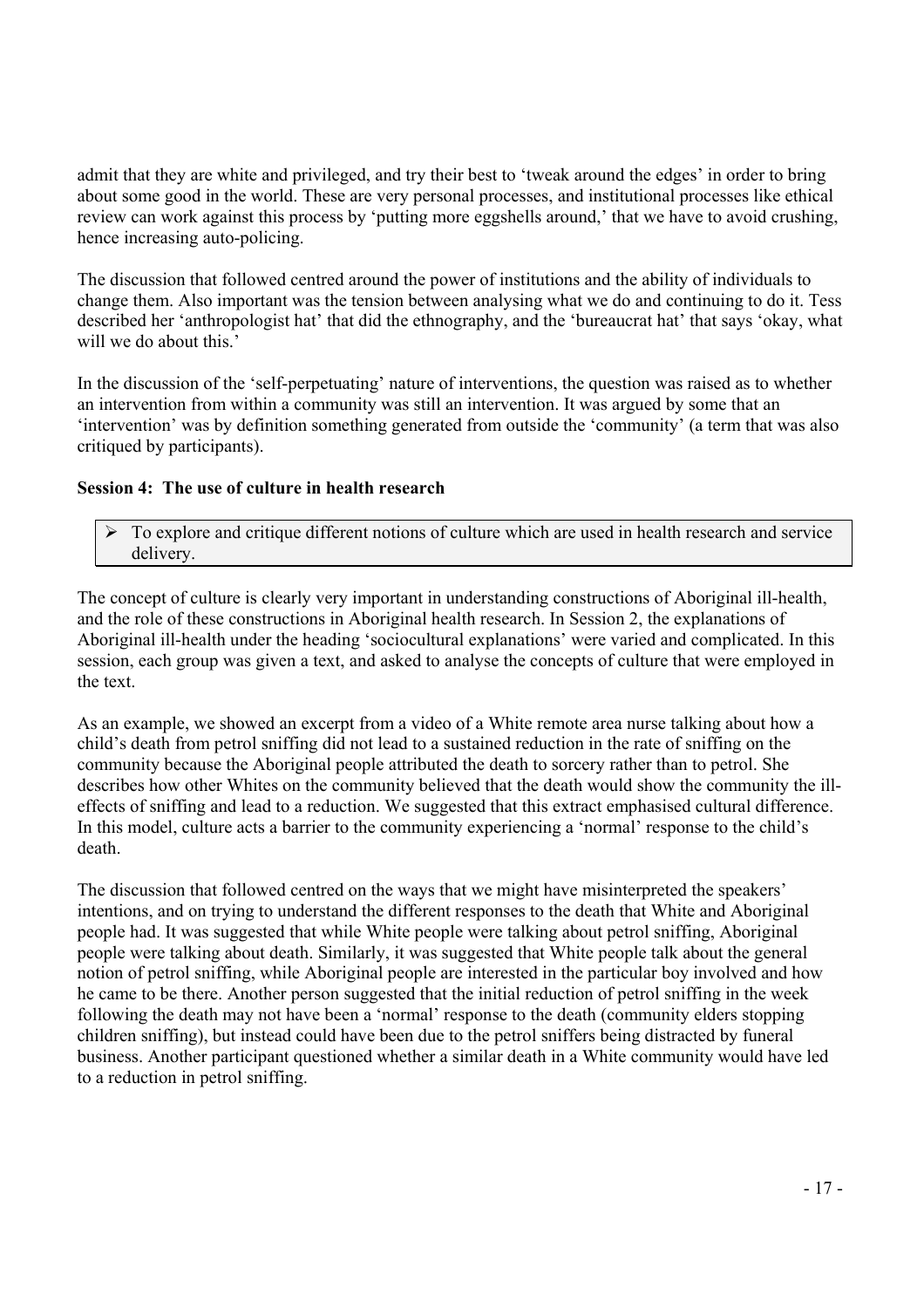The groups then analysed and reported back on four other texts that used different concepts of culture. Some of the texts emphasised the loss of culture as a result of colonisation, leaving a cycle of "griefanger-despair," with the solution being community control. People commented on the negativity of the representations, and the absence of resilience factors. They discussed the ambiguities of the terms 'community' and 'community control.'

We then presented our work on the different models of culture that exist in representations of Indigenous  $peoples<sup>3</sup>$ :

1. *Cultural non-adaptation/ rigidity:* Aboriginal culture is stuck in pre-colonial time, and some features, like the non-accumulation of material resources, are no longer appropriate for the modern world.

2. *Cultural maladaptation/ Failed enculturation:* Aboriginal cultures have taken on the worst of western culture, such as alcoholism, domestic violence, gambling and fast food, and have failed to take on the positive aspects, such as Western education.

3. *Welfare dependency*: Aboriginal people have become dependent on government support, and have no ability or desire to become economically independent.

4. *Cultural loss/Culture as therapy:* Colonisation has robbed Indigenous people of their culture, and this vacuum is filled with intergenerational grief and depression that lead to existing social problems. We must encourage the restoration of culture as a means to solving the problems of Indigenous health.

5. *Culture as difference/ cultural fragility:* We have not taken heed of the cultural differences of Aboriginal people in the provision of services to them. This prevents improvements in health outcomes, and risks inflicting additional damage on communities.

6. *Universal human rights/ anti-alterity, culture as hobby/recreation:* Aboriginal people want the same things as the rest of us. We should stop being hamstrung by political correctness and go out there and give people the information and skills they need to live a healthy and happy life.

After the different models of culture were presented, discussion centred first on the notion of welfare dependency, and whether this was specific to Indigenous people or common to lower socio-economic groups in general. There was discussion about the use of culture in the 'Strong Women, Strong Babies, Strong Culture' program. Some people questioned the assumption that they attributed to the program, that making women's nurturing roles 'official' would make a difference to health outcomes. Another participant said that their understanding was that strong culture came from men.

One participant thought that Indigenous people were tired of having to change all the time, and were suffering from 'a burden of change' whilst others thought that Aboriginal people were quick to adopt new things like cars, mobile phones and ATMs. We pondered over whether Indigenous people are

<sup>&</sup>lt;sup>3</sup> For literature that discusses models of cultural representation, see Muecke 1992, Cowlishaw 1998, Brady

<sup>1995 ,</sup>Weeramanthri 1995 , Brady 1999, Myers 1992, von Sturmer 1989, James 1993, Lattas 1993 and Povinelli 1997 . For interesting examples of cultural representation, see Sutton 2001, Tsey 1997, Gray & Smith 1995, Trudgen 2000 and Pearson 2000.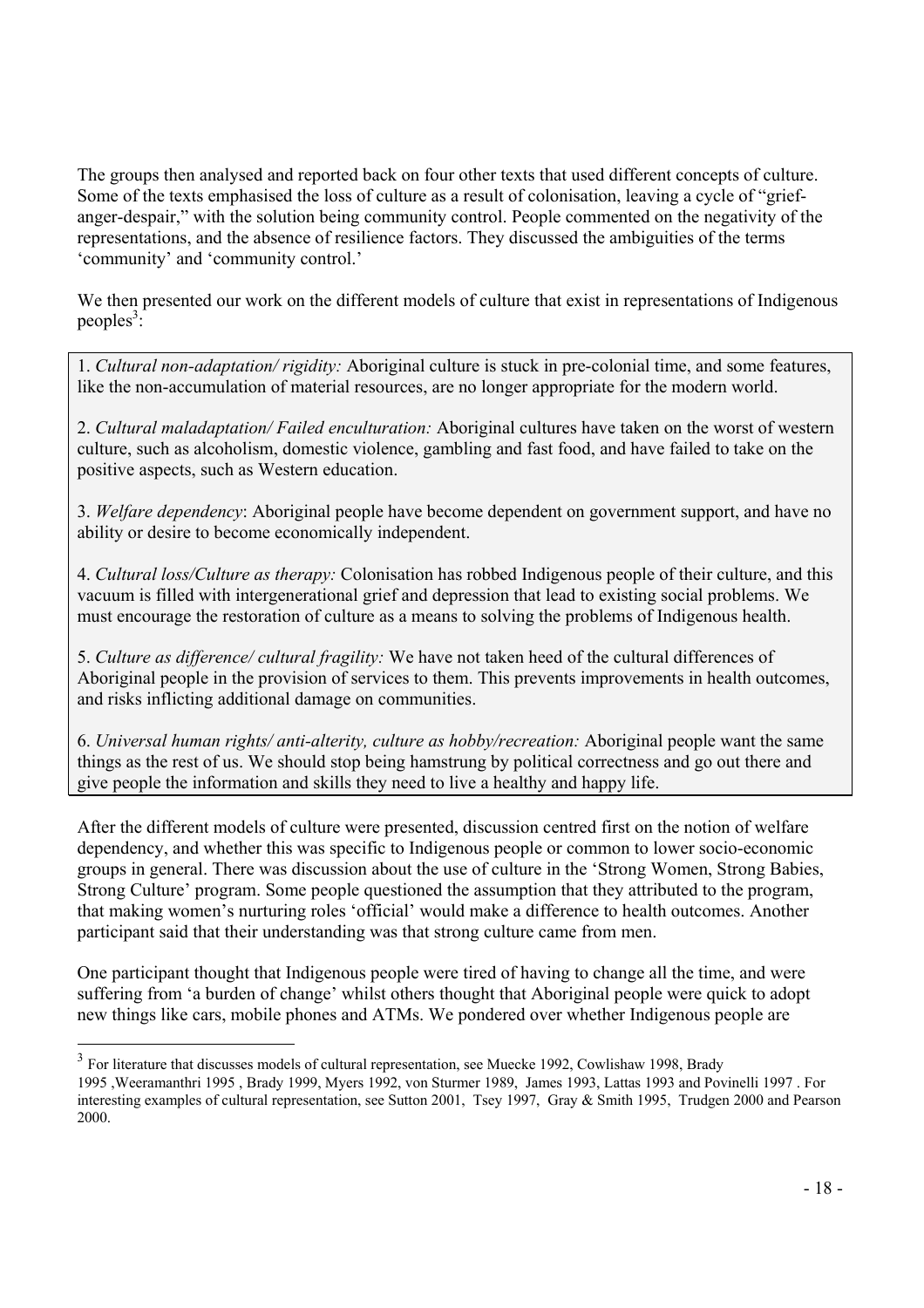making a positive choice to take up aspects of Western culture, or whether they are weakened by the imposition of change.

#### **Session 5: White identity theory**

#### $\triangleright$  To introduce the concept of White identity and consider how this may influence research.

In the break preceding this session, many participants completed the Implicit Association Test (https://implicit.harvard.edu/implicit/), a computer-assisted test that measures our implicit preferences towards European- or African-Americans. After some discussion, we then performed an extract from the play *Spinning into Butter* by Rebecca Gilman (2000).

It depicts the difficult and ambivalent journey of a White woman in her quest to escape from her implicit racism. The excerpt here describes how Sarah realised she was still racist despite having studied African-American culture for many years and actively trying to confront her racism.

*And I was living in Chicago and I was taking the train to work and it would be the same thing on the train. There'd be a dozen black people sitting quietly, going about their business, but there'd be two incredibly loud, stinky, offensive black guys at one end of the car and they'd be the ones I'd notice. And I'd tell myself not to pay attention to them. That they weren't representative of their entire race. I knew that. I kept telling myself I just had to get used to them. It was just a matter of learning… [Sarah then describes how she realised she had a hierarchy of who she wanted to sit next to on the train despite her best intentions.]* 

*..I felt bad about it at first. I'd get on the train and I'd wonder, What must that poor black man think, I'm so obviously avoiding him. He's a perfectly nice person. Sitting there. I see his face. He's a perfectly nice person. But I didn't want to take a chance. And, after a while, it sort of slipped my mind to feel bad about it.* 

*From 'Spinning into Butter', a play by Rebecca Gilman (2000).* 

The play performance aroused discussion of the conflict between what we think we believe, and our lived experiences. People talked about their experiences of seeing themselves adopt racist attitudes when confronted with particular events. Some thought that 'being non-discriminatory isn't realistic', and that we all treat other groups differently from our own. Some talked about how it is easy to maintain nonracist beliefs when, as middle-class white professionals (such as the workshop participants), you are distanced from difficult day-to-day lived experiences. An example given was of people that own a business where 'long-grassers' camp, and having to deal with 'difficult behaviour' on a regular basis.

Another participant commented that some behaviours and beliefs were inherently racist, while other behaviours were not racist, but were the product of a number of experiences that lead one to distance oneself from certain people. Someone else said that some people, particularly long-term Darwin residents, may express racist beliefs, but are non-racist in their behaviours. Others could identify this same effect with people from their own families.

We then gave each of the four groups a set of statements to look at, and asked them to choose one each that they felt strongly about. The statements were adapted from the White Racial Identity Attitude Scale (Helms 1990). Examples of statements were: "There is nothing I can do about racism" and "I express my honest opinion when an Aboriginal person is present without worrying about whether I appear racist."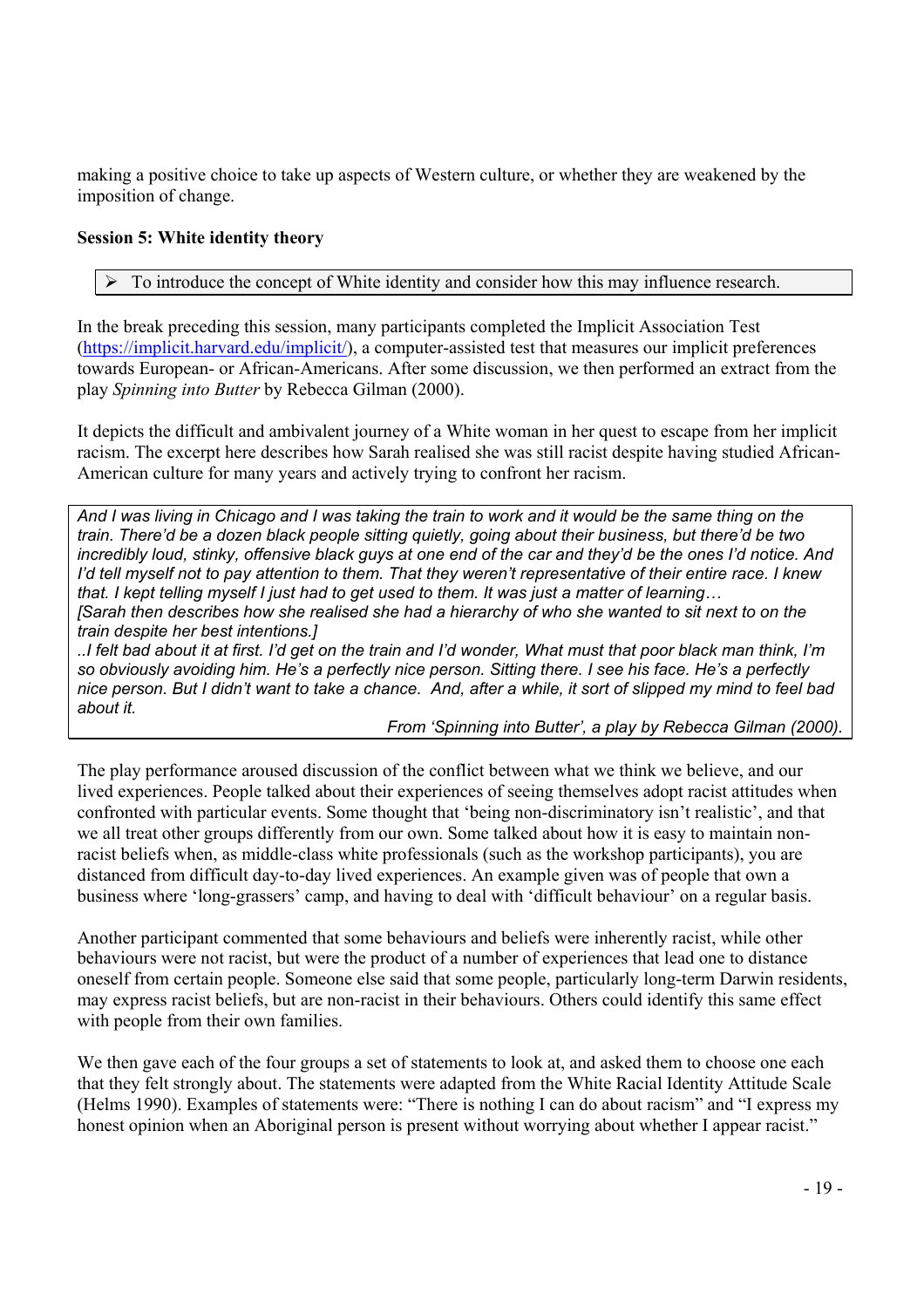Each person than reported back to the workshop as a whole and discussed their reasons for choosing their statement.

Two participants chose "I personally do not notice what race a person is," both of them *disagreeing* with the statement. One of them explained that although in the past they have tried to treat all people equally, they now believe it is important to be aware of racial difference to avoid offending people by acting inappropriately.

Two participants also chose the statement, "I try to help Whites understand Aboriginal people." Both of them talked about the ambivalence and difficulty they have had in trying to talk to people with 'entrenched [racist] views' about Aboriginal issues. One participant picked the statement "I think we should help Aboriginal people help themselves" (discussed further below), commenting that although the statement had a paternalistic aspect to it, s/he agreed with it in a pragmatic sense.

Another participant chose two statements: "Living in a multi-racial environment is a must for me", and "I live or would live in a White neighbourhood." In discussing the choice of these seemingly conflicting statements, s/he explained that while it was important to have contact with people from a variety of backgrounds, when you go home you want to feel safe, and don't want to think or worry about things.

We then explained the theory from which the statements were derived – the stages of White Identity Formation (Behrens 1997; Block & Carter 1996; Helms 1992; Leach, Behrens, & LaFleur 2002):

*Contact Stage:* In this stage an individual has only a superficial awareness of being White. S/he denies, is oblivious to, or avoids anxiety-evoking racial information and experiences. People in this stage accept the racial status quo of society as normal and think of themselves and others as raceless or colour-blind.

*Disintegration Stage:* This stage is epitomised by feelings of disorientation, confusion and suppression of information due to racial moral dilemmas or experiences that highlight the racialised and racist nature of society.

*Reintegration Stage:* Information is interpreted in order to idealise what is White, and denigrate that which is not White. This stage is characterised by the belief that White people are superior to non-White people and there is a denial of the existence of racism by individuals in this stage.

*Pseudo-independence:* Racial experiences are interpreted to fit a "liberal" societal framework in this stage. There is a view that overt racism is not acceptable but that non-White people are in fact dysfunctional, culturally deprived and inferior through no fault of their own and they should be helped to be more like Whites. It is recognised that racism exists but no personal responsibility is taken for it.

*Immersion/Emersion:* In this stage a person has an outlook where s/he tries to understand the ways in which they contribute to, and benefit from White privilege. This stage is a process of re-educating yourself and other Whites whilst searching for internally-defined positive standards for being White.

*Autonomy:* This stage is characterised by active involvement in social change, a realisation of the benefits one has been entitled to due to Whiteness, and comfort with a White identity. People have an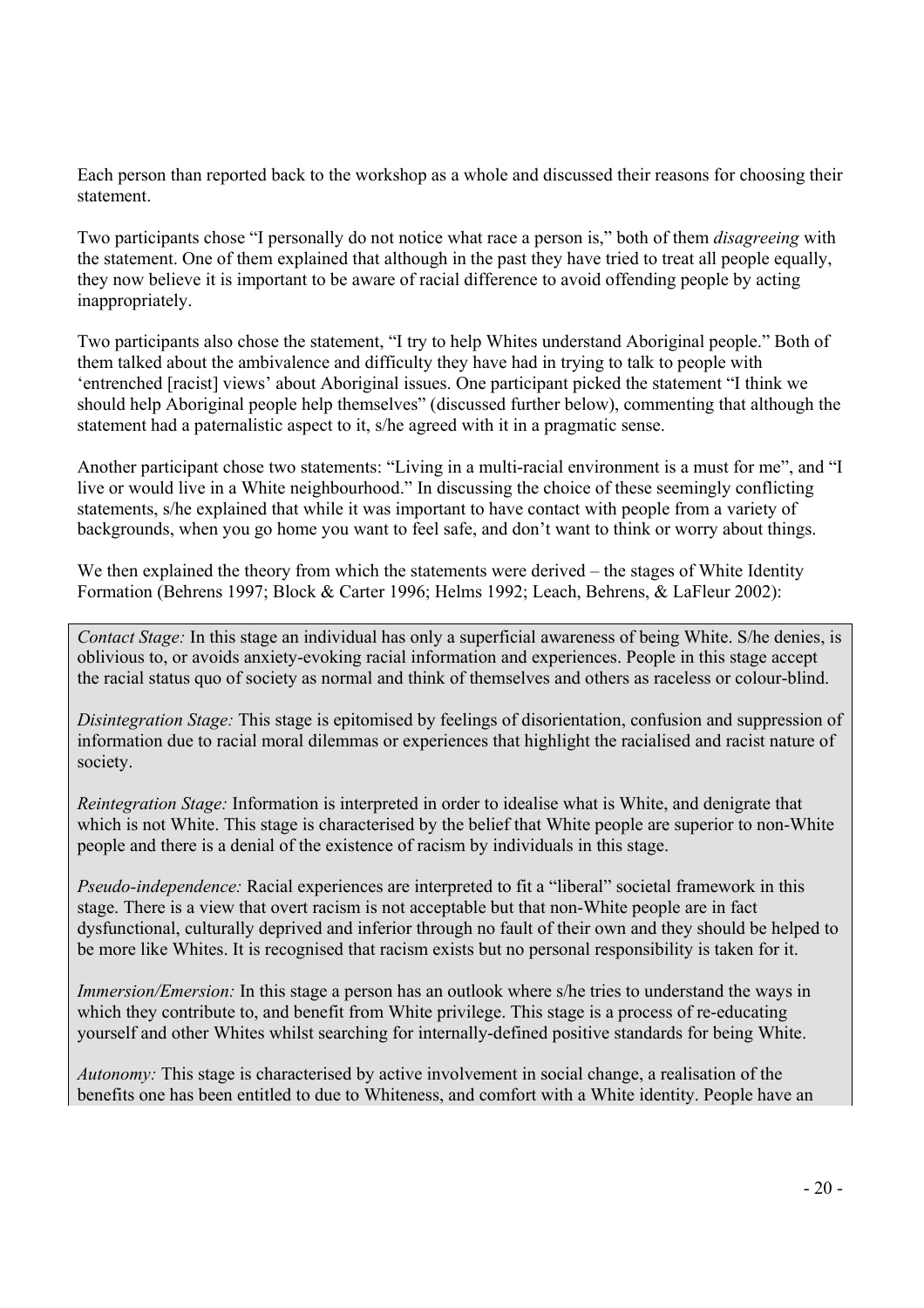understanding of the complexity of oppression, have flexible responses to race, and continually strive towards non-racist standards.

After these identity stages were presented, the group looked at where the statements they chose fitted in. The largest group of statements belonged to the Autonomy Stage. One person commented that this may be due to people being in the Autonomy stage, or alternatively that people knew what they were supposed to say (i.e. political correctness). We then considered a statement created by the workshop presenters, "I think we should help Aboriginal people to help themselves," and discussed which stage we thought it should fit into. The consensus was that it was probably a 'pseudo-independent' statement (although with features of 'autonomy'), and we discussed the implications of this.

We then asked the groups to consider how a hypothetical cross-sectional survey entitled: 'Exploring women's experiences of childbirth at Royal Darwin Hospital,' might be done differently from the perspective of the various White Identity Stages. Table 3 synthesises the responses of the different groups and the authors' to this exercise:

| <b>Stage</b>   | <b>Elements of research methodology</b>        | <b>Intervention ideas</b>               |
|----------------|------------------------------------------------|-----------------------------------------|
| Contact        | Take a random sample of women, do not          | Not applicable.                         |
|                | record or account for racial difference in any |                                         |
|                | way.                                           |                                         |
| Disintegration | Identify Aboriginal women and then exclude     | Not applicable.                         |
|                | them so as not to bias the sample.             |                                         |
| Reintegration  | Research each group identically using 'White   | None offered.                           |
|                | women' as the norm. If Aboriginal women        |                                         |
|                | have worse experiences, this is because of     |                                         |
|                | genetics, language etc. rather than any system |                                         |
|                | influence.                                     |                                         |
| Pseudo-        | Have special questions for Aboriginal          | Recognise Aboriginal disadvantage as    |
| independence   | women. Explain that the worse experiences of   | unacceptable. Try to change             |
|                | Aboriginal women are because of their          | Aboriginal women to fit better in the   |
|                | 'culture' which does not teach them about      | mainstream, e.g. hire an Aboriginal     |
|                | antenatal care or to speak English well.       | Health Worker to teach them about       |
|                |                                                | antenatal care and hospitals.           |
| Immersion/     | Interview health staff as well as mothers.     | A Participatory Action Research         |
| Emersion       | Concentrate on understanding what has made     | project to encourage staff to reverse   |
|                | non-Aboriginal women more advantaged.          | their racist attitudes.                 |
|                | Conclude that Aboriginal women are             |                                         |
|                | disadvantaged because colonisation has         |                                         |
|                | destroyed their 'culture', and because of      |                                         |
|                | racism from hospital staff.                    |                                         |
| Autonomy       | Have Indigenous investigators on the team,     | Work with the hospital as an            |
|                | and probably change the research question      | institution (if they are interested) to |
|                | completely. Analyse both groups examining      | increase the accessibility of health    |
|                | context, uniqueness and diversity within       | care at the same time as working with   |

#### **Table 3: Examples of research methodology for each Stage of White Identity Formation**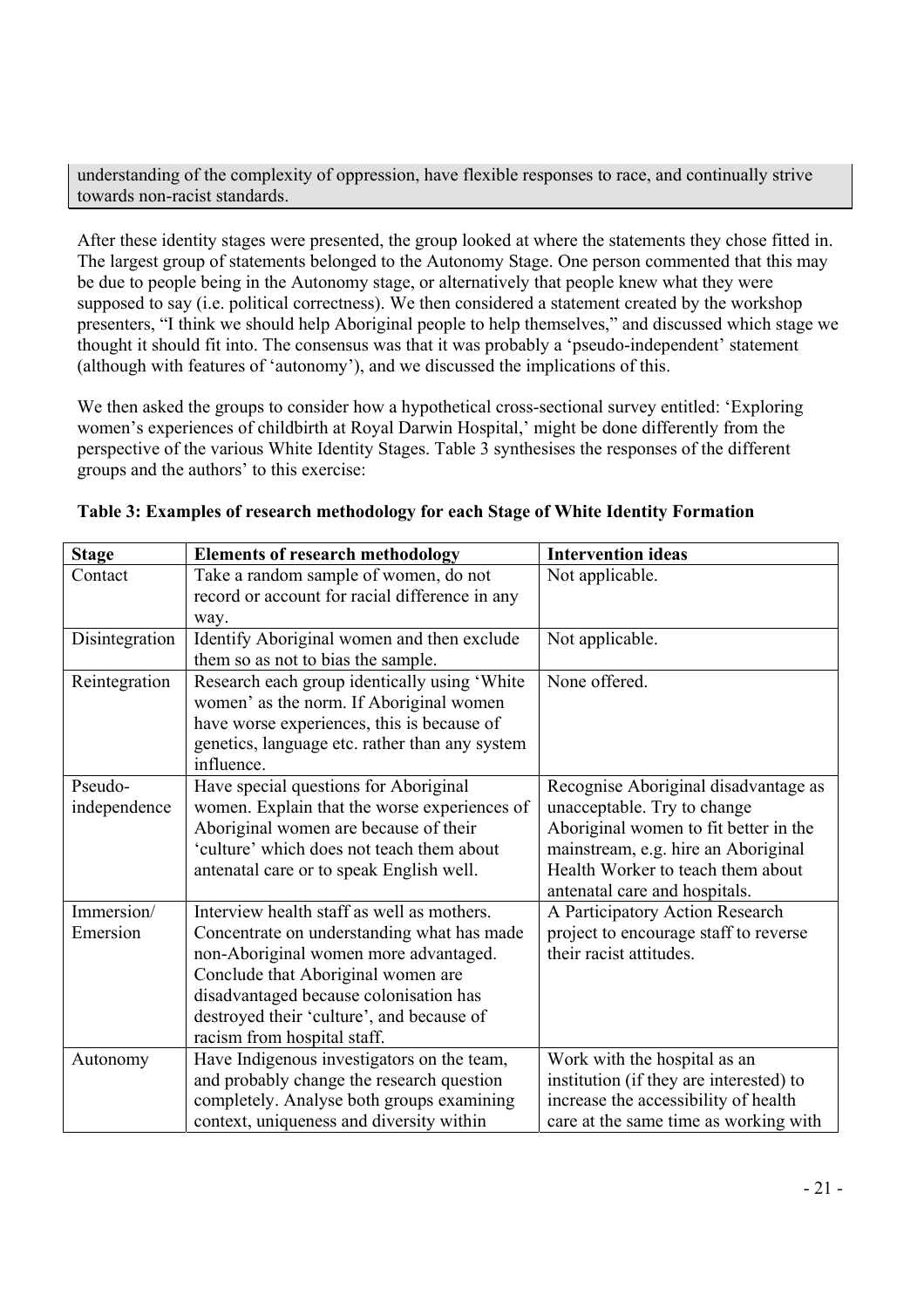| groups. Conclude that Aboriginal women               | Aboriginal women (if they are          |
|------------------------------------------------------|----------------------------------------|
| have different experiences due to a range of         | interested) to see how they can better |
| social, cultural, linguistic $\&$ political factors. | utilise health services.               |

Following the exercise, there was discussion around the idea of 'stakeholder-initiated' research as opposed to 'investigator-initiated' research. A few examples of research 'initiated by Indigenous organisations' were given. People commented on the fact that these examples were of 'sophisticated organisations' where there were Western-educated Indigenous people who knew how to attract research funds.

We discussed how the source of funds can 'taint' research, and how Indigenous organisations can have a variety of motivations for being involved in research, other than the research itself. An example was given of a developing country that participated in vaccine research so as to access infrastructure development, as they would not be able to afford to use the developed vaccine itself.

We also revisited the notion of community and representation: when we work with an organisation like a Health Board, is this representative of the community? If only a few individual people benefit, rather than the whole community, is this okay?

Finally, we talked about what 'identity stage' health research might currently be in. One participant thought it was mostly in the 'pseudo-independent' stage, as it was mostly trying to change Aboriginal people. However, more recently there is a lot of institutional support, or at least rhetorical support, for changing the system, which would be the 'immersion/emersion' stage.

#### **Session 6: Where to from here?**

 $\triangleright$  To consider the implications of the workshop discussions for research practices.

In this session, we presented some recommendations on the use of race and culture in health research, summarising our findings from the literature. The table below shows the findings for race that were offered to the group (Gregory 2002; Hunt 2003; Jones 2001; Thomas 2001).

#### **Table 4: Recommendations for the use of race in health research**

- Always justify the use of race as a variable in health research and define it where used.
- Acknowledge that race is a social construct not a biological determinant.
- Allow individuals to identify in more than one race/ethnicity group and endorse self-identification as the primary mode of assessing race.
- Interpret all race-related findings instead of simply reporting them without comment or simply adjusting for race.
- Consider all four types of explanations for health differentials between groups defined by race (bio-genetic, socio-economic, socio-cultural and socio-political) and explicitly measure genes/biology, class/socio-economic position, culture and racism as required.
- Acknowledge racism within health research and other institutions and be mindful of the relation of past practices to current research.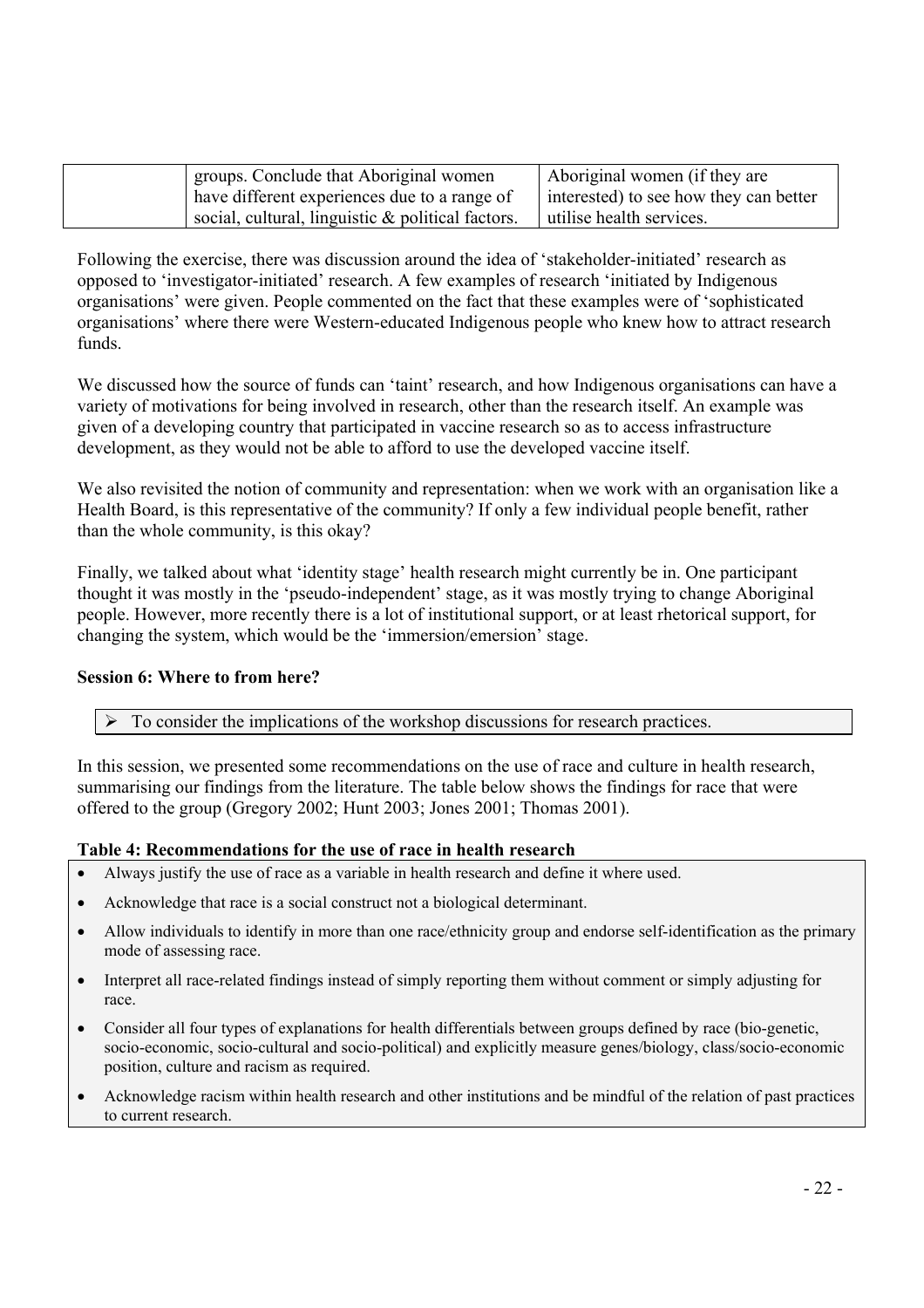• Be mindful that doing Indigenous health research does not necessarily mean studying Indigenous people. Also study why and how non-Indigenous people have better health than Indigenous people and what interventions targeted at non-Indigenous Australians could improve Indigenous health.

Discussion of this material centred around the problems of assuming people are or are not Aboriginal based on their appearance. Other people discussed the opposite problem of dark-skinned Aboriginal people being offended when asked if they were Aboriginal. We also discussed the notion of benefit, with people saying that while researchers will nearly always benefit from research they do, Aboriginal people will usually not directly benefit.

We then asked people to read out their chosen quote from those posted around the room, and discuss why they chose it. Two people chose a quote by Aden Ridgeway that questioned the real desire of non-Indigenous people to give up their power despite a strong rhetoric of reconciliation. One participant reflected that the workshop had helped them develop an understanding of their Whiteness and the privilege associated with that, and they felt that they were reluctant to give up that privilege.

Others chose a quote about health promotion (shown below). People discussed the tension between wanting to educate people about healthy choices, whilst also giving them the right to make choices we would consider unhealthy, such as a community deciding to put poker machines in their local pub. The discussion then moved to the ways that people are restricted in making healthy choices, like shop opening times, lack of choice of services, and even health services turning people off by pushing health promotion messages.

*Lifestyle interventions and social engineering are disruptive to people's lives and raise the political question - do people want to be healthy? This is not a facetious question, as there is always a price to be paid for health. For some people health is not a top priority… we must ask whether people have a right not to experience interference, and whether health promoters are in danger of becoming a 'safety police'? (Kelly and Charlton, 1992, cited in Dressler, Bindon, & Neggers 1998).* 

We then closed the workshop. We asked all participants present to give feedback in the form of unstructured comments about their impressions of the workshop. We explained the processes for the collation of the workshop report, and thanked everyone for their attendance and active participation.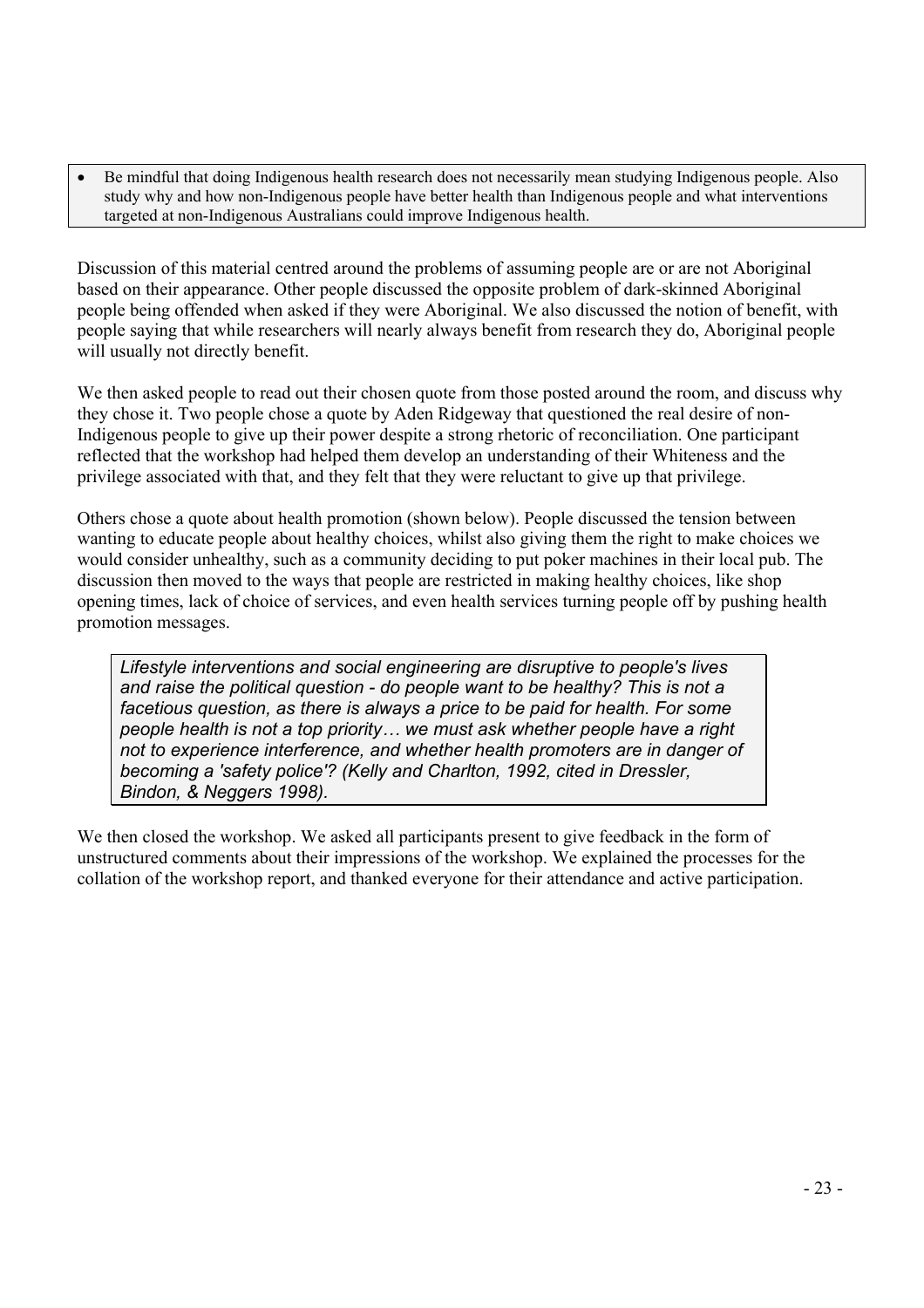#### **3. Themes & Issues**

There was a great deal of discussion that occurred during the workshop. Some of the content of this discussion has been detailed in *Section 2: Workshop Synopsis* above. This section will provide an overview of some of the major themes that emerged over the workshop sessions. Note that the analysis presented here is the authors', and does not necessarily represent the views of workshop participants.

#### **Arguing facts and analysis**

Health researchers work hard to try and discover facts about Aboriginal health and how to improve it. We are always trying to learn from failures to discover how to do things better, because we believe that there are solutions to the health problems of Indigenous people.

In this workshop, the presenters were asking people to *analyse* the way we think about Aboriginal illhealth, without worrying about what was right or wrong. In fact, worrying about what is right and wrong is often *detrimental* to clear analysis. Clearly, this is a departure from the ways health researchers usually function.

It was understandable, then, that participants had difficulty at times in analysing constructions rather than arguing about facts. This was particularly evident during Session 4, where the presenters asked people to analyse the way culture is constructed. After one of the presenters performed an example analysis on a video excerpt, some participants said things like "you are taking that out of context", and "that isn't what she meant." Other discussion centred on the topic of the video, petrol sniffing, and whether the interpretation given in video was correct or not. These statements try and correct misconceptions about the 'truth,' rather than analysing particular representations of, in this case, a community's response to petrol sniffing (whether that representation was 'intended' or not, and whether it is 'true' or not), and examining the effect of representations like these on the work we do.

It may be said that some of the examples used in the workshop were 'too close to home,' both in that the participants identified with the texts, and in some cases involved people who were personally known to them. It may have consequently been difficult for people to distance themselves from these representations sufficiently to analyse them (alternatively, participants may not have thought analysis was desirable). Thus, for example, when participants analysed the way an image used the concept of 'community control,' some people felt that the image was being unfairly criticised, and defended the diagram, saying it was done at a time when community control was a new idea.

#### **Structure and agency**

The notions of structure and agency arose frequently throughout the workshop. In this sense, 'structure' refers to the circumstances of our lives that we can't readily control, like government policy, availability of goods, and employment opportunities. 'Agency' refers to intentional actions or choices. Take, for example, the previous example of petrol sniffing. An explanation that emphasises structure would conclude that people who sniff petrol do not 'choose' to do it, but do it because of poverty, loss of culture, boredom, failure to provide effective education, etc. An explanation that emphasises agency would suggest that people choose to petrol sniff, and may give reasons like euphoric feelings, escape from the difficulties of life, and positive social aspects.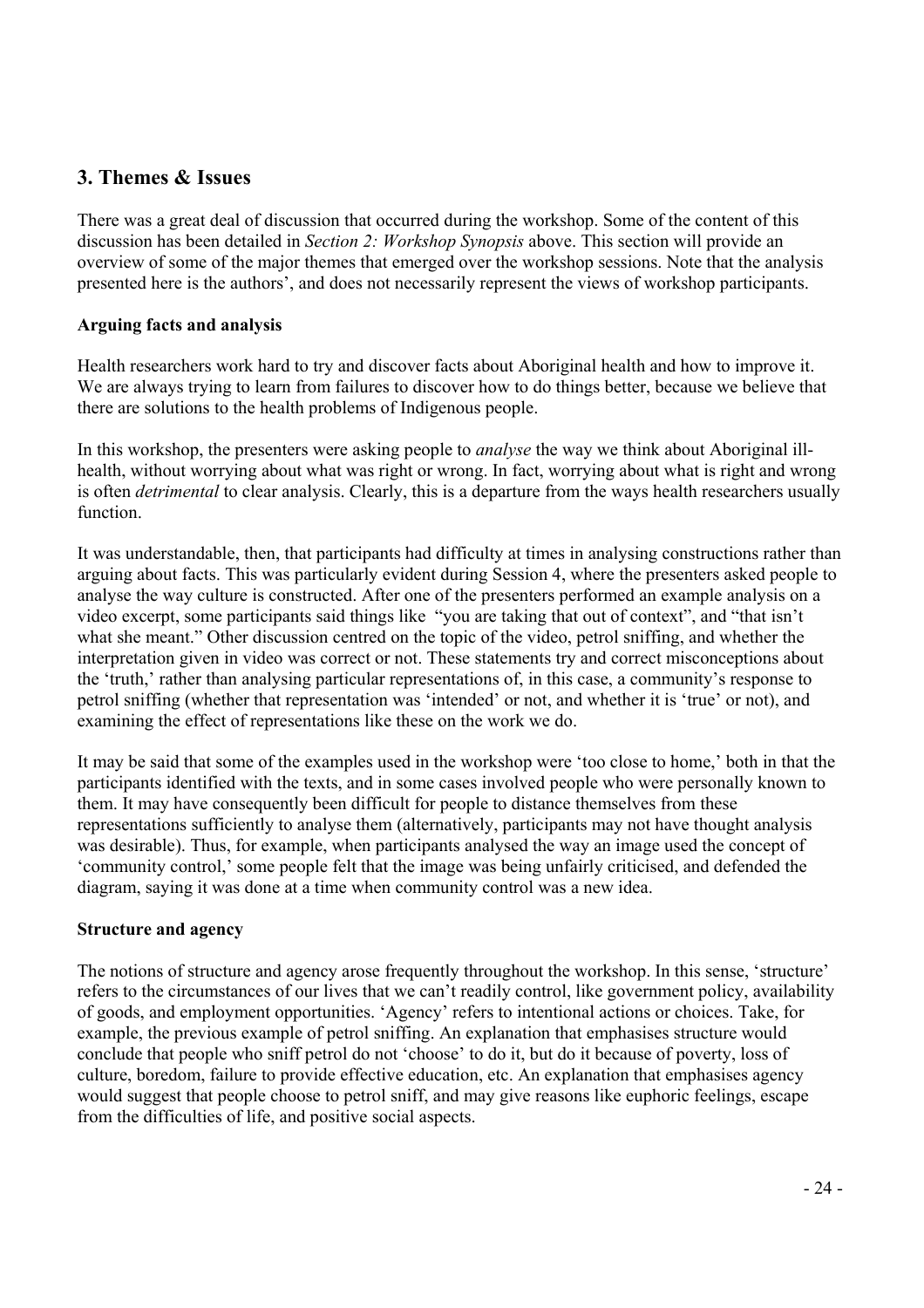During Session 2, it became clear that participants were uncomfortable with attributing the causes of health inequalities to the agency or 'choices' of Indigenous people. They had to be encouraged to come up with the majority of reasons in the 'individual/ behaviour' category. And among the seven reasons under 'individual/behavioural' category that were not "politically-incorrect" were tongue-twisters like 'wanting to share in a non-healthful behaviour identity.' This laborious phrase indicates the lengths to which we have to go in order to feel comfortable with the fact that Indigenous people may freely make 'morally-unsound' decisions.<sup>4</sup>

A further explanation of motives and definitions is called for here. In the workshop activity, the term 'politically-incorrect' was not defined, rather, its meaning was assumed.<sup>5</sup> The implicit definition may have been: "A statement which would be seen by the mainstream left/progressives as racist or otherwise morally unsound." While people would have agreed that the reasons they cited were politically-incorrect, it is unclear whether all participants thought they were wrong, or were uncomfortable using them. It is likely that some participants thought the politically-incorrect reasons were not morally bad, and were not uncomfortable reproducing them. So, when we say here that people were uncomfortable with agency, we do not mean to say that all participants thought that the politically-incorrect reasons were morally unsound. What we are saying is that all participants recognised that *the (progressive/left) culture that has created these implicit definitions of political correctness and incorrectness is a culture uncomfortable with agency.* 

Whether participants were participating in, or commenting on, the 'PC' culture that downplays agency, this culture is obviously in response to notions of '*victim-blaming*', a term given to expressions of Indigenous agency that are generally seen as racist. Clearly it is very important to try to avoid being racist, however, this overemphasis on structure and denial of Aboriginal agency has other consequences. One participant put it this way: "in our attempt not to blame the victims we are *victimising* them."

These words are interesting for our purposes. Both terms have as their core the 'victim', one who is acted upon by structures and has little or no agency. The notion of 'victim-blaming' assumes that people are truly victims, while the term 'victimise' suggests that people's status as victims is created by external actors.<sup>6</sup> Both terms accentuate structure, and minimise the agency of Indigenous people. This provides only a partial picture of the complex causes of what we call 'Indigenous ill-health.'

If we believe that Indigenous people make unhealthy choices entirely because of structural determinants, we are likely to conclude that if we are able to remove the appropriate barriers, people will naturally make healthier choices. It is more confronting to consider that Indigenous people may have the ability to freely choose, and still make the 'wrong choice' (when judged from the perspective of health researchers).

Juxtaposed against this discomfort with Aboriginal agency is the work that many public health researchers undertake, such as determining how to get people to give up smoking, wash their hands more, eat less fatty food, and do more physical activity. Although there is a great diversity in the work of public

<sup>&</sup>lt;sup>4</sup> In contrast, marginalised people themselves tend to use a complex and contradictory mix of explanations drawing readily on notions of both structure and agency (Bolam et al. 2003).

<sup>&</sup>lt;sup>5</sup> This implied definition appeared to be shared by the group as no-one appeared confused or requested a definition.

<sup>&</sup>lt;sup>6</sup> In fact, the word implies that people are 'double victims': they are victims of being labeled victims.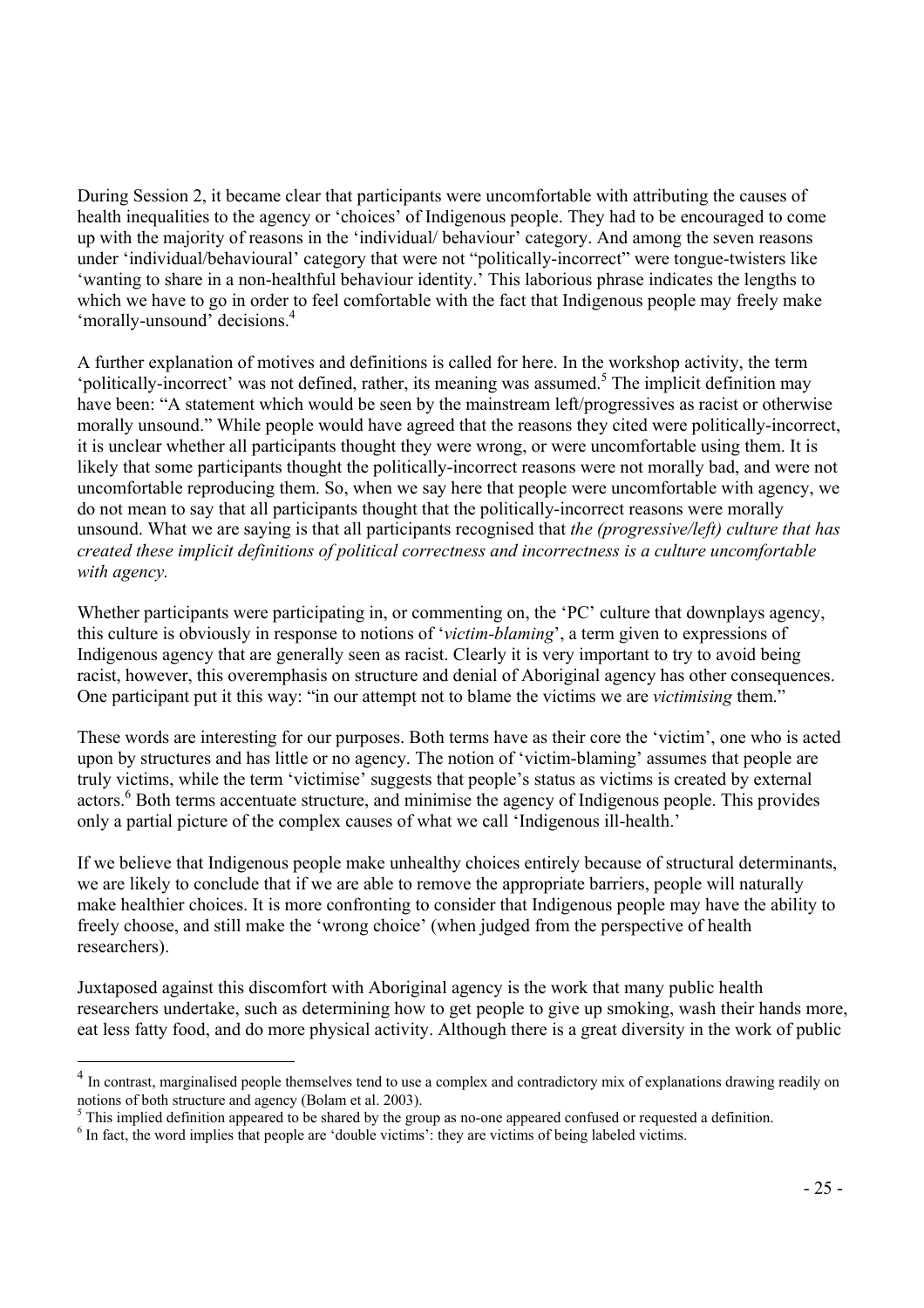health researchers, it was suggested that interventions fundamentally tend to target individual behavioural and lifestyle factors (Baum 1998 p. 315-9; McMichael 1999), rather that the very 'structural' factors that were more acceptable, in explanatory terms, to workshop participants, such as poverty, racism and lack of education.

It is interesting to consider the relationship between the discomfort with Aboriginal agency and the fact that the agency of many researchers is directed at changing Aboriginal agency (i.e behaviours/lifestyles). Are researchers particularly careful to avoid 'victim-blaming' because they, at some level, suspicious that their efforts to change Aboriginal behaviour might reinforce 'victim-blaming'? We do not attempt to answer this question here, and clearly there are many other equally plausible explanations.

One other observation of the workshop may shed light on this issue: the ambiguity with which participants approached their identity as people that try and help Indigenous Australians.

#### **Ambiguity about researchers' agency**

In the first session of the workshop, we asked participants to think of all the different identities they had. A few people talked about the fact that they worked in Indigenous health, and we tried as a group to think of a name for that identity. 'Indigenous helper', 'altruistic', and 'Southern pinko do-gooder' were all put forward (the last one facetiously), and later in the workshop the label WHIPS – White Helpers in Indigenous Projects was suggested (also at least partly in jest). The statement "I think we should help Aboriginal people to help themselves," included in the main exercise in Session 5, also aroused awkwardness with the "paternal aspect" of the sentiment.

There was a general level of discomfort about finding a label for 'us', "we whose job it is to 'do' something" {Ferguson 1990 p. 282}, an unease expressed in humour as well as the inability to come up with an adequate label. This could be interpreted as discomfort with the notion of *researcher* agency. This derives from the 'bind' that researchers in Aboriginal health find themselves in, that is, the tensions inherent in Indigenous health research.

Here we will mention just one aspect of this 'bind'. Many researchers believe they are working to benefit Indigenous people (indeed, 'altruistic' was one suggestion for the researcher identity). However, as one participant commented, "99 percent of the time researchers are going to benefit from research," as opposed to the more limited gains for research participants. There are many reasons for this (like shortterm funding, lack of uptake of research findings, lack of professionally trained Indigenous researchers etc), but the effect is that some researchers may experience a *tenuous utilitarianism*, expressed as discomfort with their agency.

The discomfort with the 'helping' identity is also related to notions of Whiteness.

#### **Whiteness**

In the workshop, participants explored notions of 'Whiteness,' including intersections with class and other divisions of society. One participant talked about how they were from a "mixed race" background, and would resist being called White, as it implies an Anglo Celtic heritage.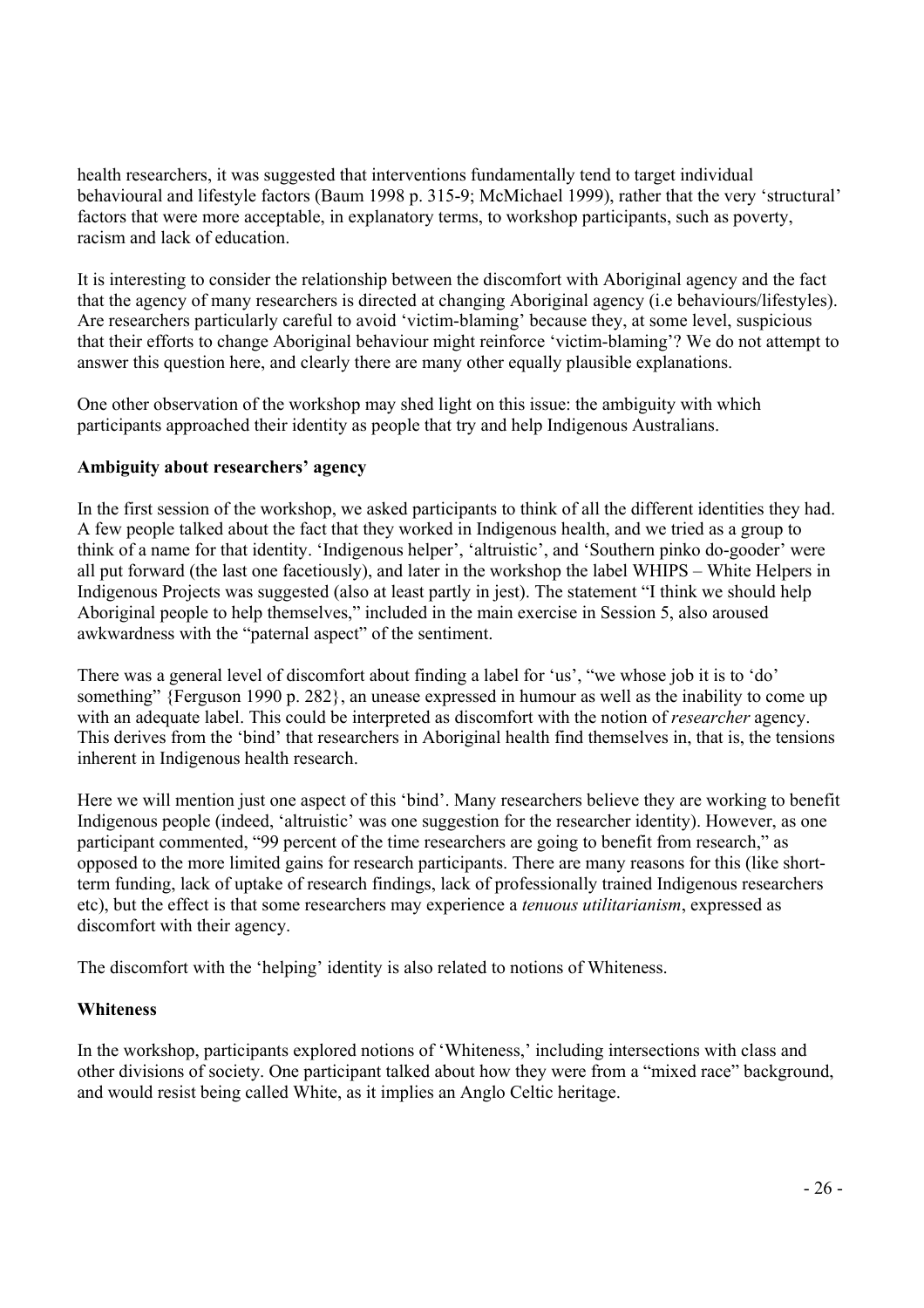Another participant suggested that the 'privileges of Whiteness' "should be called disadvantages of racism" instead, and that the list of privileges used in Session 1 was simply the way that everyone should be treated. Similar comments have been noted elsewhere in the literature (Frankenberg 1993; Lawrence & Tatum1997b) and are thought to stem from an aversion to the guilt that can be associated with acknowledging an unfair advantage due to Whiteness. This interpretation was supported by participants who commented that you can't call something a privilege if people aren't aware of it, and that we shouldn't be 'blamed' or considered 'at fault' for being privileged.

Aside from the issues noted above, people were readily able to engage with the notion of Whiteness. It was recognised that Whiteness is 'invisible most of the time,' and that "if everyone was white there would be a different measure for discrimination", hence acknowledging the socially constructed nature of Whiteness as a phenomenon.

Whiteness came up again in Session 3, as we contemplated the culture of health research. We struggled with the figure of the health researcher of past and present as a White person with often good intentions, but working within a structure that gave them much power and oppressed others. One of the guest speakers suggested to the group that we need to 'come to terms with' our Whiteness: "admit, yeah I'm white, I'm powered, I own the discourse....not much I can do but try to tweak it, to do some little nudges and try to do good in the world." This is perhaps an honest if lacklustre vision for White health researchers.

In another example of honesty, a participant noted in the last session that they had realised that they were "privileged because I'm white, and I don't think I'd want to give up those things". In our opinion, this uncommonly-expressed (but widespread) sentiment is a more useful starting-point for health researchers in general to consider their role than a denial of such privileges.

#### **Lived experience and moral principles**

Another aspect of the honesty that arose in the workshop was the contrast between our moral principles and our lived experiences. The skit performed at the beginning of Session 5 provoked the most discussion around this issue. The example of Sarah, the dedicated anti-racist who found she was still a racist, had differing effects on participants. Some participants looked and felt uncomfortable, while others shared their stories.

One participant described how they took on the racist views of their colleagues after consistently experiencing particular behaviours from people of a single racial group. Another talked of the uncertainty and fear experienced when flagged down by a group of Aboriginal men on a remote road. We agreed that there was "a difference between intellectualising and being in the situation."

The complexity of the relationship between one's principles and one's behaviour was discussed in reference to 'racist' people we knew. Some people talked about relatives and friends who frequently said racist things, but consistently acted in non-racist ways towards Indigenous and other people.

Are 'racists' who treat all Aboriginal people with respect better or worse that 'antiracists' who patronise them, or avoid sitting next to a black man in the train out of fear? It could be argued that some 'racist' people are conforming to the views of their subculture, just as we conform to the 'antiracist' subculture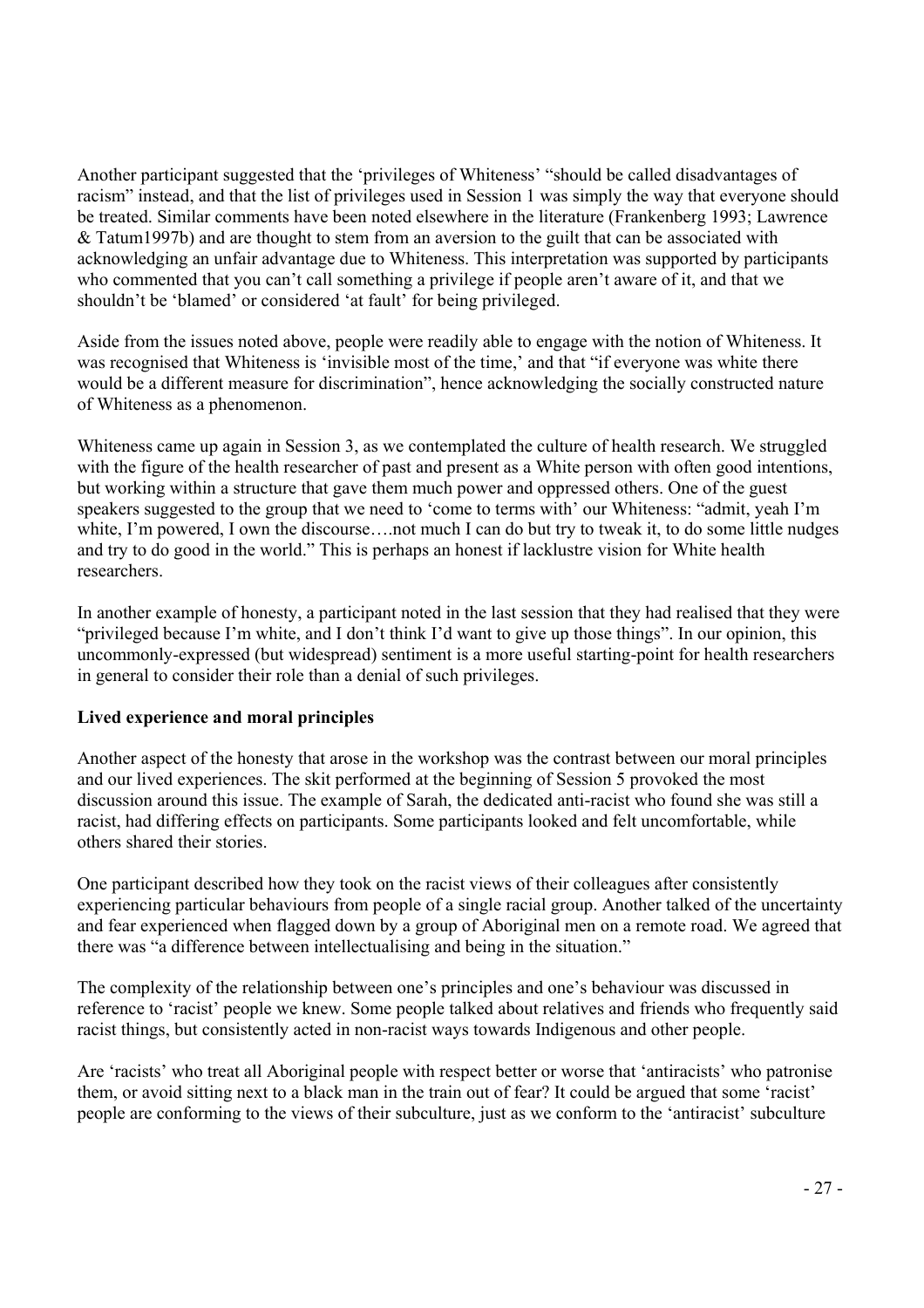of health research. And further, that their 'racist' views do not necessarily affect their behaviour any differently to the antiracist 'views' that we conform to. Any rigid way of looking at the world may be inherently limited in responding to the diversity of difficult situations we face in our work. It is possible that a systematic denial of lived experiences for fear of being 'racist' is personally unsustainable, and will be unlikely to lead to clear and honest thinking.

#### **Sameness and Difference**

 $\overline{a}$ 

As discussed above, workshop participants were more comfortable with structures imposed on Aboriginal people than Aboriginal agency. Despite this, we do make statements about Aboriginal agency all the time, and the workshop was no exception.

A recurring theme in discussions of what Aboriginal people do, don't, should or shouldn't do was notions of sameness and difference. Are Indigenous people the same as non-Indigenous people, but with different circumstances of living, or are they different? Or are they the same, but in a different way?

An example of discussion that explored these concepts is that which followed the petrol sniffing video mentioned in the first section above. The video excerpt argued that petrol sniffing did not decrease in a community after a child died because the community attributed the death to sorcery, not to petrol sniffing.

In response to the video, one person commented that sorcery was really about social relationships. Another said that the reason for blaming sorcery is because Aboriginal people are concerned with the particular reasons for that child's death (why did that child in particular die when others also sniff petrol?), while White people prefer to generalise (all children who sniff petrol could die like that). Yet another person thought the initial week-long reduction in petrol sniffing was due to "funeral business", not because the petrol sniffers in the community were initially shocked into stopping.

These are complex responses. Overall, their effect is to *make Aboriginal reactions understandable*, to show that their actions, while superficially illogical, make sense when you understand their different context. In the third comment about funeral business, the speaker is saying that even when the behaviour is the same (a decrease in petrol sniffing following a death), the logic behind it is different (funeral business rather than a realisation of the dangers of petrol sniffing).

In the development literature, this is called the *utilitarian* theory, where we explain different behaviour as 'rational' within its own context. A competing theory is the *dualist* theory, which says that people act irrationally<sup>7</sup> because of their cultural difference (Ferguson 1990: 136-7). Take the example of the observation that cars are more quickly damaged and overused on Aboriginal communities.<sup>8</sup> A dualist explanation of this may be that Aboriginal people place a different value on material goods, perhaps related to their perceived semi-nomadism. A utilitarian explanation may be that Aboriginal people have

 $<sup>7</sup>$  Both 'rationality' (and 'morality' discussed below) are culture-bound constructs and hence it is not suggested here that they</sup> have some 'universal' meaning but that they have particular meanings (and associated value) to, for instance, health researchers.

<sup>&</sup>lt;sup>8</sup> Note that we are not commenting here on whether this observation is true or not, just that it exists as an observation made at times by, for example, White staff of community health centres commenting on the health centre vehicles.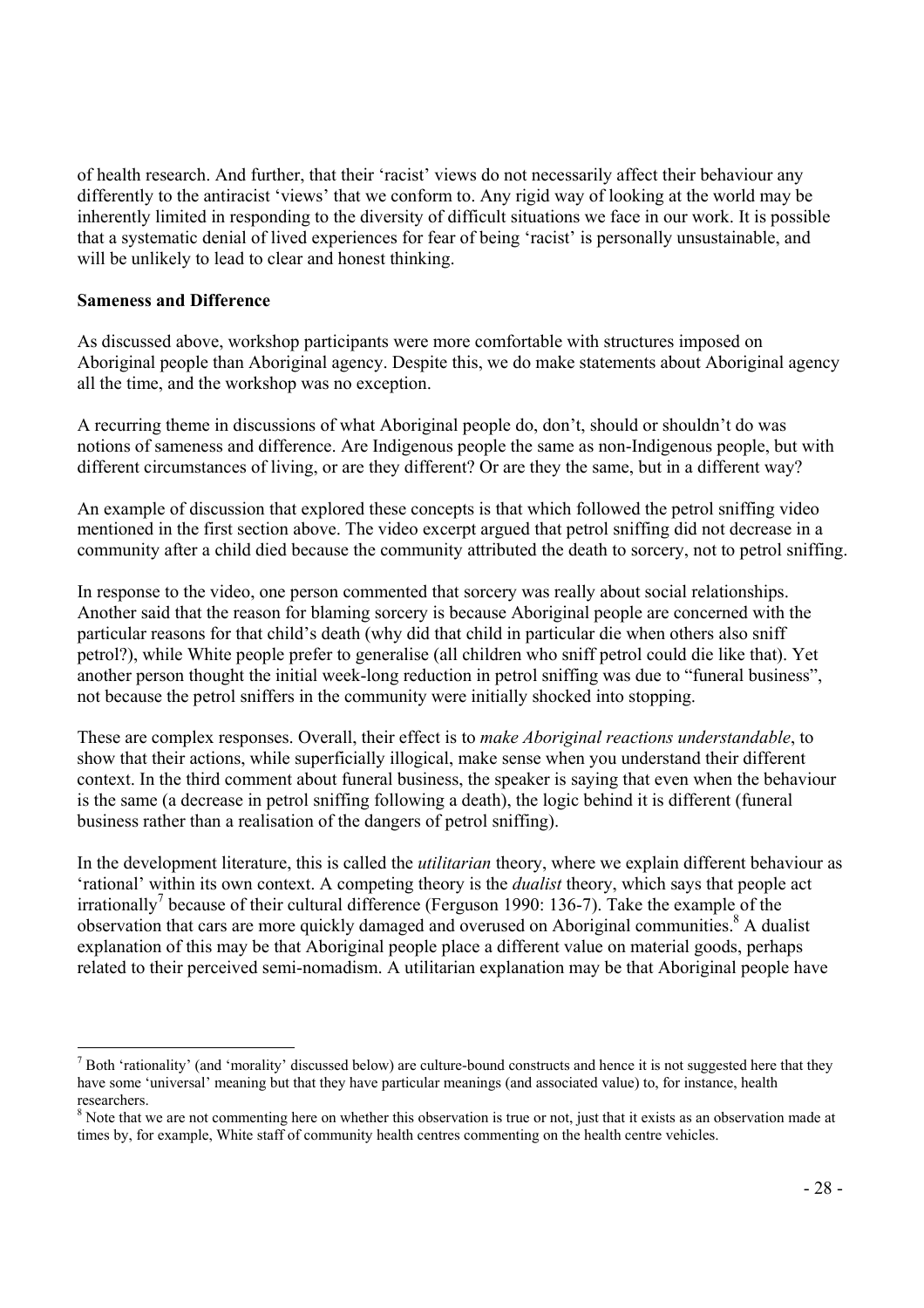to share resources with so many kin, that when they finally get their turn, they try and get the most use out of the resource while they still have it.<sup>9</sup>

An important aspect of the utilitarian theory (as opposed to the dualist theory) is that it maintains the *moral similarity* of the Aboriginal person to the observer. Thus actions that may seem immoral to us, like a petrol-sniffing mother, or even choosing to smoke cigarettes, are reframed by phrases like "want to share in a non-healthful behaviour identity" as understandable: we would do the same in the same circumstances. The tendency to emphasise structural explanations has the same effect of maintaining moral identification. It is not the fault of the mother who gambles her pension while the children go hungry, it is colonisation/lack of education/grief/addiction etc.

The work of preserving moral similarity is probably necessary for the 'helping' work of public health researchers. It is hard to tirelessly work for people whom you cannot understand in sympathetic terms or whom you consider to be 'immoral'. Of course, we do not prescribe that researchers start to think of Indigenous people unsympathetically. We only suggest that researchers become aware of the 'filters' that they use when dealing with the issues they face in their work.

<sup>9</sup> These examples both emphasise *agency*. Alternatively, a *structural* explanation may contend that poorly-maintained roads and poverty that preclude car repairs are to blame.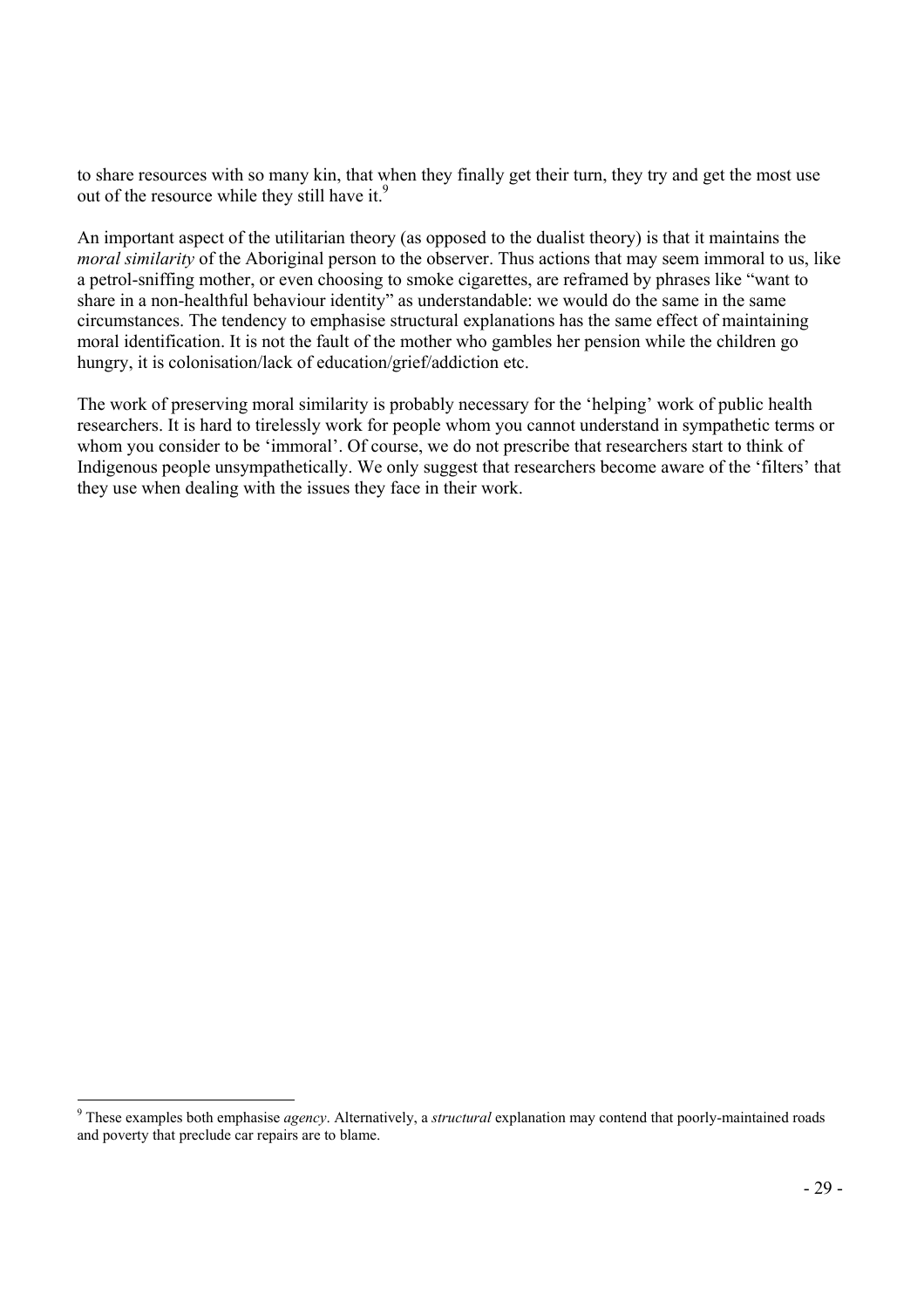#### **4. Feedback & Evaluation**

At the conclusion of the workshop, participants were asked to provide unstructured written feedback. We asked them to reflect on how they found the workshop, what they had learnt and how we could improve it. Participants not present at the conclusion of the workshop were also approached in person or via email and asked to provide anonymous feedback to one of the minute-takers (Jenny Brands). In total, responses were received from 15 participants. In this brief report format we are unable to reproduce the comments verbatim, or to discuss all the suggestions made by both participants and others involved in the workshop. Instead, this section will provide a brief overview of the general feedback from participants, the authors and the minute-taker.

#### **Processes and facilitation**

Overall, participants had a very positive response to the workshop. They described it as enjoyable, interesting, informative, valuable, worthwhile, productive, and terrific. Participants noted that the workshop was "appropriately confronting" and challenging but non-threatening, although others thought that some participants felt intimidated or insecure at times.

Many people commented that the workshop was evidence-based, used the literature effectively and was well organised. One noted that the aims and objectives were not always clear, and suggested that there be a process for summarising discussion and analysing emerging themes during the workshop sessions themselves.

Participants valued the frank and open discussion of complex issues, the balance of didactic and interactive learning, and use of group activities. They felt that most participants were willing to share and listen, and that they gained personal and academic insight. "The last couple of days have challenged my own beliefs and values, particularly talking about Whiteness" is an illustrative comment.

One participant emphasised that the need to avoid issues of 'right and wrong' was a key element of the workshop process, and that a more experienced facilitator should be employed to assist in this. The issue of a dedicated facilitator in addition to the two existing presenters is a matter of on-going debate. We feel that while for certain sessions more dedicated facilitating was needed, trying to 'resolve' things was not always possible or desirable, and that an extra person could make running the workshop unwieldy.

It was also suggested that the length of the workshop should be reduced, although one participant thought the time went quickly. Others suggested ways in which the format of the workshop resource book could be improved.

#### **Audience and participants**

Many participants commented positively on the range of people there – biomedical researchers, social scientists, operational staff and bureaucrats – and the varied discussion that resulted. Others thought the small size of the group allowed for more complex discussions.

The issue of whether the workshop should be for non-Indigenous people, White people or a mix of people was the subject of varying feedback. A number of participants felt that having a group of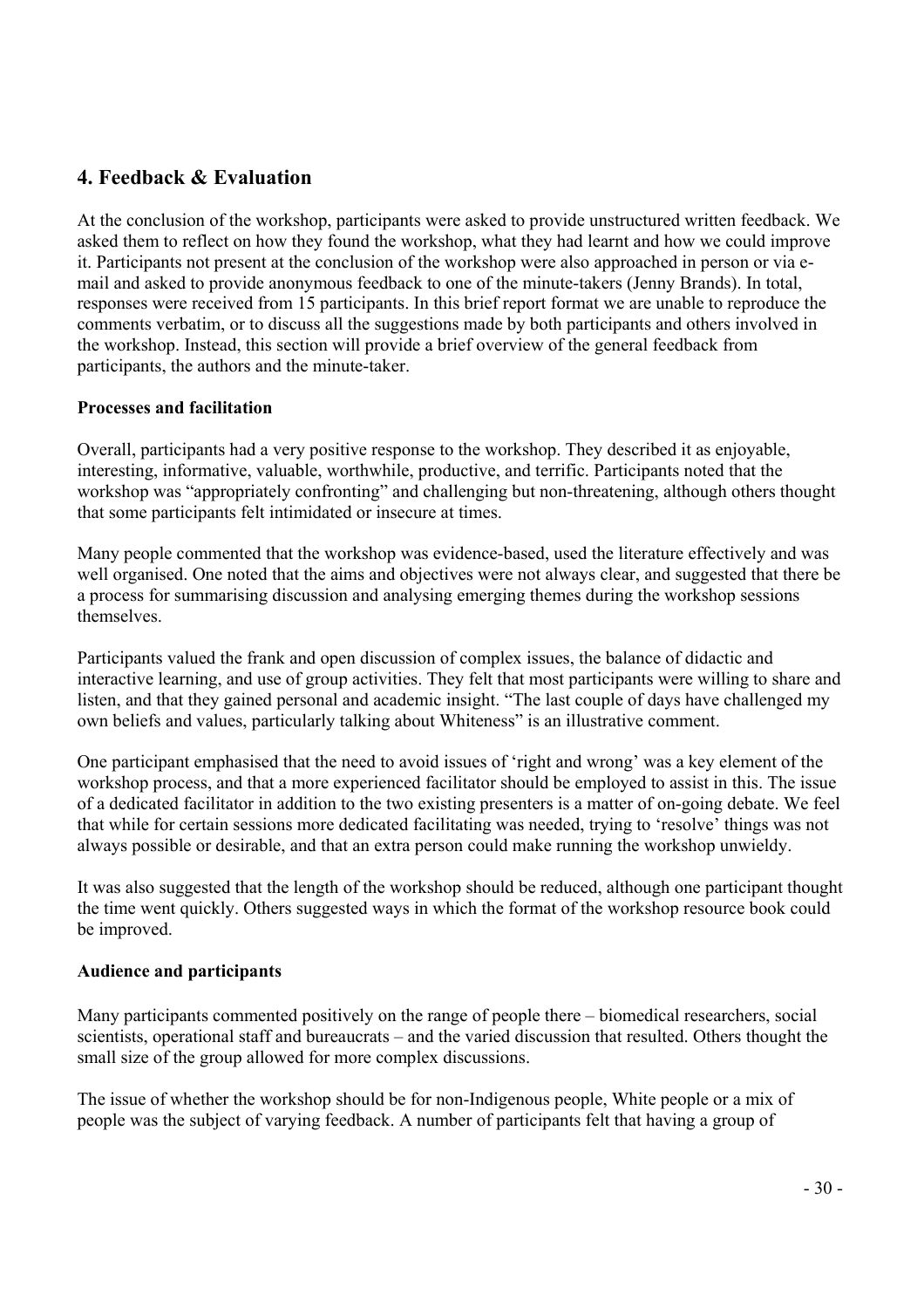exclusively non-Indigenous participants allowed them a safe space to discuss issues without fear of being labeled racist, or of offending Indigenous participants, and that having Indigenous participants there would lead to "less robust debate."

However, an equal number of responses indicated that having Indigenous participants would be desirable. One person commented that "Indigenous health researchers could contribute enormously to increasing my understanding of race and culture." Another thought that the diversity of society should be reflected in the workshop participants. One non-White participant indicated that the workshop didn't cater well for her/his needs.

It was felt by the authors and minute-taker that the issue of workshop composition in terms of Indigeneity was a difficult issue to resolve. Adapting the workshop for a 'mixed' group is likely to be challenging, and the value of having culturally-safe spaces for both Indigenous and non-Indigenous participants is recognised. This issue could be further explored by conducting future workshops for 'mixed' Indigenous/non-Indigenous groups.

It should be noted that while none of the participants were Indigenous, one of the presenter/facilitators was. While the involvement of the Indigenous author (YP) is seen by the authors as vital to the legitimacy and success of the workshop, this author felt that his Indigeneity was not a significant feature of the interactions during the workshop. Thus the presence of an Indigenous presenter did not 'constrain' discussion as one might have feared. This may have been related to the fact that the author's identities as an academic and professional researcher are strong, and may have shaped the participants' reactions to him more than his Indigenous identity.

It was noted that the workshop was pitched very much at an academic audience and that catering for nonacademic audiences would require further work in terms of workshop content. This would not imply a 'dumbing down' of the content, but some changes to language and style.

The authors were concerned about the levels of workshop attrition which seemed to be due to heavy workloads and other scheduled commitments. It was felt that having the workshop on-site (for most participants) and not charging attendance fees may have added to the attrition rate (although it is unclear whether the attrition rate was higher than one would expect for this type of workshop).

#### **Content**

There was generally positive feedback regarding the content of the workshop. Participants found most of the sessions interesting and effective. The sessions singled out for praise were the identity session that opened the workshop, and Session 3, which included David Thomas and Tess Lea's presentations. A number of people found Tess' talk particularly thought-provoking. The skit performed at the beginning of Session 5 was also seen by some participants as very effective in "open[ing] up space for some discussion of lived realities."

There was mention of the issue of 'Whiteness' in feedback from a number of participants. Some people felt that the introduction of the concept of "the privileges of whiteness" allowed them to reconsider issues that they have thought about "in a more coherent way." Another participant felt the workshop "changed my perspective in thinking of what it means to be White." It is interesting that the material on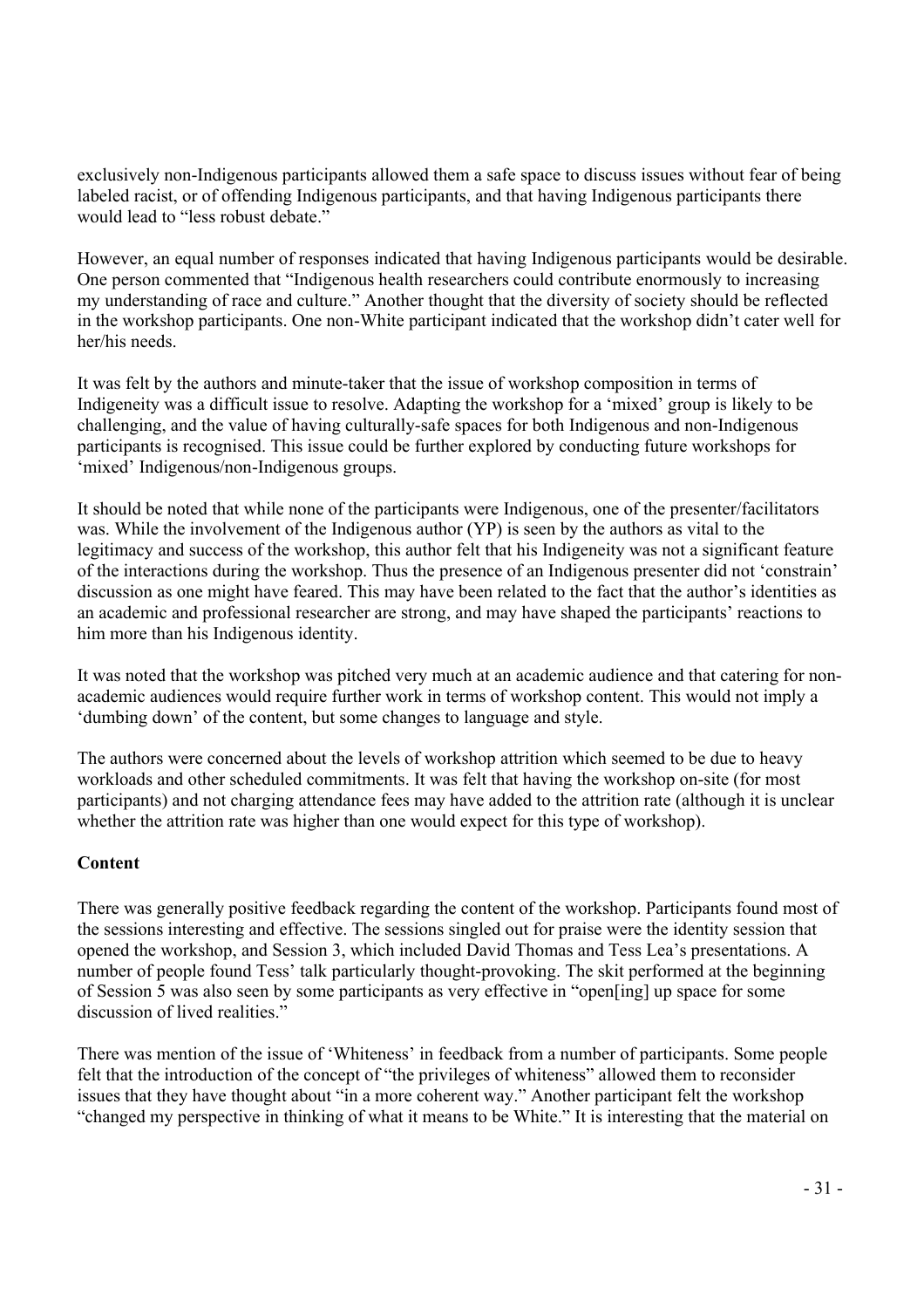Whiteness was seen as particularly effective, as it was a desire to bring this literature to health researchers that was the original impetus for the authors to develop the workshop.

The authors were both pleased and impressed by the engagement that participants had with the workshop topics, including their ability to pick up new concepts, freely express their opinions and engage in analysis and critique without necessarily arriving at firm answers. It was felt that the group exercises worked very well and that participants were having exactly the kind of conversations that it was hoped the workshop would inspire. One author felt that although letting the participants come to their own conclusions was important, it was sometimes difficult not to simply 'correct' perceived misconceptions when there was no time to explore them more fully.

The amount of material that was to be covered in the workshop was too much and this will need to be considered in the future, with a view to having different lengths and format (semester long course, 3-day, 1-day etc.). Both authors felt that the length of the workshop left them tired and exhausted and hence less able to assist participants on the second day. However, this exhaustion should be expected to decrease with greater experience of presenting and facilitating this workshop.

#### **Perceived effect of the workshop**

As discussed briefly in the first section, many people reported experiences of change such as "personal and academic insights," and that the workshop "challenged current thinking." Many participants described the workshop as useful.

A number of participants commented that they felt their practices would change as a result of the workshop. One person commented that it would generally "contribute to the quality and thoughtfulness of research in Indigenous health." Another person felt the workshop challenged them "to think through my research again, to think through my assumptions and how I define things."

While people may perceive at this time that their practices will change, it will be very difficult to assess this in any systematic way. Further, as the aim of the workshop was to encourage researchers to reflect on their practice, rather than to change researchers in any particular way, it would be difficult to both predict what changes may occur, or to attribute any changes that do occur to the workshop.

#### **Suggestions for future workshops**

A few participants suggested that the workshop should be an annual event, and should be offered to health department staff. Others suggested it should be used as part of an orientation course for new staff, and as a 'train the trainer' course for those who provide cross-cultural awareness workshops. It was described as an important companion to cross-cultural workshops, as while "those workshops are about unpacking Indigenous worldviews, this was about our world views and the influence of racism within it."

A few people noted the need for ongoing processes to deal with issues of race and culture, and suggested regular seminars as well as informal networks of like-minded people.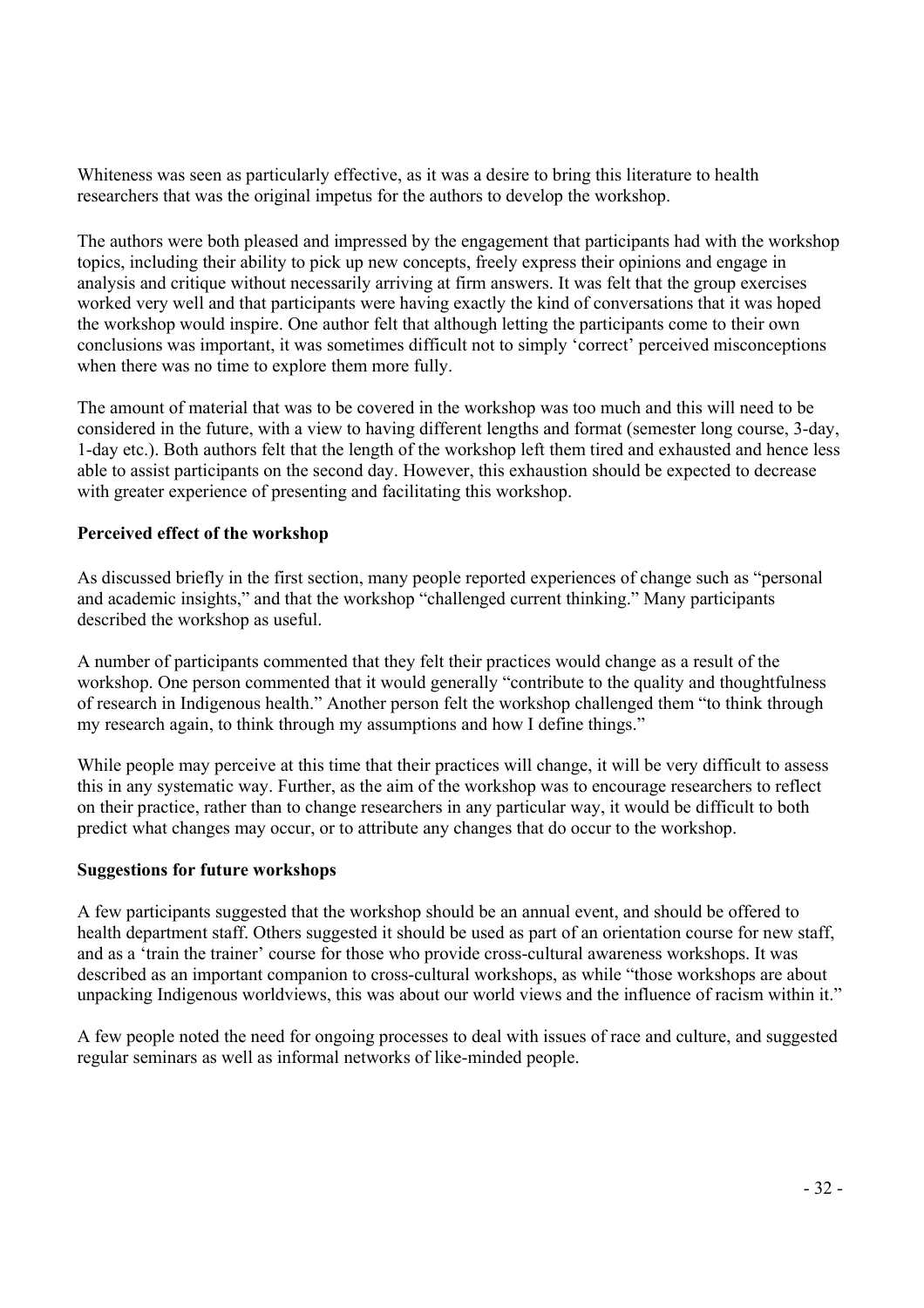#### **5. Recommendations and Future Directions**

From the feedback received and the authors' reflections, the following issues would be revisited in planning for any future workshops:

Structural and processional issues:

- $\triangleright$  Investigate the use of a professional facilitator
- $\triangleright$  Investigate the use of a rapporteur to summarise discussions at the conclusion of each session
- $\triangleright$  Consider charging for the workshop
- $\triangleright$  Consider holding it at a venue outside Menzies (for future workshops in Darwin)

Audience issues:

- $\triangleright$  Revisit the issue of restricting the workshop to non-Indigenous participants
- $\triangleright$  Either revise the content to cater for non-White non-Indigenous people, or explicitly aim the workshop at White people
- $\triangleright$  Consider developing alternative workshop plans for mixed groups and Indigenous-only groups

Content issues:

- $\triangleright$  Revise the content and the workshop plan to incorporate more realistic amounts of material and timelines
- $\triangleright$  Develop a day-long version of the workshop
- $\triangleright$  Consider reworking Session 4
- $\triangleright$  Investigate how to present material that was presented by guest speakers for workshops held outside Darwin

#### **Future Directions**

Already, a *Race and Culture Reading & Discussion Group* has been set up. This group will meet monthly at the Menzies School of Health Research to discuss a short paper that will be distributed a week before each meeting. The papers to be covered will be drawn from a variety of sources, and will aim to present a range of stimulating views in an accessible way. For further information, please contact Jenny Brands at Jenny.Brands@menzies.edu.au.

To date, the individuals from the following organisations have expressed interest in bringing the workshop to them:

- $\triangleright$  The Diabetes and Related Disorders Urban Indigenous Darwin study (DRUID) have requested a day-long workshop for new staff in July 2003;
- $\triangleright$  Flinders University of South Australia:
- ¾ Murdoch Childrens' Research Institute, Melbourne.

The Development Division of the CRC for Aboriginal Health has also requested that the workshop be available at least annually to core partners of the Centre.

The authors would be happy to facilitate the workshop at other venues, and to assist others who may wish to develop a similar workshop.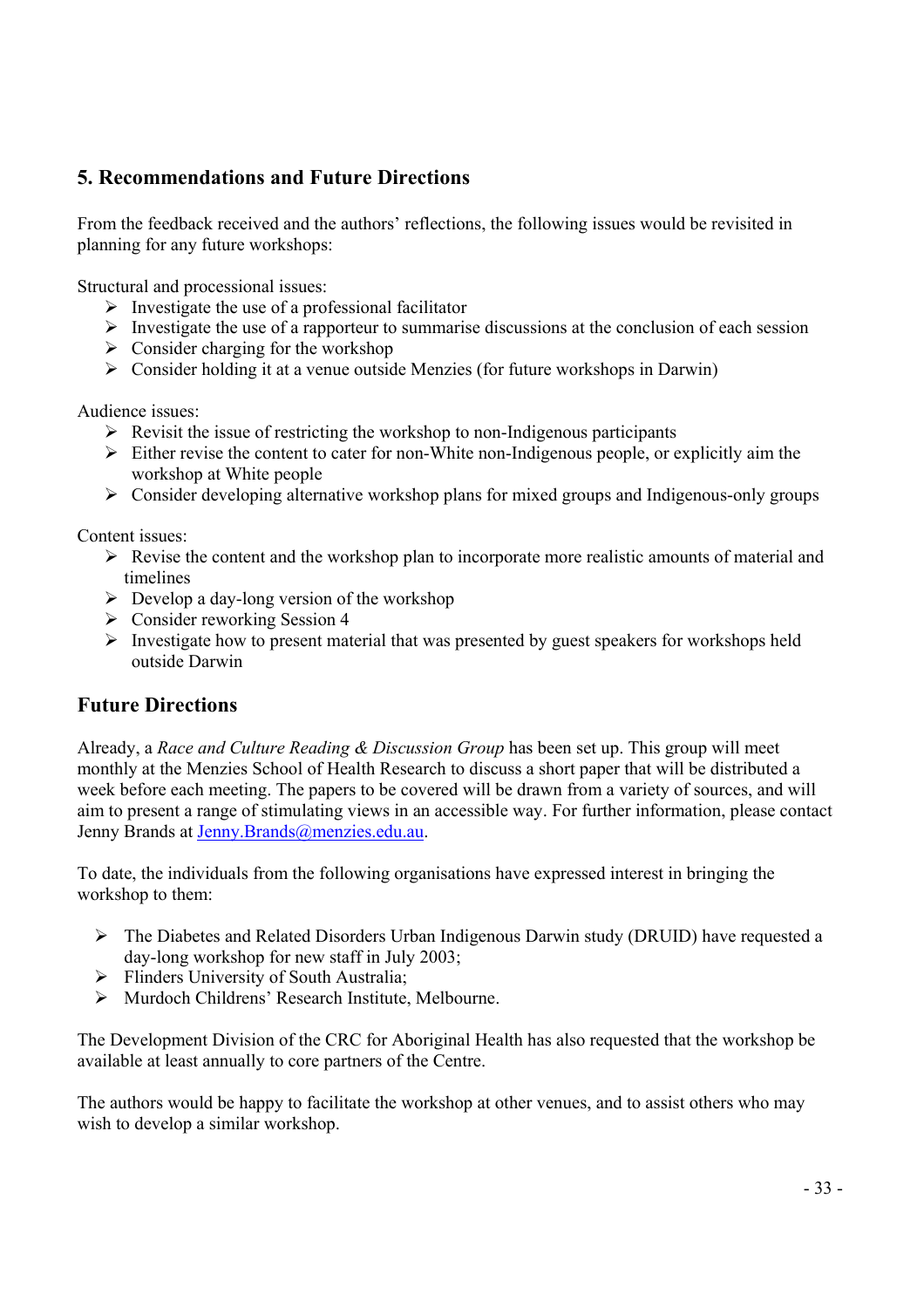#### **Acknowledgements**

Our thanks to the following people:

- $\triangleright$  CRCATH Development Division for supporting the concept and funding the workshop.
- ¾ Jenny Brands for her feedback during workshop planning, minute-taking, participation in postworkshop discussions, and assistance in writing and editing the report.
- $\triangleright$  David Thomas and Tess Lea for their guest presentations at the workshop.
- ¾ Jeannie Devitt, Tarun Weeramanthri, Beverly Sibthorpe, Richard Chenhall, Jenny Brands, Julie Brimblecombe, Terry Dunbar, Tony Barnes, David Thomas and Priscilla Pyett for their insightful comments during the workshop planning.
- $\triangleright$  Amica Adams for her minute-taking during the workshop and Yvonne Coleman for assistance with workshop logistics.
- $\triangleright$  Gary Foley at the Melbourne Museum for granting permission to use video material from the Bunjilaka exhibition.
- $\triangleright$  The workshop participants whose enthusiasm, courage and openness made the workshop a success.

#### **Conflicts of Interest**

This work was funded by the CRCATH, including consultancy fees paid to the authors for their time.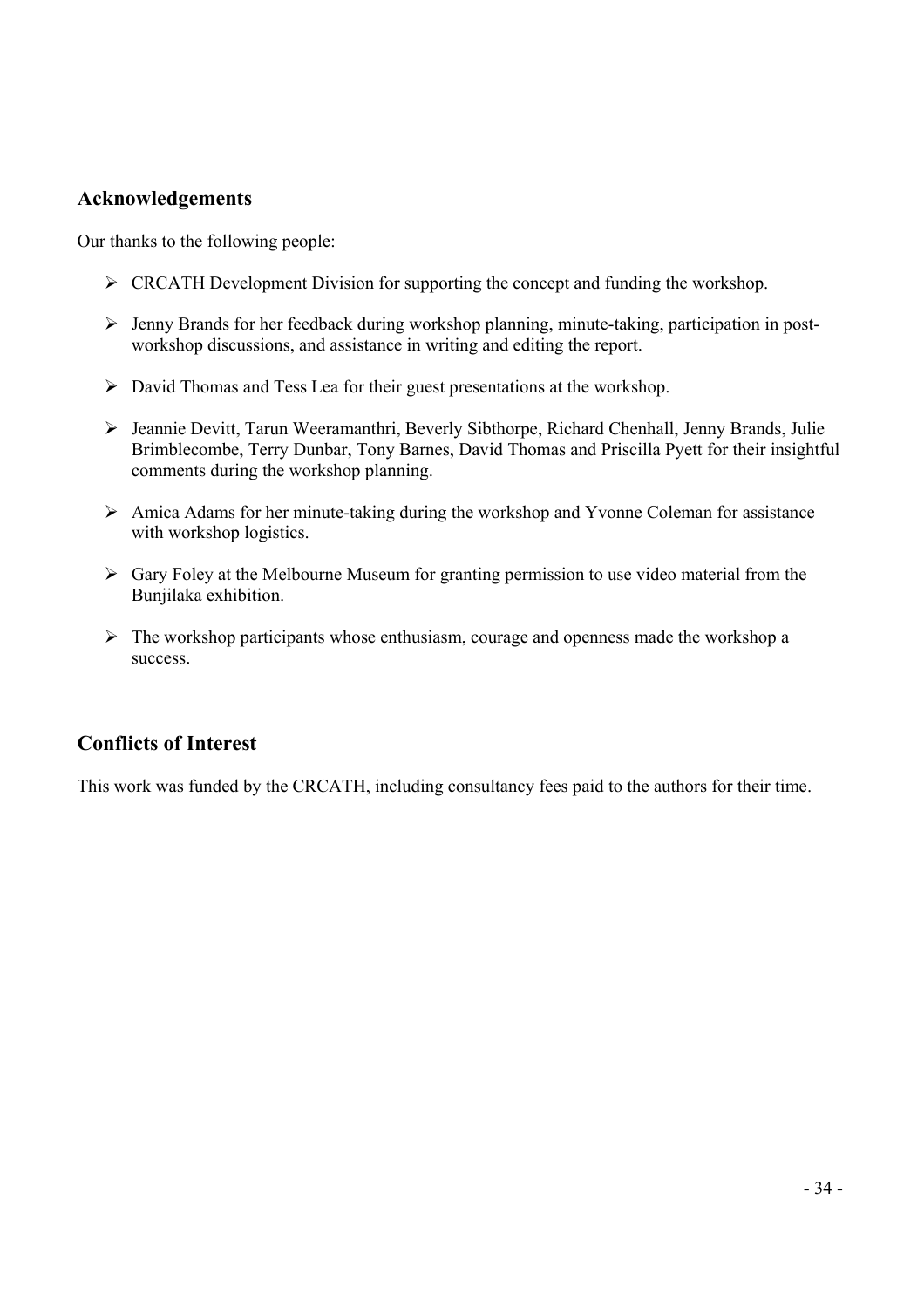#### **References**

Baron, A. 1992, "Valuing ethnic diversity: A day-long workshop for university personnel", *Journal of College Student Development*, vol. 33, pp. 179-181.

Baum, F. 1998, *The New Public Health: An Australian Perspective* Oxford University Press.

Behrens, J. T. 1997, "Does the White Racial Identity Attitude Scale measure racial identity?", *Journal of Counseling Psychology*, vol. 44, pp. 3-12.

Bird, S. T. & Bogart, L. M. 2001, "Perceived race-based and socioeconomic status(SES)-based discrimination in interactions with health care providers", *Ethn.Dis*, vol. 11, no. 3, pp. 554-563.

Block, C. J. & Carter, R. T. 1996, "White racial identity attitude theories: A rose by any other name is still a rose", *Counseling Psychologist*, vol. **24**, no. **2**, pp. 326-334.

Bolam, B., Hodgetts, D., Chamerlain, K., Murphy, S., & Gleeson, K. 2003, "'Just do it': an analysis of accounts of control over health amongst lower socioeconomic status groups", *Critical Public Health*, vol. 13, no. 1, pp. 15-31.

Boullu-Sanchis, S., Lepretre, F., Hedelin, G., Donnet, J. P., Schaffer, P., Froguel, P., & Pinget, M. 1999, "Type 2 diabetes mellitus: association study of five candidate genes in an Indian population of Guadeloupe, genetic contribution of FABP2 polymorphism", *Diabetes Metab*, vol. 25, no. 2, pp. 150-156.

Brady, M. 1995, "WHO Defines Health?: Implications of Differing Definitions on Discourse and Practice in Aboriginal Health," in *Aboriginal Health: Social and Cultural Transitions*, G. Robinson, ed., Northern Territory University Press, Darwin, pp. 187-192.

Brady, M. 1999, *Difference and Indifference: Australian Policy and Practice in Indigenous Substance Abuse*, Doctor of Philosophy, Australian National University.

Busfield, F., Duffy, D. L., Kesting, J. B., Walker, S. M., Lovelock, P. K., Good, D., Tate, H., Watego, D., Marczak, M., Hayman, N., & Shaw, J. T. 2002, "A genomewide search for type 2 diabetes-susceptibility genes in indigenous Australians", *Am J Hum.Genet.*, vol. 70, no. 2, pp. 349-357.

Chambers, B. & Pettman, J. 1986, *Anti-racism: A Handbook for Adult Educators*, Australian Government Publishing Service, Canberra.

Cohen, L. 1995, "Facilitating the critique of racism and classism: an experimental model for Euro-American middle-class students", *Teaching Sociology*, vol. 23, pp. 87-93.

Cowlishaw, G. 1998, "Erasing Culture and Race: Practicing 'Self-Determination'", *Oceania*, vol. 68, pp. 145-169.

Dressler, W. W. 1993, "Health in the African American comunity: Accounting for health inequalities", *Medical Anthropology*, vol. 7, no. 4, pp. 325-345.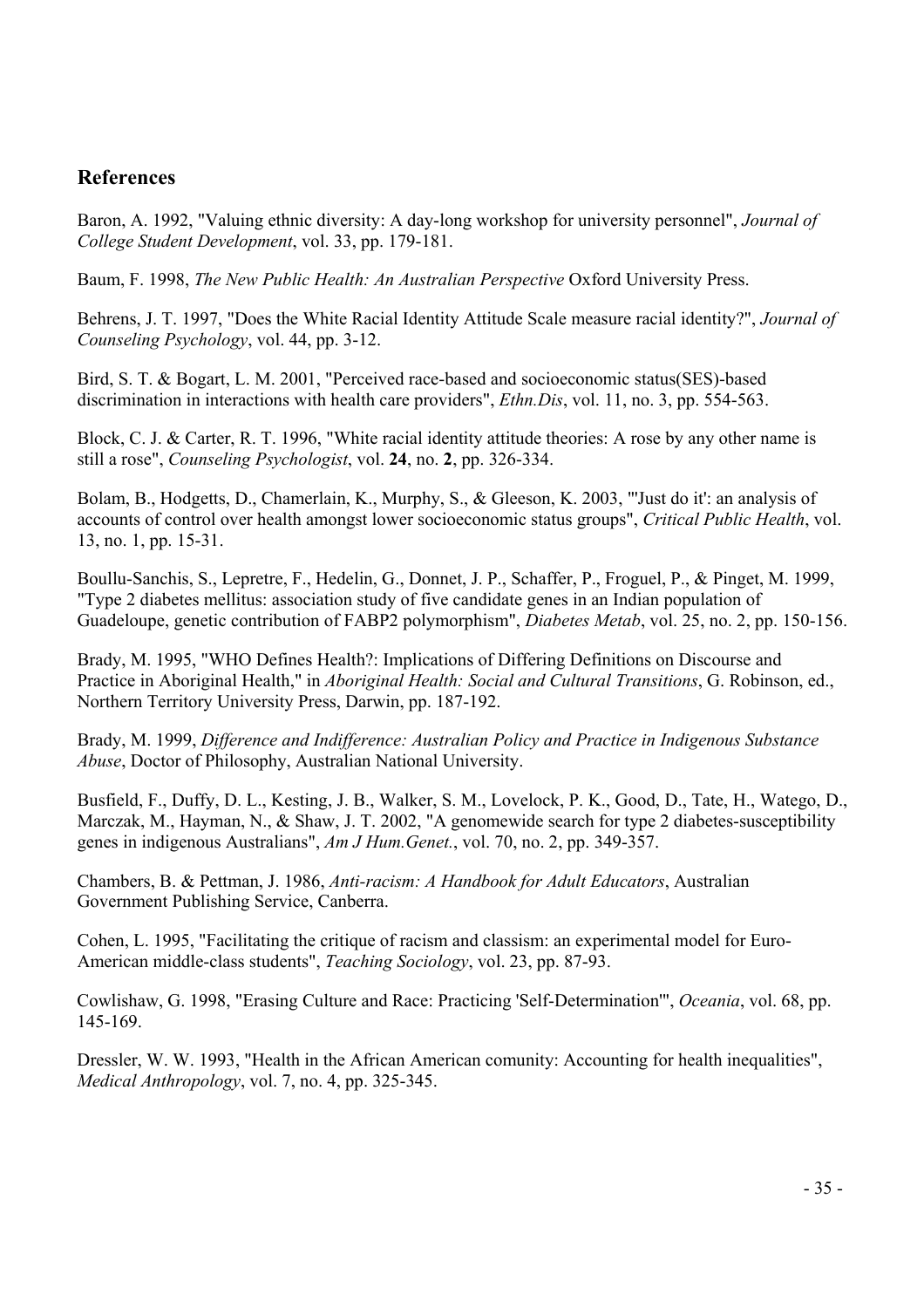Dressler, W. W., Bindon, J. R., & Neggers, Y. H. 1998, "John Henryism, gender, and areterial blood pressure in an African American Community", *Psychosom.Med.*, vol. 60, no. 5, pp. 620-624.

Ferguson, J. 1990, *The Anti-Politics Machine: Development, Depolitization, and Bureaucratic Power in Lesotho* Cambridge University Press, New York.

Flanagan, R. 2002, *Gould's Book of Fish* Grove Press.

Frankenberg, R. 1993, *White Women, Race Matters : The Social Construction of Whiteness*.

Franks, C., Brown, A., Dunbar, T., Brands, J., White, E., Ragg, L., Duffy, M., & Walton, S. 2002, *Research partnerships: Yarning about research with Indigenous peoples: Workshop 1 Report*, CRCATH.

Gamble, V. N. 1999, "Teaching about race and racism in medical history", *Radical History Review* no. 74, pp. 140-161.

Gilman, R. 2000, *Spinning into Butter* Faber and Faber Inc..

Gray, A. & Smith, L. 1995, "Is there a Low Road to Aboriginal Health?," in *Aboriginal Health: Social and Cultural Transitions*, G. Robinson, ed., NTU Press, Darwin, pp. 174-177.

Gregory, R. J. 2002, "Research should not ignore the power of elite groups", *Aust N Z.J Public Health*, vol. 26, no. 1, pp. 6-7.

Hegele, R. A., Hanley, A. J., Zinman, B., Harris, S. B., & Anderson, C. M. 1999, "Youth-onset type 2 diabetes (Y2DM) associated with HNF1A S319 in aboriginal Canadians", *Diabetes Care*, vol. 22, no. 12, pp. 2095-2096.

Helms.J.E. 1990, *Black and White Racial Identity* Praeger Publishers, Westport, CT.

Helms.J.E. 1992, *A Race Is a Nice Thing to Have : A Guide to Being a White Person or Understanding the White Persons in Your Life*.

Hunt, J. M. 2003, *Pregnancy outcomes, care and services for Indigenous women in Australia*, PhD, La Trobe University.

Jakubowski, L. M. 2001, "Teaching uncomfortable topics: An action-oriented strategy for addressing racism and related forms of difference", *Teaching Sociology*, vol. 29, no. 1, pp. 62-79.

James, R. 1993, "The political iconography of aboriginality", *Oceania*, vol. 63, no. 3, pp. 207-222.

James, S. A. 1993, "Racial and ethnic differences in infant mortality and low birth weight. A psychosocial critique", *Annals of Epidemiology*, vol. 3, no. 2, pp. 130-136.

Jones, C. P. 2001, "Invited commentary: "race," racism, and the practice of epidemiology", *Am J Epidemiol.*, vol. 154, no. 4, pp. 299-304.

Kaufman, J. S., Cooper, R. S., & McGee 1997, "Socioeconomic status and health in blacks and whites: the problem of residual confouding and the resiliency of race", *Epidemiology*, vol. 8, pp. 621-628.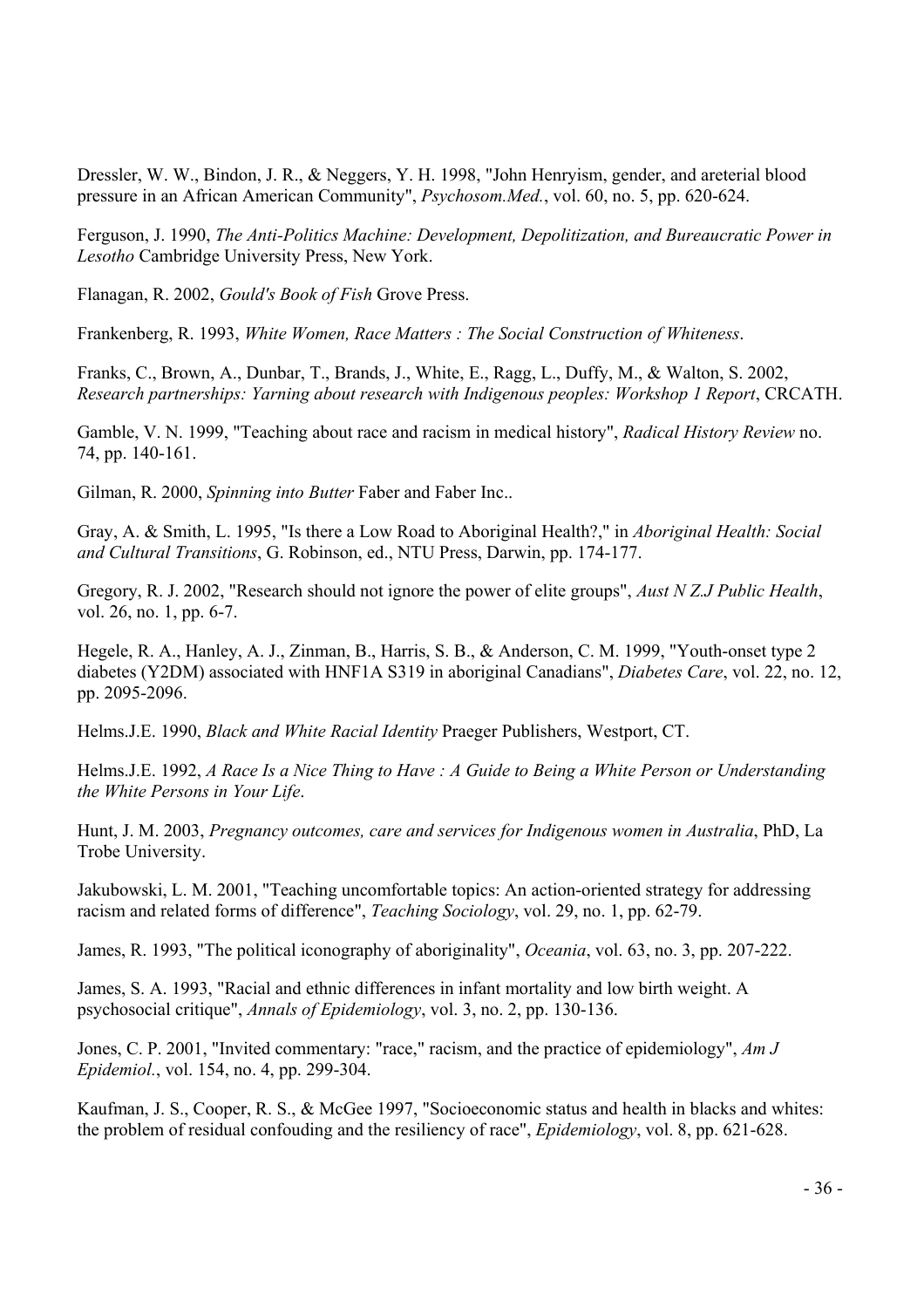Kelleher, D., Hillier, S. 1996. *Researching Cultural Differences in Health* Routledge, London.

Kobayashi, A. 1999, ""Race" and racism in the classroom: Some thoughts on unexpected moments", *Journal of Geography*, vol. 98, no. 4, pp. 179-182.

Krieger, N., Rowley, D., Hermann, A. A., Avery, B., & Phillips, M. T. 1993, "Racism, sexism and social class: implications for studies of health, disease, and well-being", *Am J Prev Med*, vol. 9, no. 6, pp. 82- 122.

Lattas, A. 1993, "Essentialism, memory and resistance: aboriginality and the politics of authenticity", *Oceania*, vol. 63, no. 3, pp. 240-268.

Lawrence, S. M. & Tatum, B. D. 1997a, "Teachers in transition - the impact of antiracist professional development on classroom practice", *Teachers College Record*, vol. 99, no. 1, pp. 162-178.

Lawrence, S. M. & Tatum, B. D. 1997b, "White Educators as Allies: Moving from Awareness to Action," in *Off White: Readings on Race, Power, and Society*, M. Fine, ed., Routledge, New York, pp. 333-342.

Lea, T. 2002, *Between the Pen and the Paperwork: Learning to govern Indigenous health in the Northern Territory*, PhD, University of Sydney.

Leach, M. M., Behrens, J. T., & LaFleur, N. K. 2002, "White racial identity and white racial consciousness: similarities, differences, and recommendations", *Journal of Multicultural Counseling and Development*, vol. 30, no. 2, pp. 66-80.

Lillie-Blanton, M., Parsons, P. E., Gayle, H., & Dievler, A. 1996, "Racial Differences in Health: Not Just Black and White, But Shades of Gray.", *Annu.Rev.Public Health*, vol. 17, pp. 411-448.

Locke, D. C. & Kiselica, M. S. 1999, "Pedagogy of possibilities: Teaching about racism in multicultural counseling courses", *Journal of Counseling & Development*, vol. 77, no. 1, pp. 80-86.

McIntosh, P. 1990, "White Privilege: Unpacking the Invisible Knapsack", *Independent School* pp. 31-36.

McMichael, A. J. 1999, "Prisoners of the proximate: loosening the constraints on epidemiology in an age of change", *Am J Epidemiol.*, vol. 149, no. 10, pp. 887-897.

Museum Victoria , Spencer and The King: A Dialogue in Two Laws. 2000. Melbourne, Australia.

Muecke, S. 1992, "Lonely representations: Aboriginality and Culturel Studies," in *Power, Knowledge and Aborigines*, B. Attwood & J. Arnold, eds., LaTrobe UP, Melbourne, pp. 32-44.

Muntaner, C., Nagoshi, C., & Diala, C. 2001, "Racial ideology and explanations for health inequalities among middle- class whites", *Int J Health Serv.*, vol. 31, no. 3, pp. 659-668.

Myers, F. 1992, "Representing culture: the production of discourse(s) for Aboriginal acrylic paintings," in *Rereading Cultural Anthropology*, G. Marcus, ed., Duke University Press, Durham, pp. 319-355.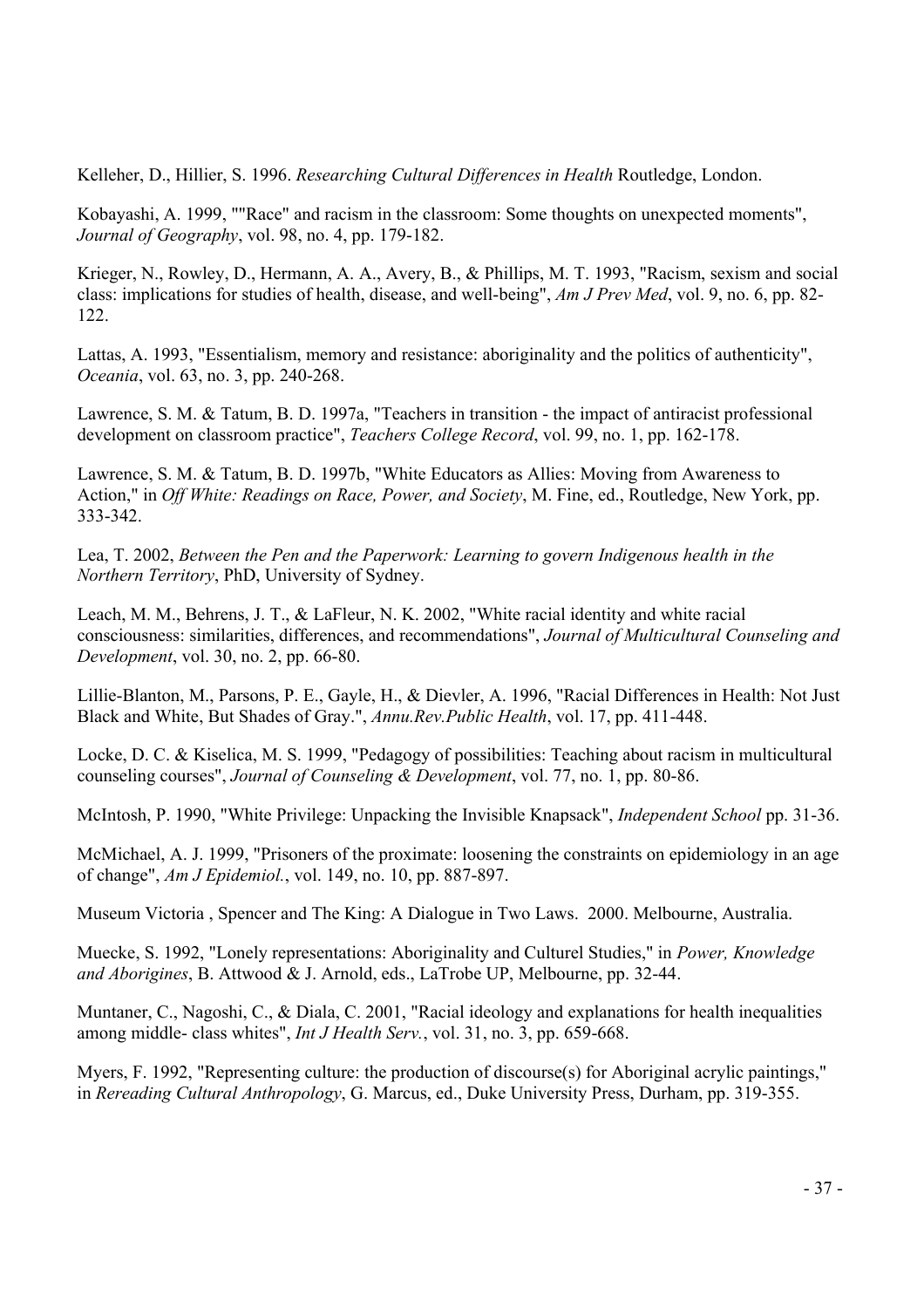Paul, D. 2002, "Casting Shadows: Persisting Colonial Influences and Aboriginal Health", *Balayi: Culture, Law and Colonisation*, vol. 1, no. 1.

Pearson, N. 2000, *Our Right to Take Responsibility* Noel Pearson & Associates, Cairns.

Povinelli, E. 1997, "Do Rocks Listen? The Cultural Politics of Apprehending Australian Aboriginal Labour", *Americal Anthropologist*, vol. 97, no. 3, pp. 505-518.

Robinson, T. L. 1999, "The intersections of dominant discourses across race, gender, and other identities", *Journal of Counseling & Development*, vol. 77, no. 1, pp. 73-79.

Salant, T. & Lauderdale, D. S. 2003, "Measuring culture: a critical review of acculturation and health in Asian immigrant populations", *Soc.Sci.Med.*, vol. 57, no. 1, pp. 71-90.

Sutton, P. 2001, "The Politics of Suffering: Indigenous Policy in Australia since the 1970s.", *Anthropological Forum*, vol. 11, no. 2, pp. 125-173.

Thomas, D. P. 2001, *Reading doctors' writing: Race, politics and power in Indigenous health research, 1870-1970*, Northern Territory University.

Trudgen, R. 2000, *Djambatj Mala: Why Warriors Lie Down and Die* Aboriginal Resource and Development Services, Darwin.

Tsey, K. 1997, "Aboriginal self-determination, education and health: towards a radical change in attitudes to education.", *Aust N Z J Public Health*, vol. 21, pp. 77-83.

von Sturmer, J. 1989, "Aborigines, Representation, Necrophilia", *Art and Text*, vol. 32, pp. 127-139.

Weeramanthri, T. 1995, "A Personal and Selective Overview of Writings on Aboriginal Health Policy," in *Aboriginal Health: Social and Cultural Transitions*, G. Robinson, ed., NTU Press, Darwin, pp. 193- 198.

Williams, D. R. 1999, "Race, socioeconomic status, and health. The added effects of racism and discrimination", *Ann.N Y.Acad.Sci.*, vol. 896, pp. 173-188.

Wilson, B. M. 1999, "Teaching race in geography: The uses of historical analysis", *Journal of Geography*, vol. 98, no. 4, p. 182.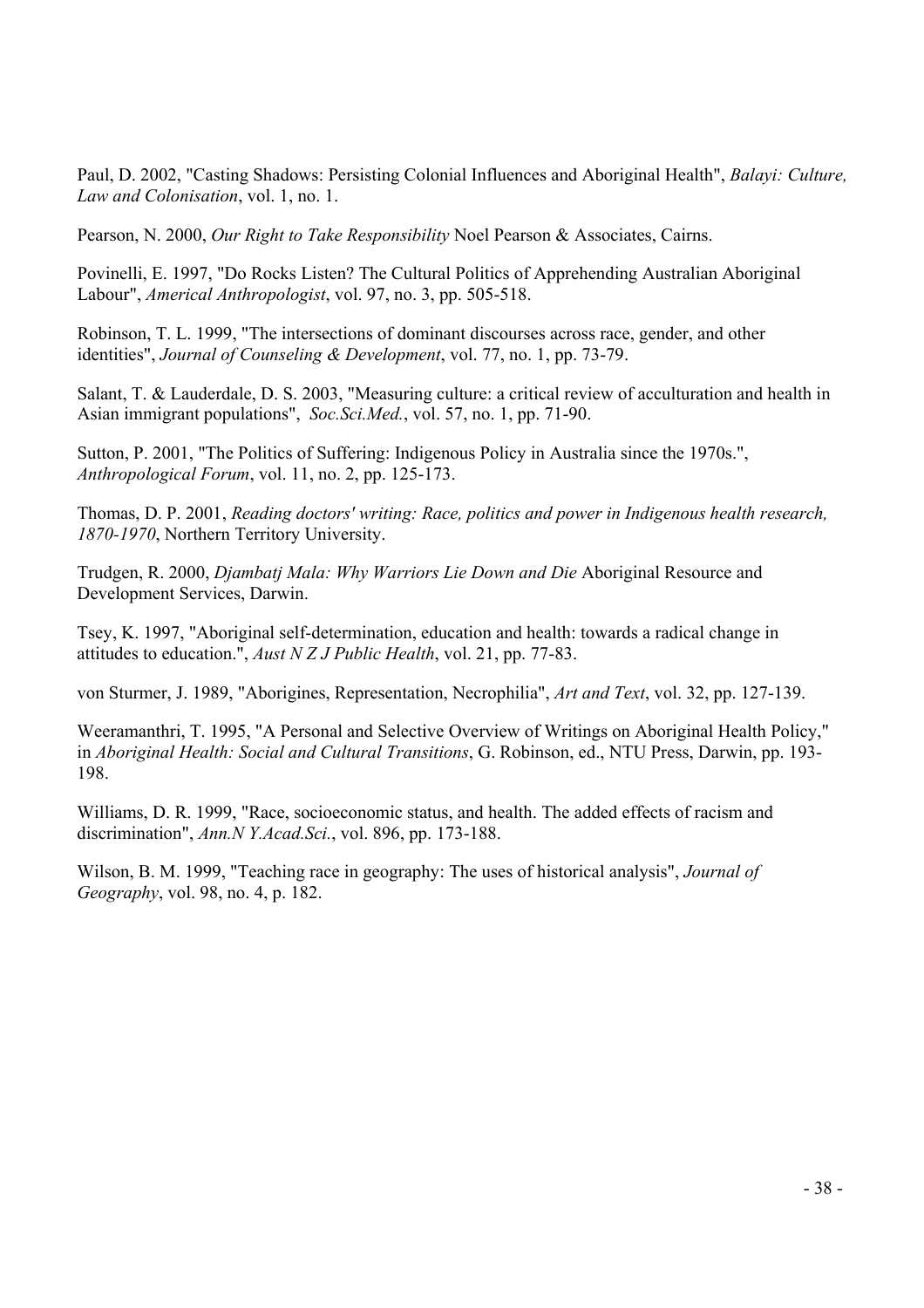#### **Appendix– Materials included in the Workshop Resource Book**

A range of published and unpublished materials were included in the workshop resource book as well as resources developed by the authors specifically for the workshop. Below is a list of articles and book chapters included in full in the resource book. A range of other excerpts and references, not detailed below, were also included.

#### **Session 1: Groundwork**

Chambers, B. & Pettman, J. 1986, *Anti-racism: A Handbook for Adult Educators*, Australian Government Publishing Service, Canberra, pp. 3-10.

Croteau, J. M. 1999, "One struggle through individualism: Toward an antiracist white racial identity", *Journal of Counseling & Development*, vol. 77, no. 1, pp. 30-32.

McIntosh, P. 1990, "White Privilege: Unpacking the Invisible Knapsack", *Independent School* pp. 31-36.

#### **Session 2: Explaining Indigenous health inequalities**

James, S. A. 1993, "Racial and ethnic differences in infant mortality and low birth weight. A psychosocial critique", *Annals of Epidemiology*, vol. 3, no. 2, pp. 130-136.

Krieger, N. 1996, "Inequality, diversity, and health: thoughts on "race/ethnicity" and "gender"", *J Am Med Womens Assoc.*, vol. 51, no. 4, pp. 133-136.

Reid, P., Robson, B., & Jones, C. P. 2000, "Disparities in health: common myths and uncommon truths", *Pacific Health Dialog*, vol. 7, no. 1.

#### **Session 3: The cultures of health research**

Anderson, W. 2002, *The cultivation of whiteness: Science, Health and Racial Destiny in Australia*. Melbourne University Press, pp. 180-215.

Humphery, K. 2001, "Dirty questions: Indigenous health and 'Western research'", *Aust N.Z.J Public Health*, vol. 25, no. 3, pp. 197-202.

Marshall, G. A. 1993, "Racial Classifications," in *The Racial Economy of Science: Towards a Democratic Future*, S. Harding, ed., Indiana University Press, pp.116-127.

#### **Session 4: The use of culture in health research**

Brady, M. 1995, "WHO Defines Health?: Implications of Differing Definitions on Discourse and Practice in Aboriginal Health," in *Aboriginal Health: Social and Cultural Transitions*, G. Robinson, ed., Northern Territory University Press, Darwin, pp. 187-192.

Tsey, K. 1997, "Aboriginal self-determination, education and health: towards a radical change in attitudes to education.", *Aust N Z J Public Health*, vol. 21, pp. 77-83.